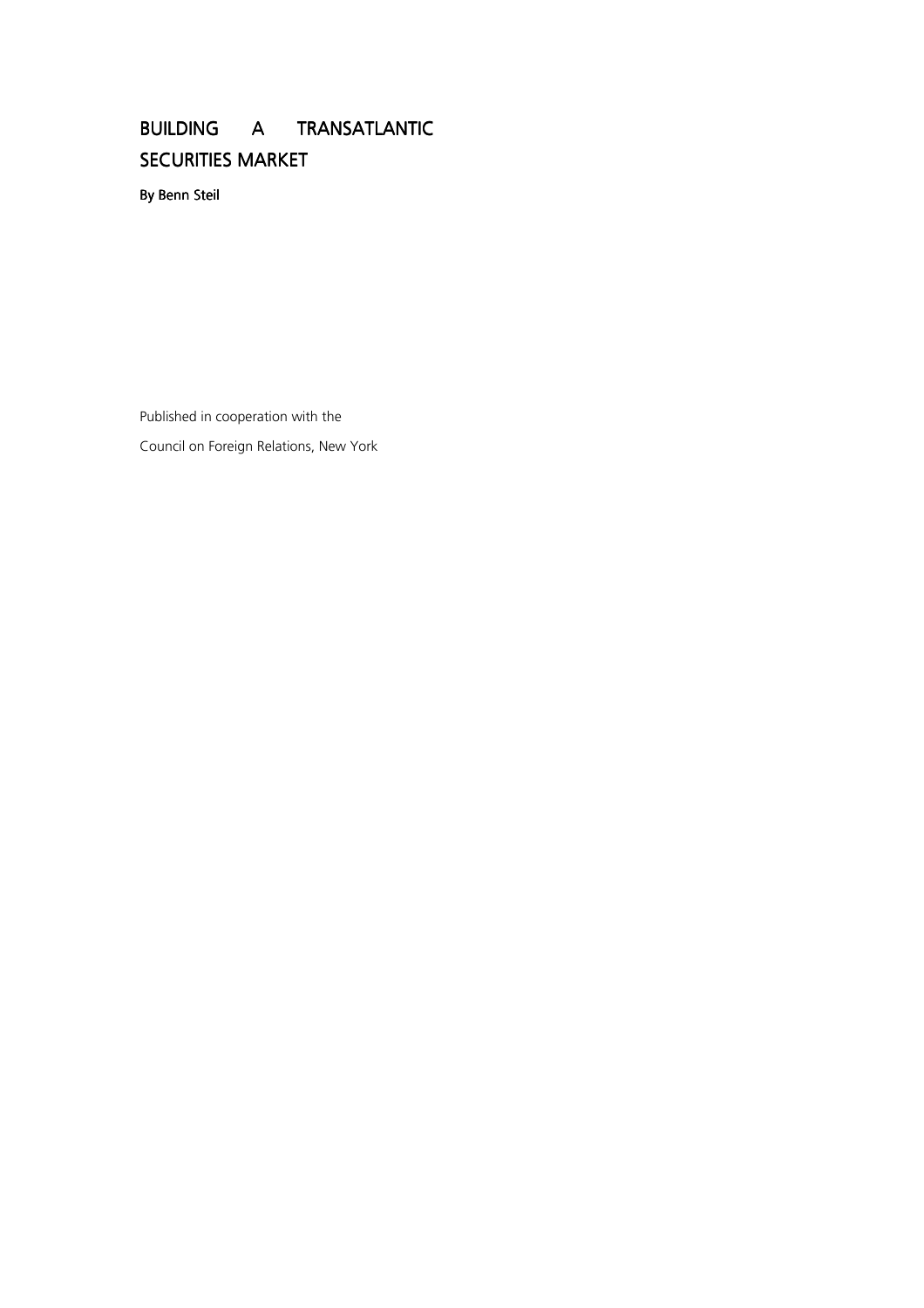# **BUILDING A TRANSATLANTIC SECURITIES MARKET**

Published by the International Securities Market Association (ISMA) in cooperation with the Council on Foreign Relations, this report has been commissioned by ISMA with a view to contributing to public awareness of the transatlantic securities market. All statements, opinions and conclusions contained within this report are made in a personal capacity by the author, are his sole responsibility and do not represent the opinion of ISMA, which has neither taken an official position on the issues discussed, statements made and conclusions in the report.

International Securities Market Association Rigistrasse 60 P.O. Box CH-8033 Zurich www.isma.org

The Council on Foreign Relations is dedicated to increasing America's understanding of the world and contributing ideas to US foreign policy. The Council accomplishes this mainly by promoting constructive debates and discussions, clarifying world issues, and publishing Foreign Affairs, the leading journal on global issues. The Council is host to the widest possible range of views, but an advocate of none, though its research fellows and independent task forces do take policy positions.

THE COUNCIL TAKES NO INSTITUTIONAL POSITION ON POLICY ISSUES AND HAS NO AFFILIATION WITH THE US GOVERNMENT. ALL STATEMENTS OF FACT AND EXPRESSIONS OF OPINION CONTAINED IN ALL ITS PUBLICATIONS ARE THE SOLE RESPONSIBILITY OF THE AUTHOR OR AUTHORS.

Council on Foreign Relations 58 East 68<sup>th</sup> Street New York, NY10021 www.cfr.org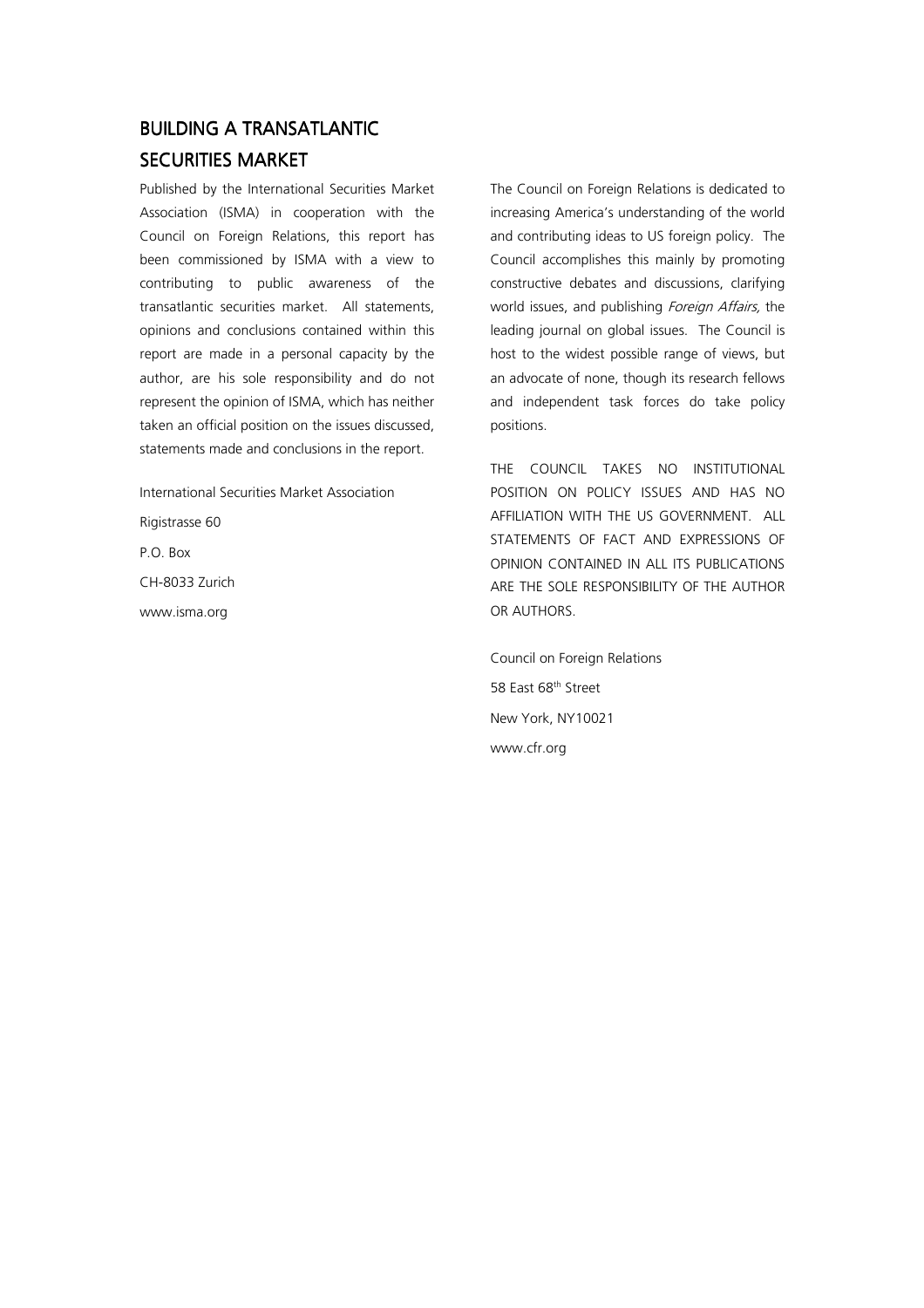© International Securities Market Association (ISMA), Zurich, 2002. All rights reserved. No part of this publication may be reproduced or transmitted in any form or by any means without permission from ISMA.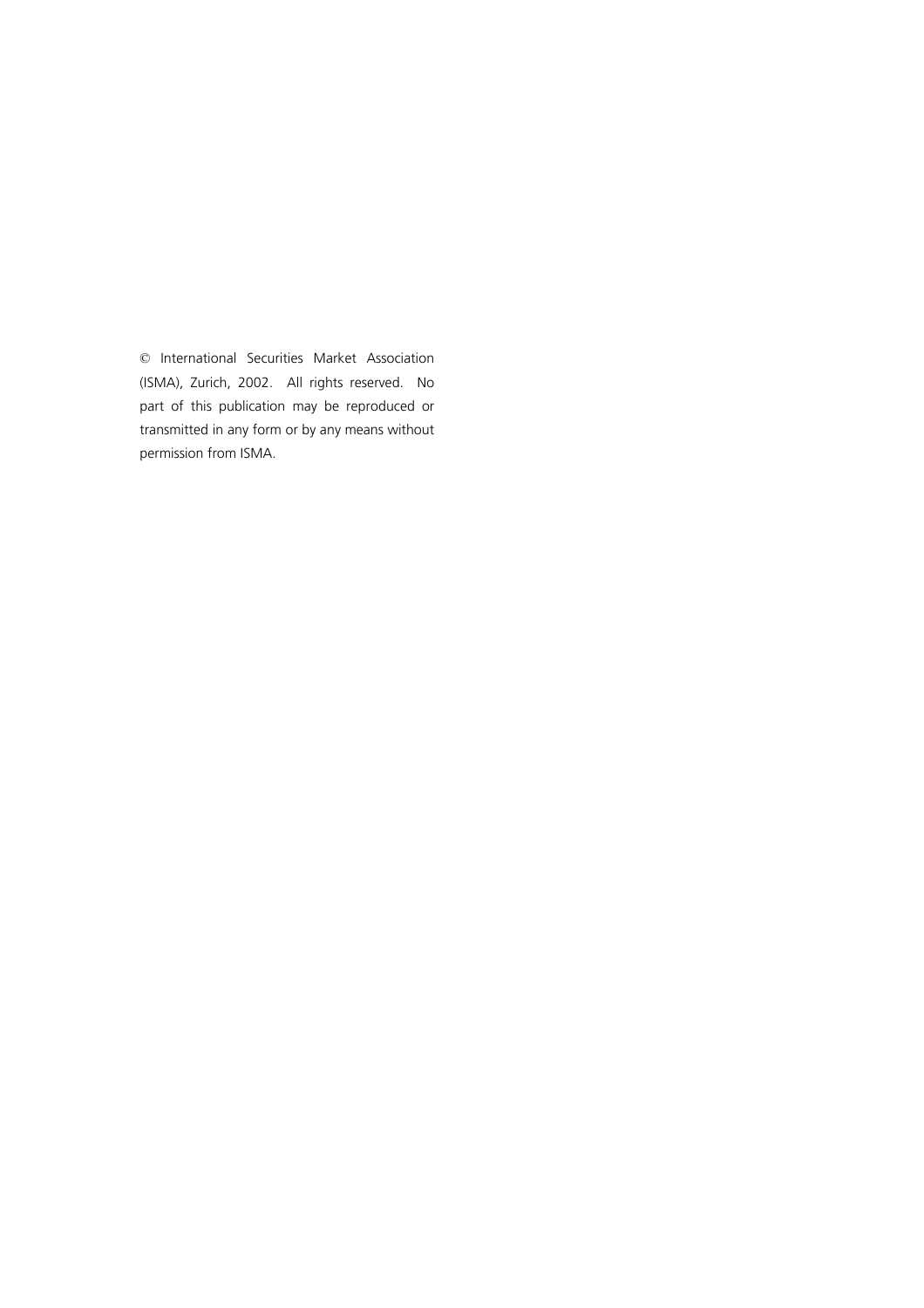All reasonable efforts have been made to ensure that the figures provided in this study accurately reflect the source material from which they derive. However, readers seeking to rely on and use these figures in preparing papers, reports etc. of their own are advised to check and obtain the original figures (and permission to use them) from the source.

Web site addresses given in this report were active at the time of writing. However, as readers familiar with the internet will be aware, web addresses are open to change.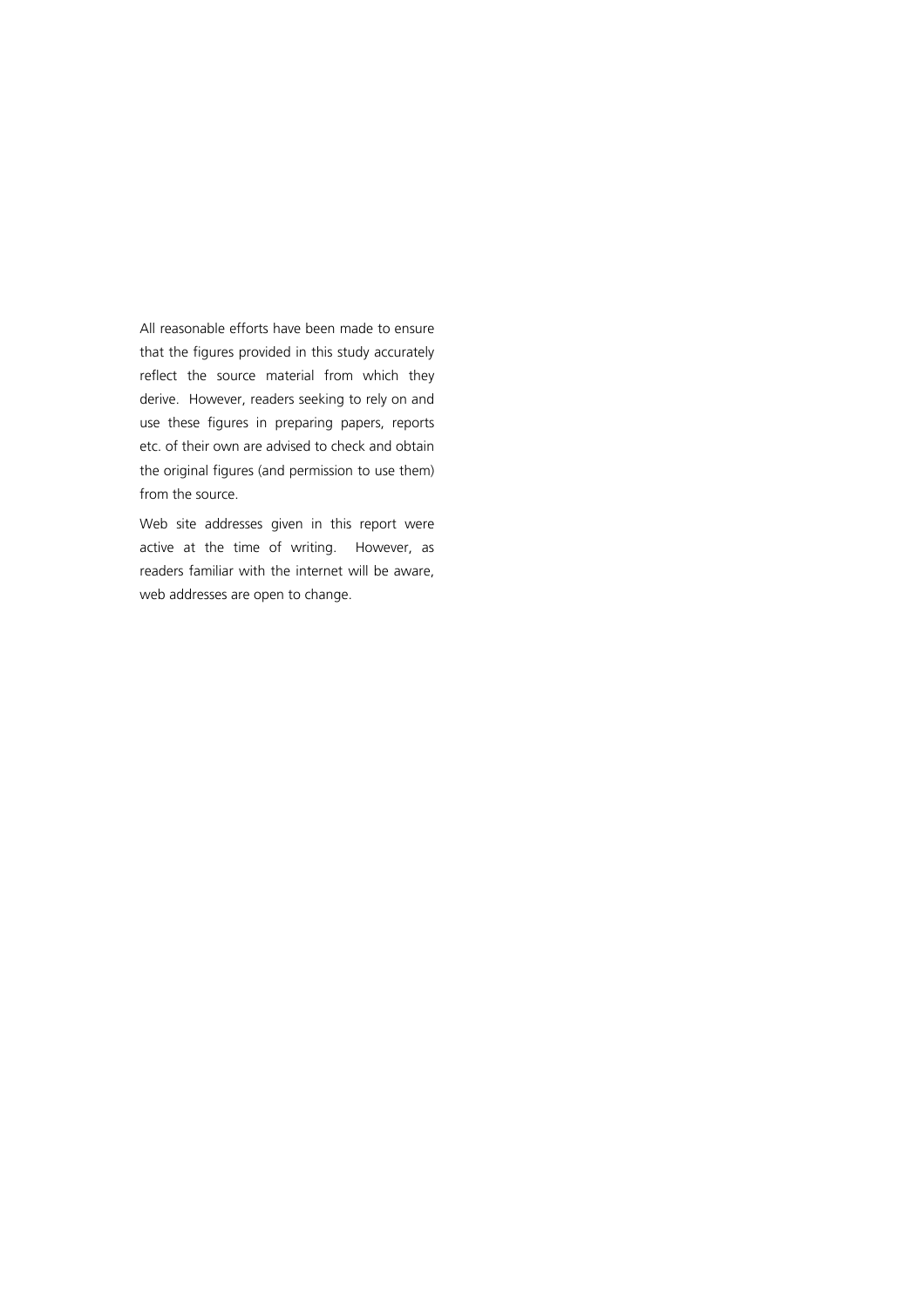# TABLE OF CONTENTS

| Chapter 1: Introduction and Executive Summary                                           | 9  |
|-----------------------------------------------------------------------------------------|----|
| 1.1. The Agenda                                                                         | 9  |
| 1.2. Why Focus on Securities Markets?                                                   | 9  |
| 1.3. What's New Here?                                                                   | 9  |
| 1.4. Does Market Integration Require Regulatory Integration?                            | 11 |
| 1.5. Liberalizing EU Market Access                                                      | 11 |
| 1.6. Liberalizing US Market Access                                                      | 12 |
| Chapter 2: Why Integrate the Transatlantic Securities Markets?                          | 15 |
| 2.1. Scope of the Project and Contrast with Other Proposals                             | 15 |
| 2.2. "Mutual Recognition" as a Tool of Market Access Liberalization                     | 16 |
| 2.3. A Profile of Transatlantic Portfolio Investment                                    | 17 |
| 2.3.1. Foreign Portfolio Investment in the US                                           | 17 |
| 2.3.2. US Portfolio Investment Abroad                                                   | 18 |
| 2.3.3. Institutional Investment                                                         | 19 |
| 2.3.4. Pension Fund Investment                                                          | 25 |
| 2.3.5. "Home Bias" in Equity Investments                                                | 26 |
| 2.4. Cross-Border Investment Without Cross-Border Exchange Access                       | 27 |
| 2.4.1. Trading Foreign Securities in the US                                             | 27 |
| 2.4.2. Trading Foreign Securities Outside the US                                        | 28 |
| 2.5. The Benefits of Transatlantic Exchange Operation                                   | 28 |
| 2.5.1. Evidence of the Benefits of Disintermediation                                    | 28 |
| 2.5.2. Evidence of the Effectiveness of Deregulation in Promoting Transatlantic Trading | 30 |
| 2.6. Other Structural Barriers to Efficient Cross-Border Trading                        | 30 |
| 2.6.1. Exchange Ownership and Governance                                                | 31 |
| 2.6.2. Commission Bundling                                                              | 32 |
| 2.6.3. Clearing and Settlement                                                          | 33 |
| Chapter 3: EU Market Access Policy                                                      | 35 |
| 3.1. EU Dramatis Personae                                                               | 35 |
| 3.2. Principles of EU Financial Regulation                                              | 36 |
| 3.3. The Performance of the EU's Mutual Recognition Regime                              | 37 |
| 3.4. Mutual Recognition for EU Exchanges                                                | 38 |
| 3.5. Recent Market and Policy Initiatives                                               | 39 |
| 3.5.1. Report of the Committee of Wise Men                                              | 39 |
| 3.5.2. IAS Disclosure for Listed Companies                                              | 39 |
| 3.5.3. Revision of the Investment Services Directive                                    | 40 |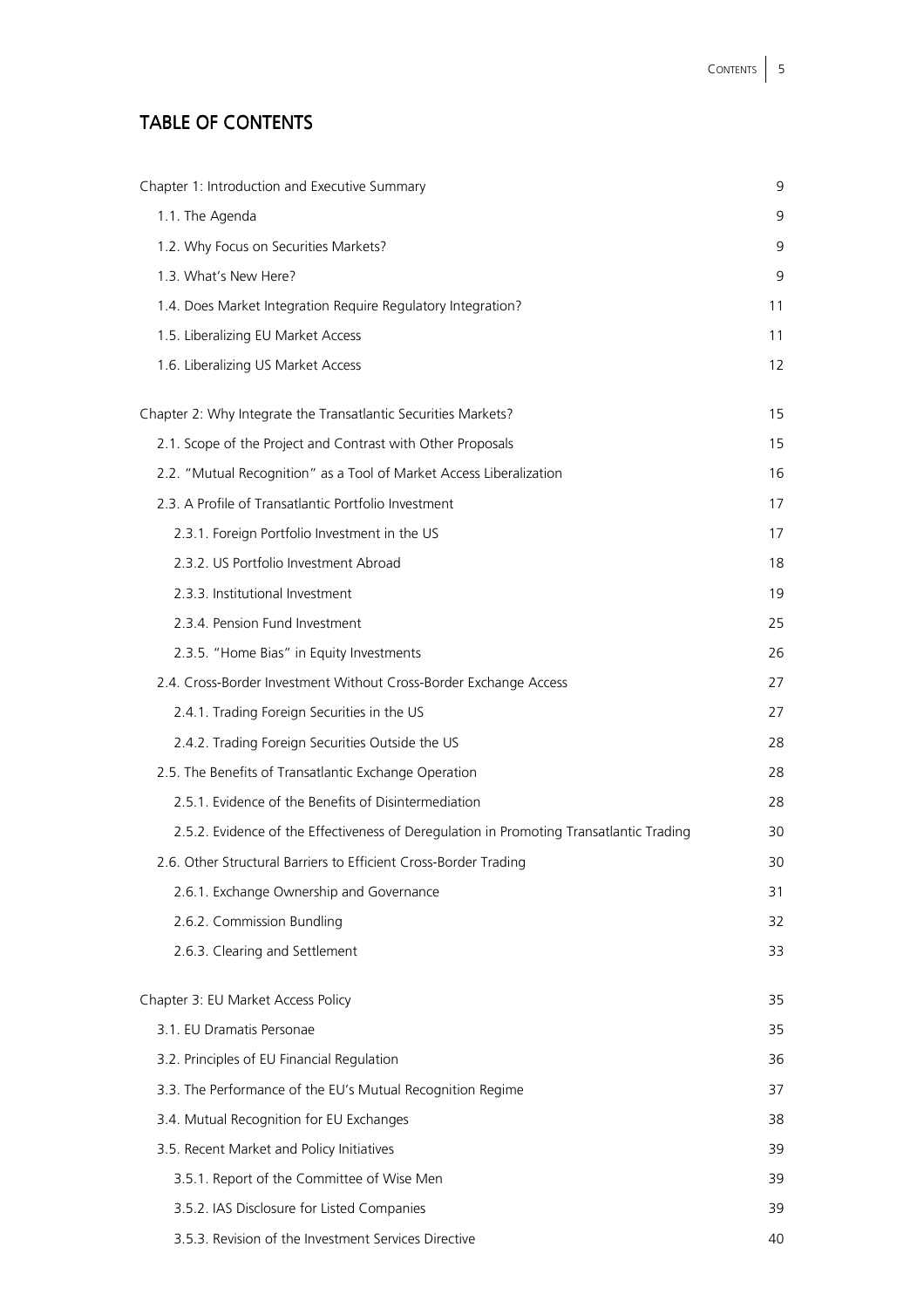6 BUILDING A TRANSATLANTIC SECURITIES MARKET

| 3.6. The Current EU Regime Applying to Non-EU Exchanges                       | 40 |
|-------------------------------------------------------------------------------|----|
| 3.6.1. Joint Ventures                                                         | 40 |
| 3.6.2. Takeover                                                               | 41 |
| 3.6.3. National Authorization to Operate Nationally                           | 41 |
| 3.6.4. National Authorization with ISD Single Passport                        | 41 |
| 3.7. Problems Associated with a US-EU Mutual Recognition Agreement            | 41 |
| 3.7.1. Nationally Based Exchange Licensing                                    | 41 |
| 3.7.2. The ISD's "New Markets" Clause                                         | 42 |
| 3.8. Conclusions: A Blueprint for EU Action on US Exchange Access             | 43 |
| Chapter 4: US Market Access Policy                                            | 45 |
| 4.1. The SEC's Position on Foreign Market Access                              | 45 |
| 4.1.1. The SEC's Proposals for Regulating Foreign Market Activities in the US | 46 |
| 4.2. Financial Disclosure Issues                                              | 51 |
| 4.2.1. Disclosure Standards and US Investor Preferences                       | 51 |
| 4.2.2. Disclosure Standards and Foreign Issuer Preferences                    | 53 |
| 4.2.3. Disclosure Standards and Insider Trading                               | 54 |
| 4.2.4. Disclosure Standards and Regulatory Arbitrage                          | 54 |
| 4.2.5. Disclosure Standards and Mutual Fund Costs                             | 54 |
| 4.2.6. Disclosure Standards and the Protection of US Issuer Interests         | 54 |
| 4.2.7. Disclosure Standards and the Protection of US Exchange Interests       | 55 |
| 4.2.8. Disclosure Standards and the Protection of the SEC                     | 55 |
| 4.3. The SEC's Existing Home Country Control Arrangements                     | 56 |
| 4.3.1. The US-Canada Multi-Jurisdictional Disclosure System                   | 56 |
| 4.3.2. Rule 144A                                                              | 58 |
| 4.4. Conclusions: A Blueprint for US Action on EU Exchange Access             | 59 |
| Chapter 5: References                                                         | 63 |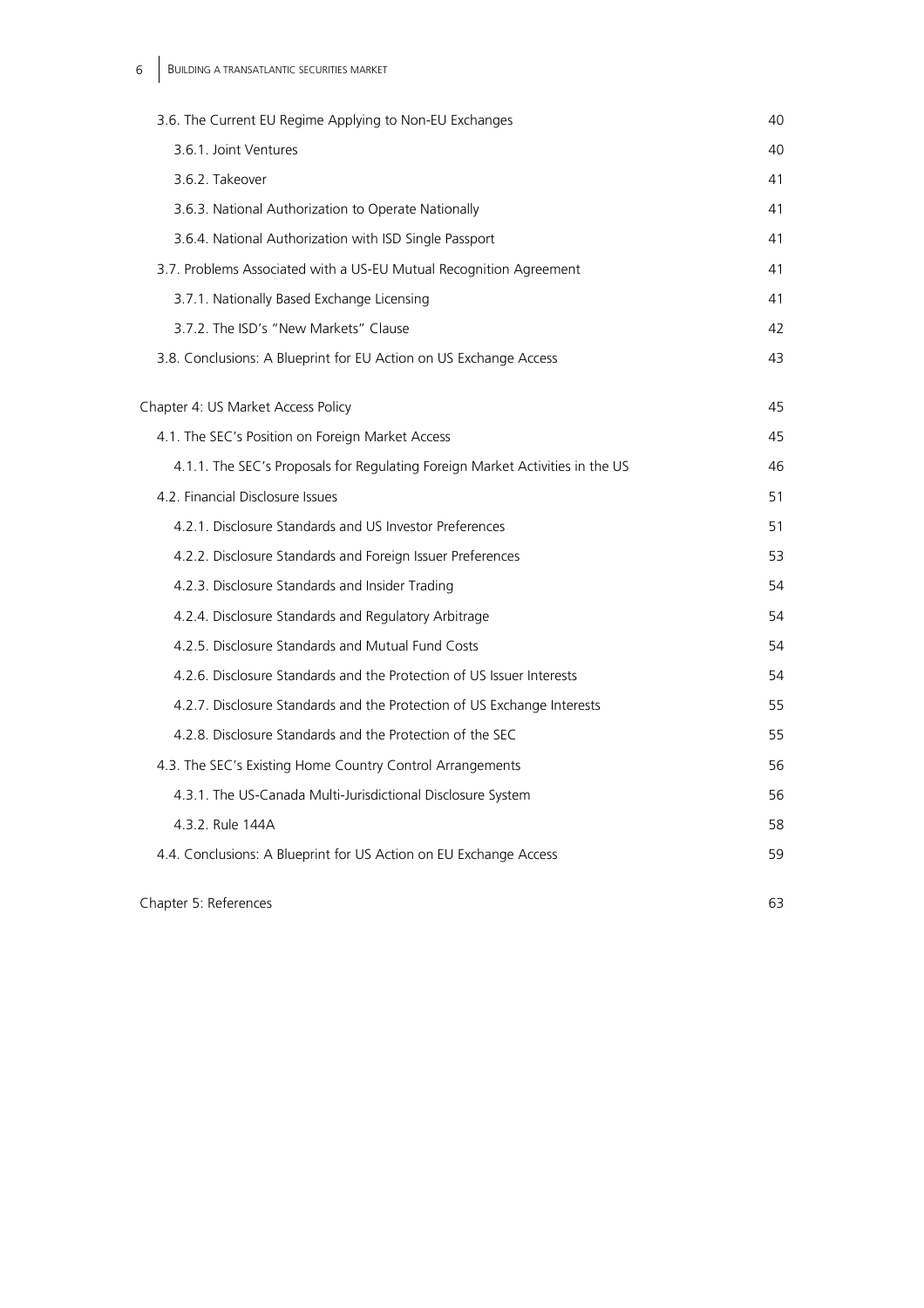# TABLE OF FIGURES

| Figure 1 - European purchases and sales of US corporate equity                                           | 18 |
|----------------------------------------------------------------------------------------------------------|----|
| Figure 2 - Rest of the world's holdings of US corporate equities                                         | 18 |
| Figure 3 - Foreign holdings of US securities                                                             | 18 |
| Figure 4 - Gross transactions in US equities by foreign investors in \$ billions                         | 18 |
| Figure 5 - Foreign holdings of US equity securities                                                      | 18 |
| Figure 6 - Market value of foreign equities held by US residents (includes American Depositary Receipts) | 19 |
| Figure 7 - Gross transactions in foreign stocks by US investors in \$ billions                           | 19 |
| Figure 8 - US holdings of foreign equity securities                                                      | 19 |
| Figure 9 - Growth in institutional investor assets: 1992-1999                                            | 19 |
| Figure 10(a) - Asset allocation by institutional investors (United States)                               | 19 |
| Figure 10(b) - Asset allocation by institutional investors (United Kingdom)                              | 20 |
| Figure 10(c) - Asset allocation by institutional investors (France)                                      | 20 |
| Figure 10(d) - Asset allocation by institutional investors (Germany)                                     | 20 |
| Figure 10(e) - Asset allocation by institutional investors (Italy)                                       | 20 |
| Figure 10(f) - Asset allocation by institutional investors (Netherlands)                                 | 20 |
| Figure 11(a) - Foreign equity holdings of financial institutional investors (United States)              | 20 |
| Figure 11(b) - Foreign equity holdings of financial institutional investors (United Kingdom)             | 20 |
| Figure 11(c) - Foreign equity holdings of financial institutional investors (Germany)                    | 20 |
| Figure 11(d) - Foreign equity holdings of financial institutional investors (Italy)                      | 21 |
| Figure 11(e) - Foreign equity holdings of financial institutional investors (Netherlands)                | 21 |
| Figure 12 - International equities held by the 34 pension funds with the largest foreign portfolios      | 22 |
| Figure 13 - The top 20 largest managers of actively managed international equity: 2000 - \$ millions     | 23 |
| Figure 14 - The top 20 largest managers of indexed international equity: 2000 - \$ millions              | 24 |
| Figure 15 - Total 401(k) plan assets                                                                     | 25 |
| Figure 16 - Distribution of individual retirement account (IRA) assets by financial institution          | 25 |
| Figure 17 - Pension fund allocation to international assets                                              | 25 |
| Figure 18 - Percentage pension fund asset allocation to international equities, 1991-2000                | 25 |
| Figure 19 - US tax-exempt cross-border equity investment in \$ millions                                  | 26 |
| Figure 20 - Risk return trade-off: portfolio of EAFE and US indices, January 1987 - August 1997          | 26 |
| Figure 21 - American depositary receipts (ADRs) listed on the NYSE, Amex and Nasdaq.                     | 27 |
| Figure 22 - Trading costs: US vs. Europe                                                                 | 29 |
| Figure 23 - Trading cost and cost of capital                                                             | 29 |
|                                                                                                          |    |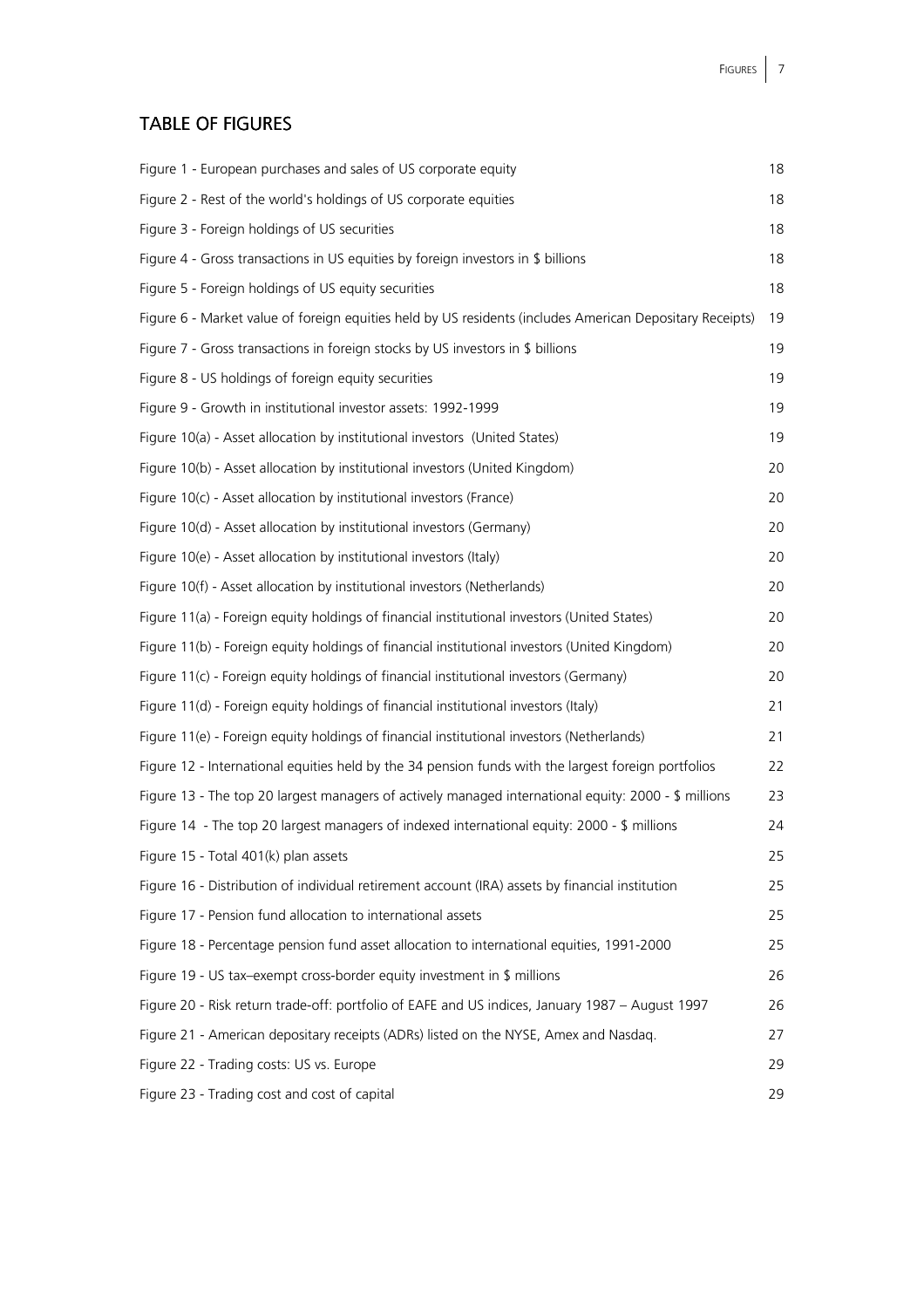# ACKNOWLEDGEMENTS ACKNOWLEDGEMENTS

I am extremely grateful to the members of the Council on Foreign Relations Study Group who, acting entirely in a personal capacity, provided invaluable comments on three drafts of this text: Paul Arlman, Harold Bradley, Jill Considine, Ian Domowitz, Franklin Edwards, Dick Foster, John Hilley, George Hoguet, Gay Huey Evans, Yves-André Istel, Cally Jordan, Frank Kelly, Matthew King, Marc Levinson, Ernie Patrikis, Hal Scott, Ed Waitzer, Sir Brian Williamson, and Ed Williamson. A special note of personal thanks goes to the chairman of the group, Peter Wallison, for his dedication to the project and his consistently wise counsel. I would like to express my sincere thanks as well to Matt Rosenberg and Michael Punzalan for their able research assistance. Finally, I am very grateful to ISMA for supporting the project financially and for publishing the report. The views expressed in the report, however, are mine, and mine alone, and I bear full responsibility for any failings — factual, logical, aesthetic or otherwise.

Benn Steil

December 2002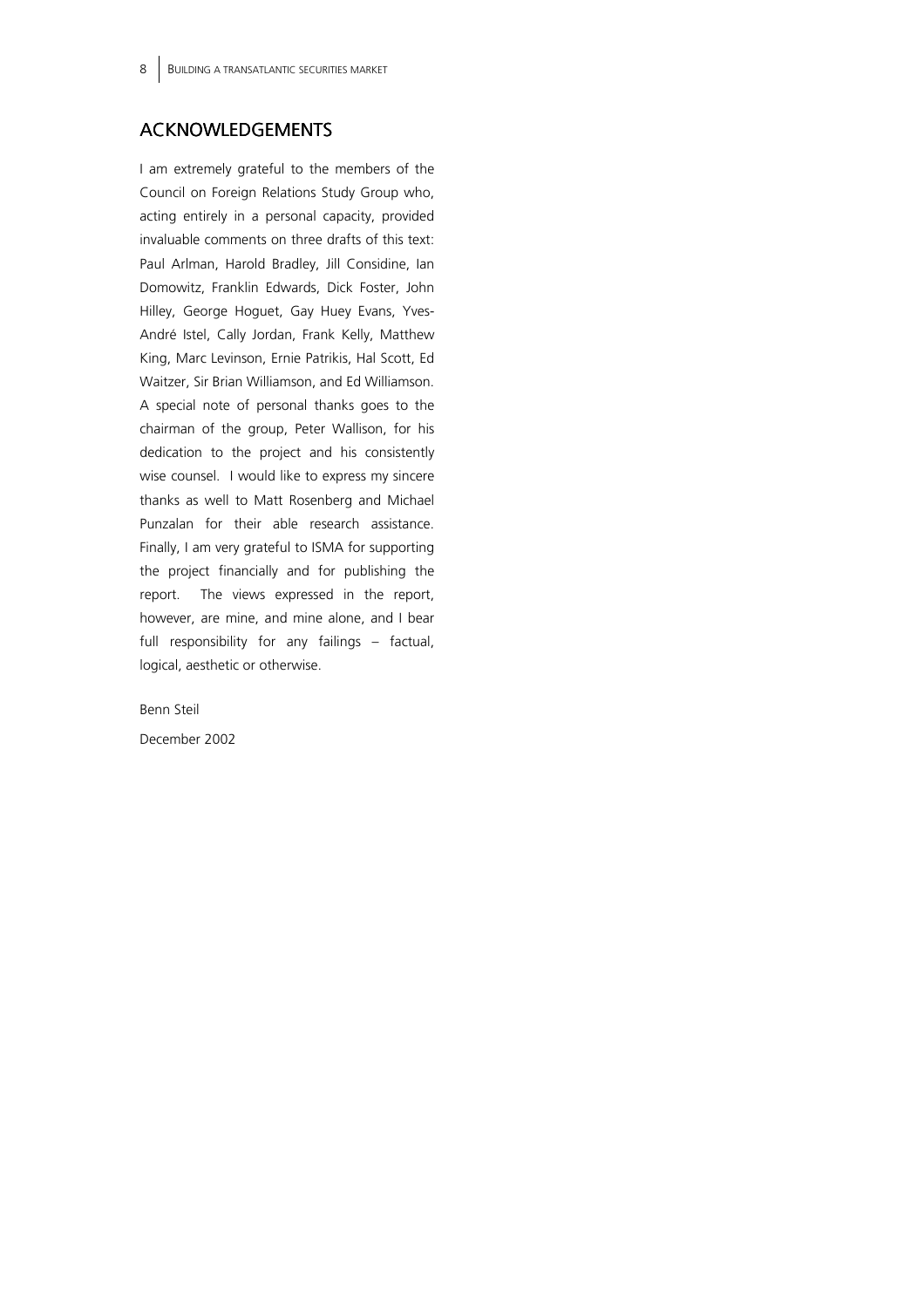# <span id="page-8-0"></span>CHAPTER 1: INTRODUCTION AND **EXECUTIVE SUMMARY**

#### 1.1. The Agenda

This report aims to jump-start the integration of the US and EU securities markets through a mutual recognition agreement on transatlantic exchange access. Under this agreement, securities exchanges on each side of the Atlantic would be permitted to provide direct electronic access to brokers and institutional investors on the other side, for the purpose of trading listed equities and derivatives based on equities. We argue that this initiative will reduce trading costs, increase investment returns, lower the cost of capital, and increase economic growth on both sides of the Atlantic. The success of such an initiative will, over time, encourage its expansion to cover all forms of debt securities, primary issues, and other national markets.

#### 1.2. Why Focus on Securities Markets?

Economic performance is ultimately determined by the efficiency with which scarce resources are allocated among competing ends. The centerpiece of this allocation process in modern economies is the market for corporate securities. The liberalization of cross-border capital flows and the shift in securities trading from physical floors to networked computers over the past two decades has contributed enormously to the internationalization of this market. Yet, as we detail in this report, significant regulatory barriers to cross-border market integration remain. Many of these barriers play little or no role in the protection of investors, and should be reconsidered in light of what we now know about how this market actually works.

Three observations in particular stand out:

Reducing trade intermediation through the expansion of automated trading

networks reduces trading costs and increases investment returns.1

- Reducing trading costs reduces the cost of capital for public companies, and thereby stimulates investment.<sup>2</sup>
- The development of more liquid and more highly capitalized equity markets increases economic growth.<sup>3</sup>

Transatlantic capital market integration is therefore a worthy economic goal, but one which has the outstanding additional benefit of being one of the simplest items on the transatlantic economic agenda to accommodate politically. Not surprisingly, capital markets are at the top of the list of 2002 priority issues for the Transatlantic Business Dialogue. In particular, the TABD stresses the importance of "Highlighting impediments to capital flow and suggesting better coordination for the US-EU financial architecture."4 We take up their challenge in this report.

### 1.3. What's New Here?

The United States, in particular, places significant and costly regulatory barriers between its citizens' capital and foreign companies seeking to access it. Others before us have argued that many of these barriers are unnecessary or counterproductive from the perspective of protecting investors. Previous proposals have sought to address this problem by making it easier for foreign companies to list on a US stock exchange — for example, by making required financial disclosures prepared according to International Accounting Standards (IAS) an acceptable substitute for disclosures based on US Generally Accepted Accounting Principles (GAAP). But this accommodation to foreign

4 www.tabd.org/about/about.html

<sup>1</sup> See Domowitz and Steil (1999, 2002) and Conrad *et al* (2001).

<sup>2</sup> See Domowitz and Steil (2002).

<sup>&</sup>lt;sup>3</sup> See in particular Rousseau and Wachtel (2000) and the survey by Wachtel (2001).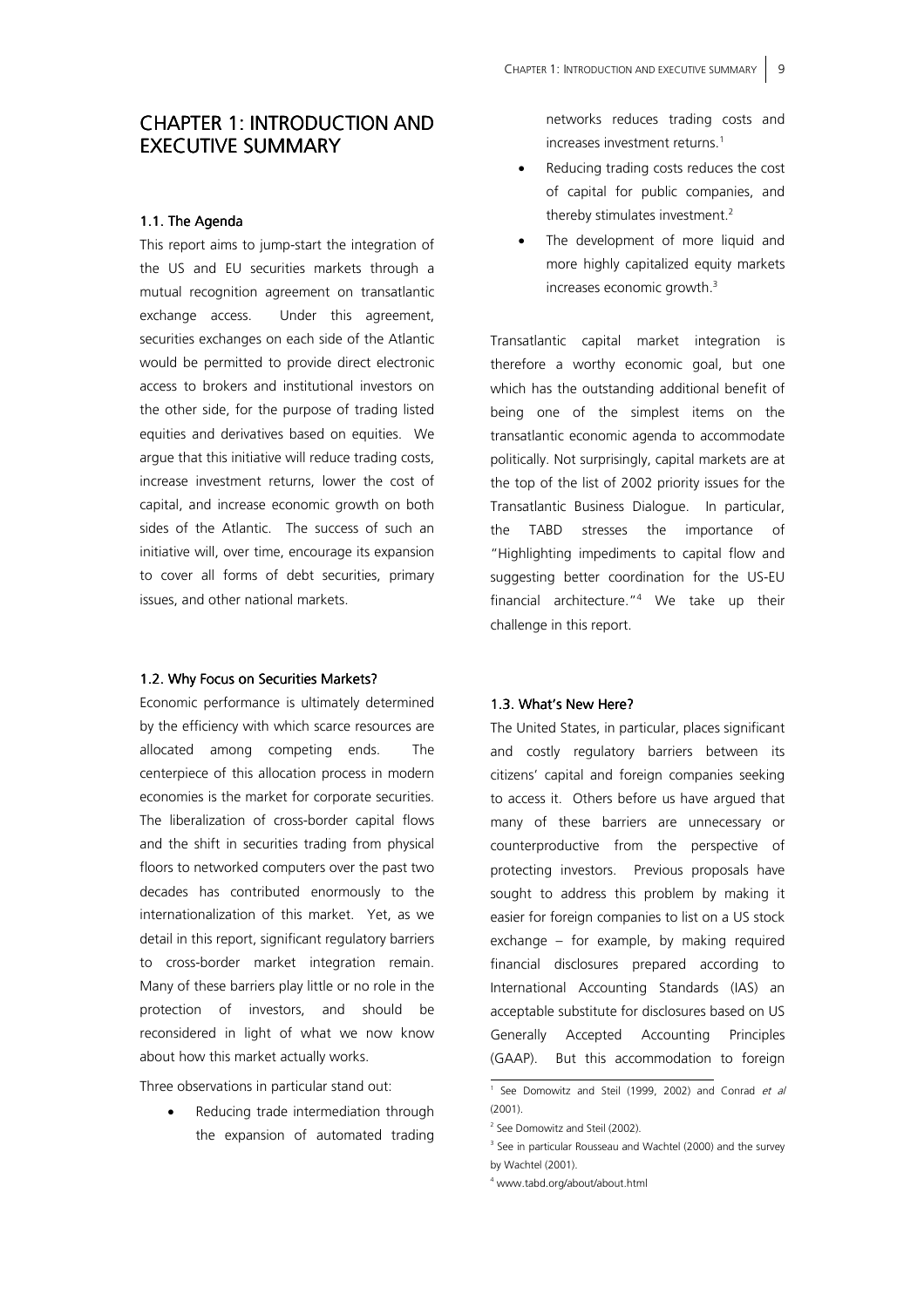issuers only addresses a symptom of a more costly and fundamental problem.

The problem is regulatory barriers which raise the cost to US investors of buying and selling the shares of companies listed overseas. Either US investors must pay multiple redundant intermediaries to trade these shares, or the companies must pay lawyers, accountants, and a US exchange to produce costly substitutes for these shares (American Depositary Receipts, or "ADRs") in the United States. As we discuss in chapter 2, both options inflate the cost of equity capital and reduce investment returns without any offsetting benefit either to the companies or to the investors.

Rather than merely making it less costly for foreign companies to list ADRs in the US, we advocate eliminating the necessity of ADRs entirely. By allowing European exchanges to expand access to their electronic trading technology, US brokers and institutional investors could buy and sell the actual shares of the companies already listed on those exchanges more simply and cheaply than they currently buy the substitute ADRs on the New York Stock Exchange or Nasdaq.

In fact, European derivatives exchanges have been providing direct electronic trading access in the United States since 1997, under authority granted by the US Commodity Futures Trading Commission (CFTC), with great success both for the exchanges and the American trading houses which have become members. Eurex, Europe and the world's largest derivatives exchange, recently expanded trading hours for its Dow Jones Stoxx 50 European blue-chip index futures specifically to accommodate growing order flow from the US.<sup>5</sup>

The US Securities and Exchange Commission (SEC), while never endorsing the more liberal CFTC approach to foreign exchange access, has long maintained that regulatory issues related to corporate financial disclosure necessitate a more restrictive approach in dealing with foreign stock exchanges than derivatives exchanges. We address the SEC's concerns at length in chapter 4.

A further significant advantage of a mutual recognition regime aimed at exchanges, rather than one aimed merely at making cross-listing cheaper, is that it exempts EU-listed companies from US legislation and regulation intended to apply to US companies, but which catches foreign companies in their net by virtue of their being listed on a US exchange. In particular, the Sarbanes-Oxley Act of 2002 imposed sweeping new corporate governance requirements on all companies listed in the US. Although passed by Congress in direct response to accounting and governance scandals uncovered solely within American companies, the Act applies to all companies listed on US exchanges. These include all 188 EU companies listed on the New York Stock Exchange (NYSE) and 111 listed on Nasdaq.

The Act has not only raised concerns among foreign companies, regulators and governments over the legitimacy of the "extra-territorial" scope of the legislation, but has placed many foreign companies in an untenable position whereby they must violate their home country laws in order to obey US law. German companies listed on the NYSE, for example, cannot comply with the Act's requirements for board and audit committee independence. German companies have separate management boards and supervisory boards. Only the management board has responsibilities comparable to those of a US board of directors, yet it has no outside members. Whereas the supervisory board does have outside members, it is also required to have employee representatives, thus running afoul of the US requirement that the certifying officers report on internal controls to an "independent" body.

As our proposal would greatly assist European companies in attracting US shareholders without requiring the companies to seek a US exchange

<sup>&</sup>lt;sup>5</sup> e*FinancialNews* (June 12, 2002).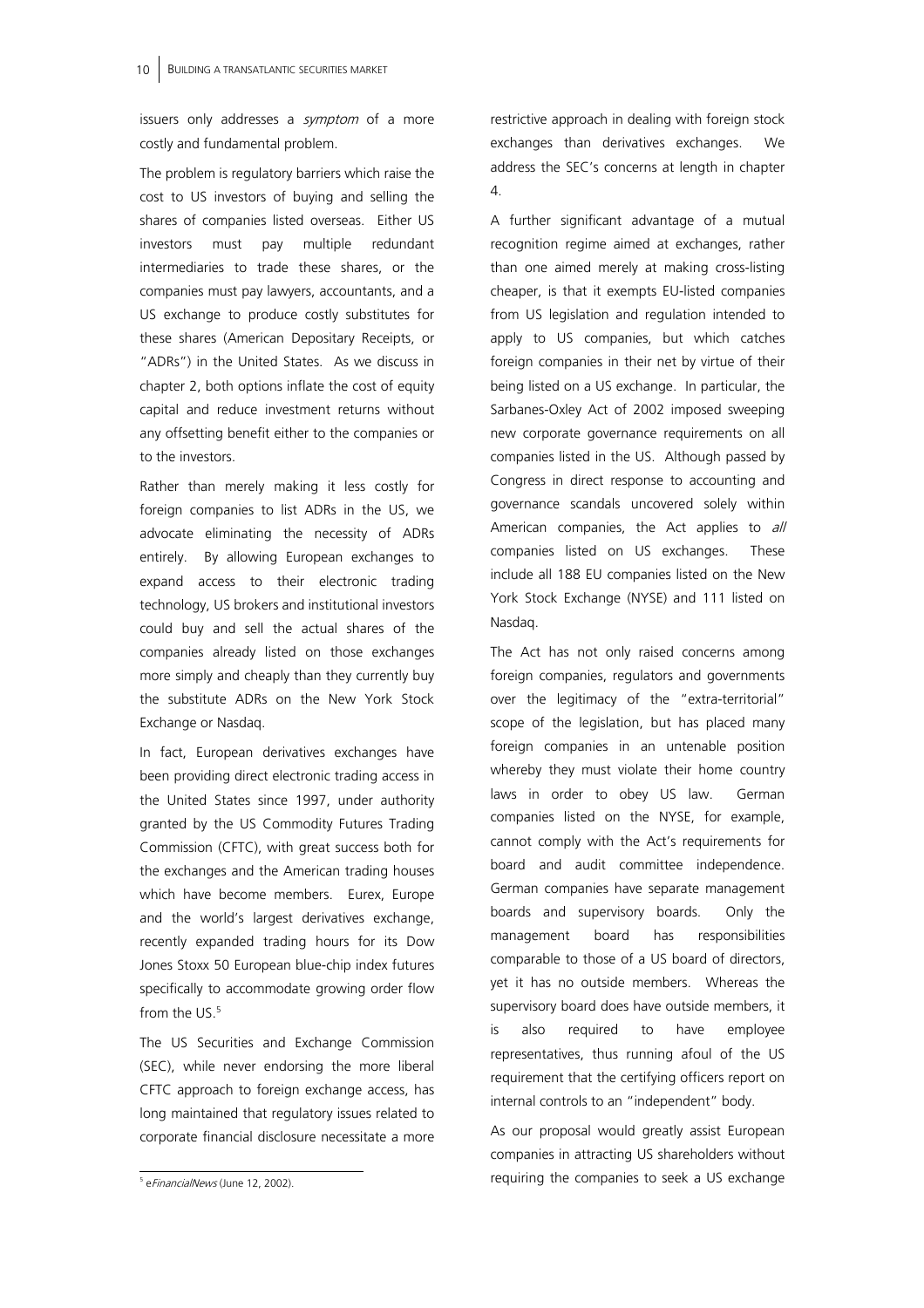<span id="page-10-0"></span>listing, it allows them effectively to swim in American waters without getting entangled in American legal nets.

What about the nearly 300 EU companies already listed in the US? There can be little doubt that, once European exchanges are permitted to provide trading access in the US, cross-listed companies will find much of the existing NYSE and Nasdaq trading of their stocks migrating back to the home exchange in Europe. Over time, many of these companies can be expected to drop their redundant US listings. We have clear evidence from within the EU itself that the removal of regulatory barriers to crossborder trading leads to repatriation of trading to the home exchange, and delisting from secondary exchanges.

Some prominent European commentators among them, Judith Mayhew, Head of Policy at the Corporation of London — have called for mutual recognition of European standards in the Sarbanes-Oxley Act.<sup>6</sup> But, however desirable, this is again treating a symptom rather than the actual problem. There will *always* be "Sarbanes-Oxley Acts" to reckon with. Unless mutual recognition is applied to the exchanges themselves, we will merely have recurring conflict of standards crises and serial proposals for mutual recognition to resolve them.

### 1.4. Does Market Integration Require Regulatory Integration?

Achieving transatlantic market integration does not imply a need for prior harmonization of rules, standards, or institutions. On the contrary, harmonizing in advance of liberalizing may eliminate successful business practices in different jurisdictions without producing any offsetting benefits in terms of investor protection or market efficiency. Given that regulatory standards are comparable across the Atlantic, and that the public authorities on each side

would appear to have no basis for doubting the competence or integrity of the authorities on the other, a transatlantic market liberalization agreement based on mutual recognition and home country control is preferable to one based on national treatment or the prior creation of common regulations.

#### 1.5. Liberalizing EU Market Access

The current wide-ranging initiative to reform securities markets legislation and regulation across the EU is part of a much broader economic and, importantly, political integration process in Europe, one which dates back to the signing of the 1957 Treaty of Rome. As such, the so-called Lamfalussy process is quite naturally geared towards the internal integration of securities markets across EU member states; markets which are still in many ways de facto and, in some important areas (such as pension investments), de jure segmented along national lines.

Yet when viewed from the perspective of European investors seeking higher investment returns and better diversification opportunities, and European companies seeking cheaper access to capital, further reducing market access barriers within the EU is a poor alternative to achieving a freer flow of capital across the Atlantic. US companies represent nearly 60% of the top 100 global companies by market capitalization, and should form a major part of any sensibly diversified investment portfolio. And US investors represent the dominant foreign investor group in most major EU national equity markets. Any initiative which significantly lowers transatlantic investment costs is bound to have a significant positive economic effect in Europe.

Of course, European integration does not preclude transatlantic integration. Yet an uncoordinated approach is apt to raise further barriers to the integration of the transatlantic market, given that rules and standards are likely

<sup>&</sup>lt;sup>6</sup> eFinancialNews (August 19, 2002).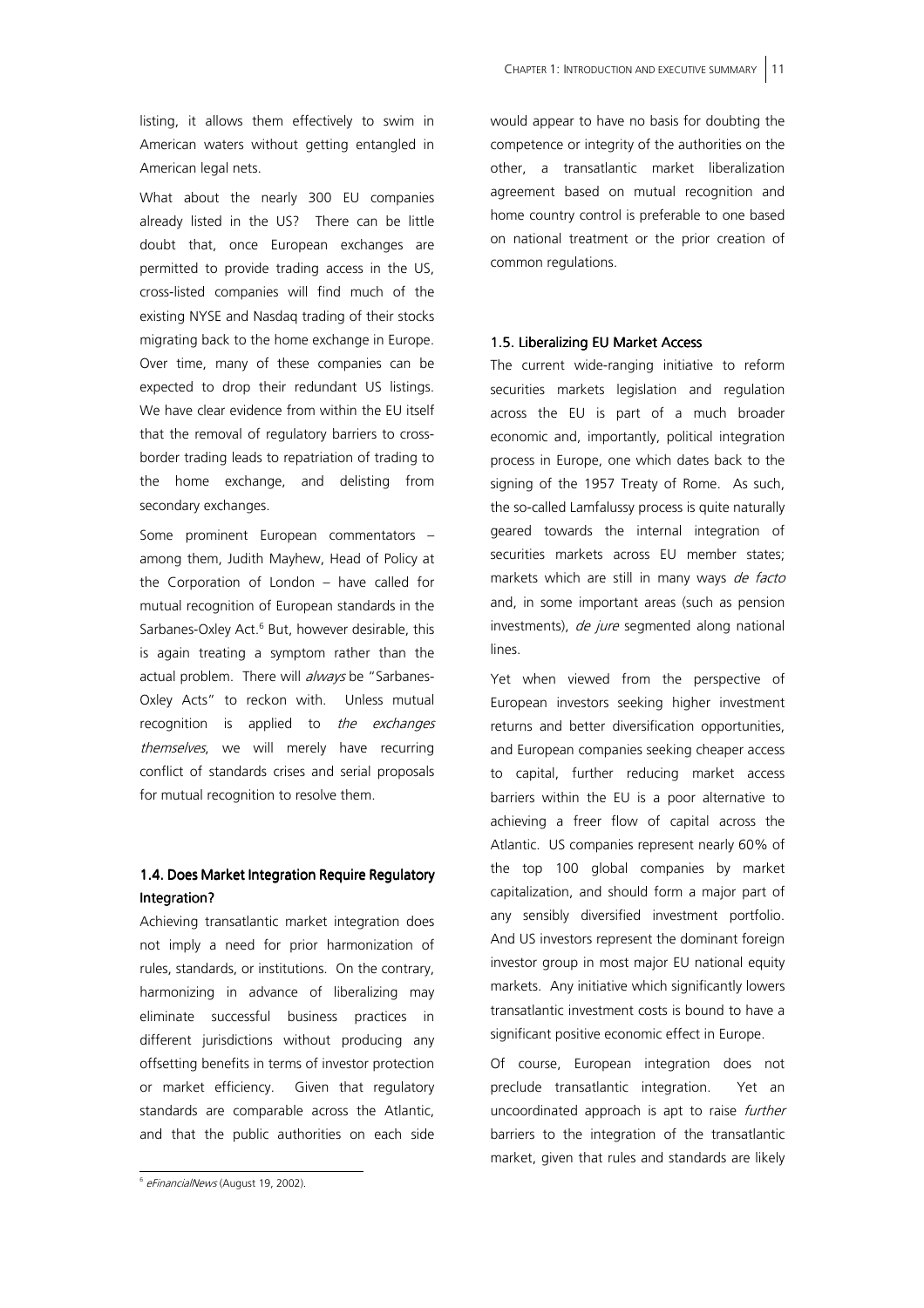<span id="page-11-0"></span>12 BUILDING A TRANSATLANTIC SECURITIES MARKET

to diverge. This is why the processes should proceed in tandem.

The European Commission has expressed unreserved support for the concept of a transatlantic mutual recognition agreement on exchange access. This is not entirely surprising, for two reasons. First, the major EU exchanges, all of which operate automated trading platforms, believe strongly that US market access will bring them significant new order flow from US investors, and have therefore lobbied intensively for such access. Second, these exchanges foresee no imminent competitive threat from US exchanges, the largest of which, the NYSE, is floor-based and currently uninterested in European expansion. Protectionist pressures are therefore minimal.

The legal structure of the EU makes it impossible for any one body, such as the European Commission, to guarantee market access rights in every Member State. We therefore make the following primary recommendations for accommodating US exchange access across the EU:

- In discussions with US authorities, the EU should be represented by the European Commission, in consultation with the Committee of European Securities Regulators (CESR).
- There being no legal concept of a "European Exchange," US exchanges wishing to provide direct trading access throughout the EU will necessarily be required first to obtain recognition in any Member State as a "regulated market," as defined by the Investment Services Directive (ISD).
- US exchanges should be specifically authorized to provide direct electronic trading access to registered EU brokerdealers or institutional investors for the securities of non-EU domiciled issuers which make their required periodic financial disclosures in accordance with either US GAAP or IAS.
- Such exchanges will be regulated by the US SEC, which will be required to have in place a "memorandum of understanding" with the designated regulatory body of the authorizing Member State regarding information sharing and cooperation in investigations of suspect trading practices.
- As all US registered exchanges already meet the broad requirements laid out in the ISD for designation as a "regulated market," European finance ministers should, through ECOFIN, produce a formal statement expressing their firm commitment to allowing US exchanges to acquire this status in any Member State without the imposition of additional legal or regulatory requirements.
- In this statement, the finance ministers should also express their firm commitment to allowing any US exchange so designated in any Member State to operate throughout all other Member States under the "single passport" rights enumerated in Article 15.4 of the Directive, and should foreswear the use of Article 15.5 as a means of denying them such rights. We further recommend the elimination of Article 15.5 during the current process of revising the Directive.

### 1.6. Liberalizing US Market Access

Although outgoing SEC Chairman Harvey Pitt expressed a willingness to accommodate foreign exchange access in the US based on "reciprocity," numerous stumbling blocks to an agreement exist in the form of "investor protection" standards. In particular, the SEC has repeatedly expressed concern about one aspect of investment risk borne by US investors transacting in overseas securities: accounting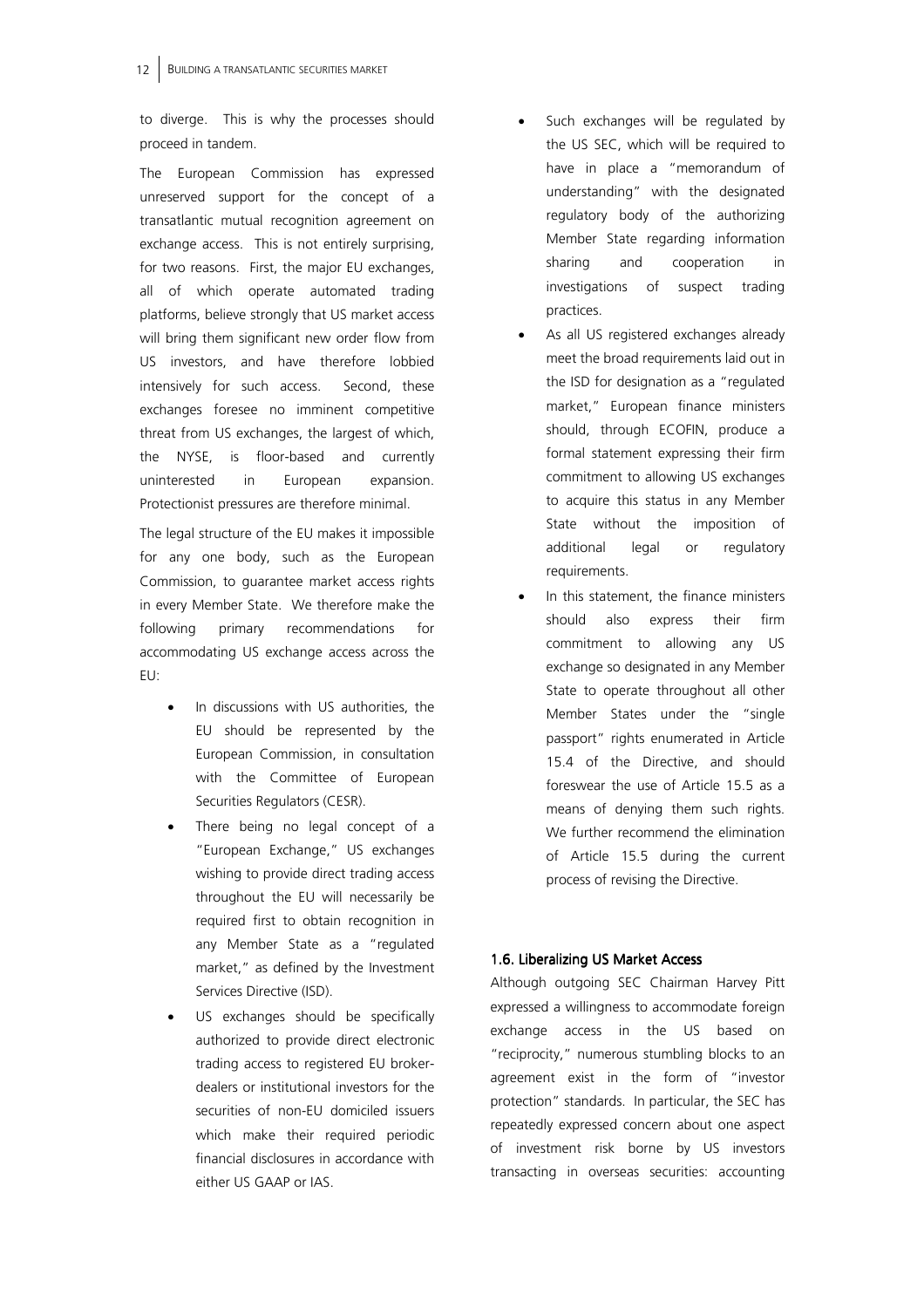The 2002 "summer of discontent" in the US equity markets, in which broad stock price indices fell sharply as large listed companies announced egregious "errors" in their published financial statements, should serve as a warning that GAAP accounting represents no bar to the willful dissemination of misleading or even patently false financial figures. In evaluating whether to make it easier and less costly for Americans to buy foreign shares, the SEC should reconsider whether adherence to IAS, as opposed to GAAP, by foreign companies is truly a material source of risk for US investors. The studies which we discuss in chapter 4 suggest strongly that it is not. In fact, the evidence suggests that GAAP can, under certain circumstances, present a demonstrably distorted view of the financial performance of companies operating primarily outside the US legal and tax environments.

Given that the recent US corporate financial scandals generally revealed major lapses in corporate governance and external auditing to be primarily at fault, it would be wise to refocus regulatory attention on those areas. As this is done, we believe that any reasonable analysis would conclude that US investors are no more at risk from potential European governance and auditing failures than they are from such failures at home.

In the three Council on Foreign Relations study group meetings held over the past year, participants rightly emphasized the need to ensure that any cross-border market access liberalization proposal adequately addresses the implications for retail investor protection. Whereas direct retail participation in exchange and quasi-exchange trading systems may well become the norm in many national markets in the not so distant future, the proposal put forth in this study does not entail *any* liberalization in the way in which retail investors currently access markets, either domestically or abroad. There is, therefore, no diminution of retail investor protection implied in our agenda.

This does not mean, however, that retail investors will not benefit from the proposal. On the contrary, it should make it considerably cheaper for individuals in the US to buy European stocks, and vice-versa.

The cost savings to an individual US investor will come from the elimination of current regulations, wholly unrelated to retail investor protection, which effectively prohibit the investor's US broker from buying or selling European stocks directly and electronically on the European exchanges where the stocks are traded. Currently, the investor's US broker must pay a *second* broker – one which is based in Europe and a member of the relevant European exchange — to trade the stocks on behalf of its client. That cost is ultimately borne by the client, as is the cost of the greater front-running possibilities created by multiple intermediaries and the time lag implied in such an indirect trading process. Our proposal would allow European exchanges to extend membership and therefore direct, electronic trading access to brokers in the United States, thereby eliminating all costs associated with the involvement of redundant brokers in Europe. The reverse, of course, holds as well: if US exchanges are willing and able, legally, to offer remote membership to European brokers, then individual European investors will no longer have to bear the cost of their brokers having to pass on their orders to redundant intermediaries based in the US.

On the basis of our analysis of the SEC's role and investor protection concerns in chapter 4, we derive the following primary recommendations for accommodating EU exchange access in the United States:

> The US government should be represented by the Department of the Treasury, which would negotiate the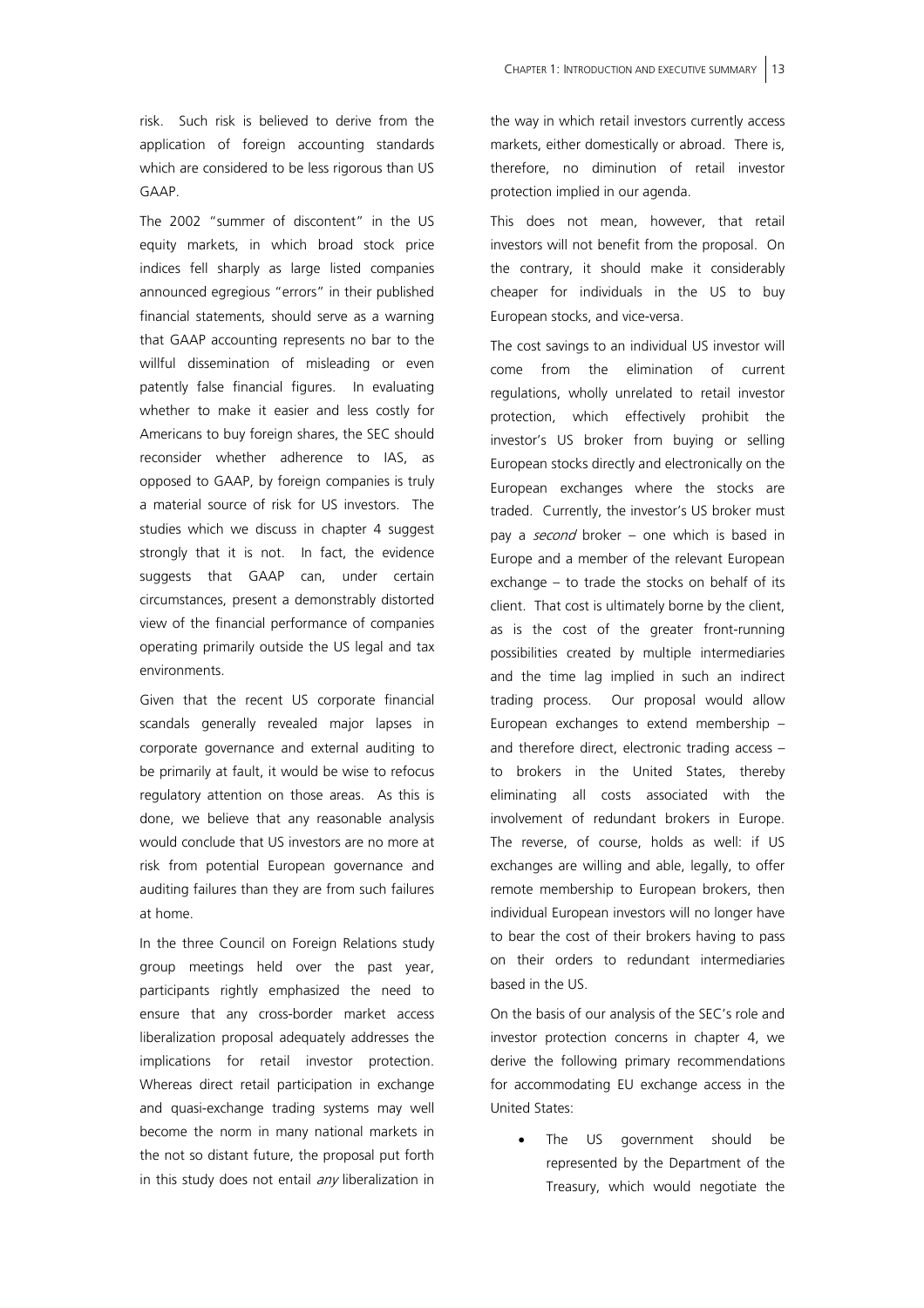terms of EU exchange market access rights in the United States in consultation with the SEC. The SEC should not directly represent the interests of US exchanges during or subsequent to negotiations on mutual market access, as this would conflict with its statutory role as a regulatory body.

- EU exchanges should be authorized to provide direct electronic trading access to US "qualified institutional buyers" for the securities of "foreign private issuers" which make their required periodic financial disclosures in accordance with either US GAAP or IAS.
- Such exchanges will be regulated by their designated home country authority, which will be required to have in place a "memorandum of understanding" with the SEC regarding information sharing and co-operation in investigations of suspect trading practices.
- As this access agreement will apply directly to foreign exchanges rather than foreign *issuers*, in contrast with the US-Canada Multi-Jurisdictional Disclosure System, the companies whose securities are traded on these exchanges should be considered immune to US civil and criminal liability under Rule 10b-5 of the 1934 Exchange Act.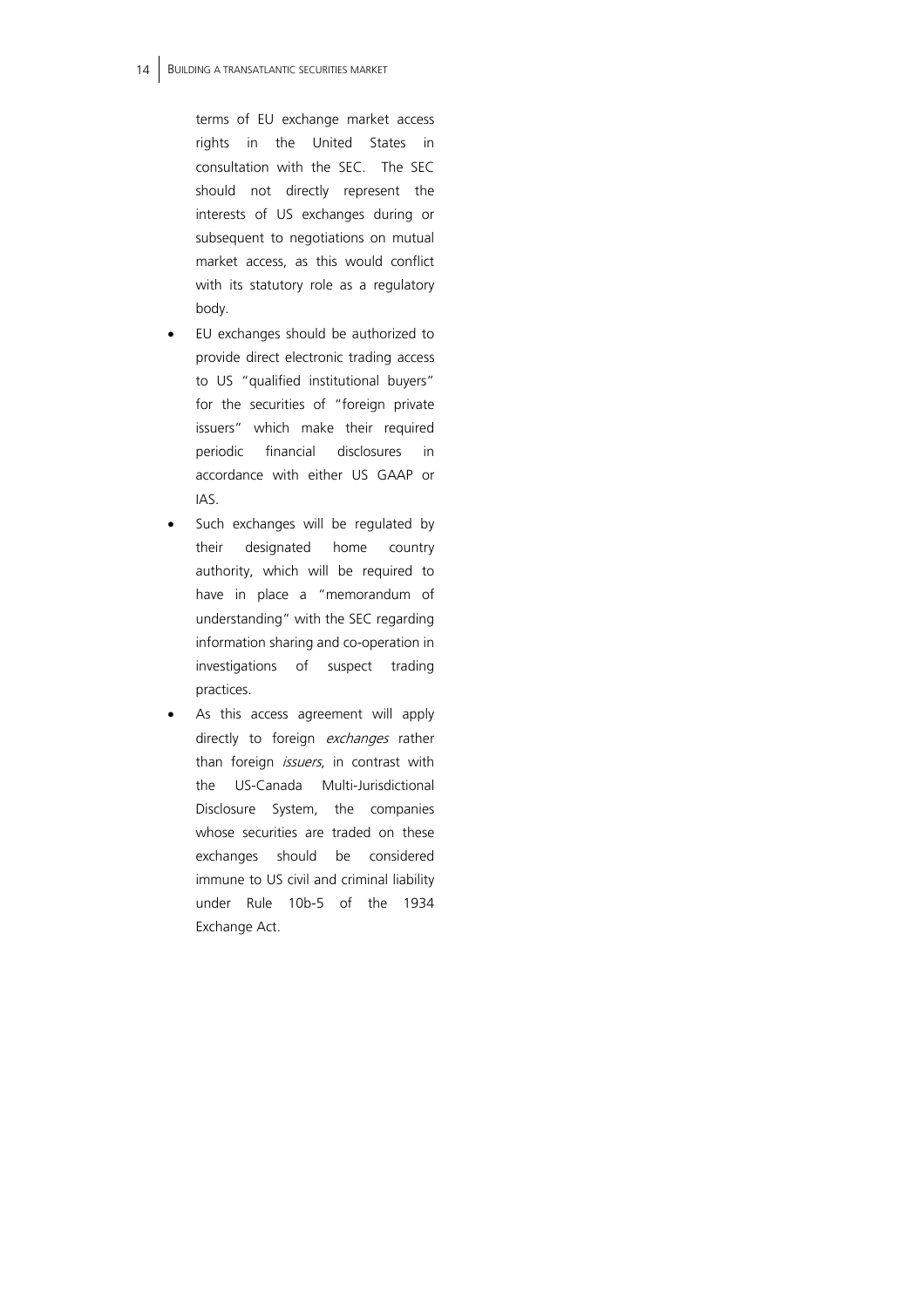# <span id="page-14-0"></span>CHAPTER 2: WHY INTEGRATE THE TRANSATLANTIC SECURITIES MARKETS?

### 2.1. Scope of the Project and Contrast with **Other Proposals**

This proposal is focused on integrating the secondary equity markets of the United States and the European Union via a system of mutual recognition of exchange and trading regulations combined with home country control and minimal harmonization of corporate financial disclosure rules. It contrasts with a number of other prominent proposals for facilitating the internationalization of markets in both its scope and its methods.

Scott (2000) focuses on the primary securities markets, advocating the establishment of an "offshore free zone" (OFZ) as a means of achieving "optimal standardized issuance" across borders. Subject only to minimum disclosure requirements where US investors are to participate, the OFZ would allow the market discovery process to operate in determining a set of optimal common distribution procedures across the major national markets. Our proposal avoids the issue of primary market distribution for two reasons.

First, as Scott himself emphasizes, the primary markets involve more complex issues of investor protection than the secondary markets: "Investors purchasing in primary markets, as opposed to secondary markets, cannot necessarily rely on prices set in deep liquid markets where rational expectations of the value of the securities have been incorporated into the price", (p71). This makes it less likely that the US Securities and Exchange Commission would be willing to place its faith in foreign distribution and disclosure rules, much less rules still to be determined by market practice in some future offshore jurisdiction.

Second, one of our major objectives — minimizing the cost of capital to US and European companies — can be substantially achieved through secondary market internationalization. This is because the very presence of a deeper, more liquid international secondary market must necessarily increase the value of participating in a primary distribution, even if access to primary distributions remains restricted across jurisdictions. The wider and deeper the secondary marketplace for trading stocks, the more the investors in the initial distribution will be willing to pay for those stocks, and the lower the cost of raising equity capital for the companies issuing those stocks.

Scott, furthermore, is highly skeptical about the utility of mutual recognition agreements. While explicitly acknowledging the problems which Scott identifies in the operation of a limited mutual recognition regime involving the SEC and Canadian provincial regulators (the "Multi-Jurisdictional Disclosure System," see chapter 4), we are much less critical of the operation of mutual recognition within the EU — at least in the limited area of secondary market trading, the subject of our proposal (see chapter 3).

Romano (1998) focuses on the secondary markets, as do we. She advocates what is in effect a mutual recognition regime for issuers, which would allow them to apply their home country disclosure rules when listing on a US exchange. Our proposal has a subtle but highly significant difference. In advocating mutual recognition for issuer disclosures based on the issuer's country of incorporation, Romano seeks to encourage non-US companies to list on US exchanges. We, on the other hand, advocate the application of mutual recognition to the exchanges rather than to the *issuers*. This would have the same effect of allowing foreign securities to trade freely in the US under their home market disclosure rules, but would not oblige foreign companies to dual-list on US exchanges. Allowing foreign exchanges to operate in the US under their home market rules, including those applying to listed company disclosure, will, we argue, offer US investors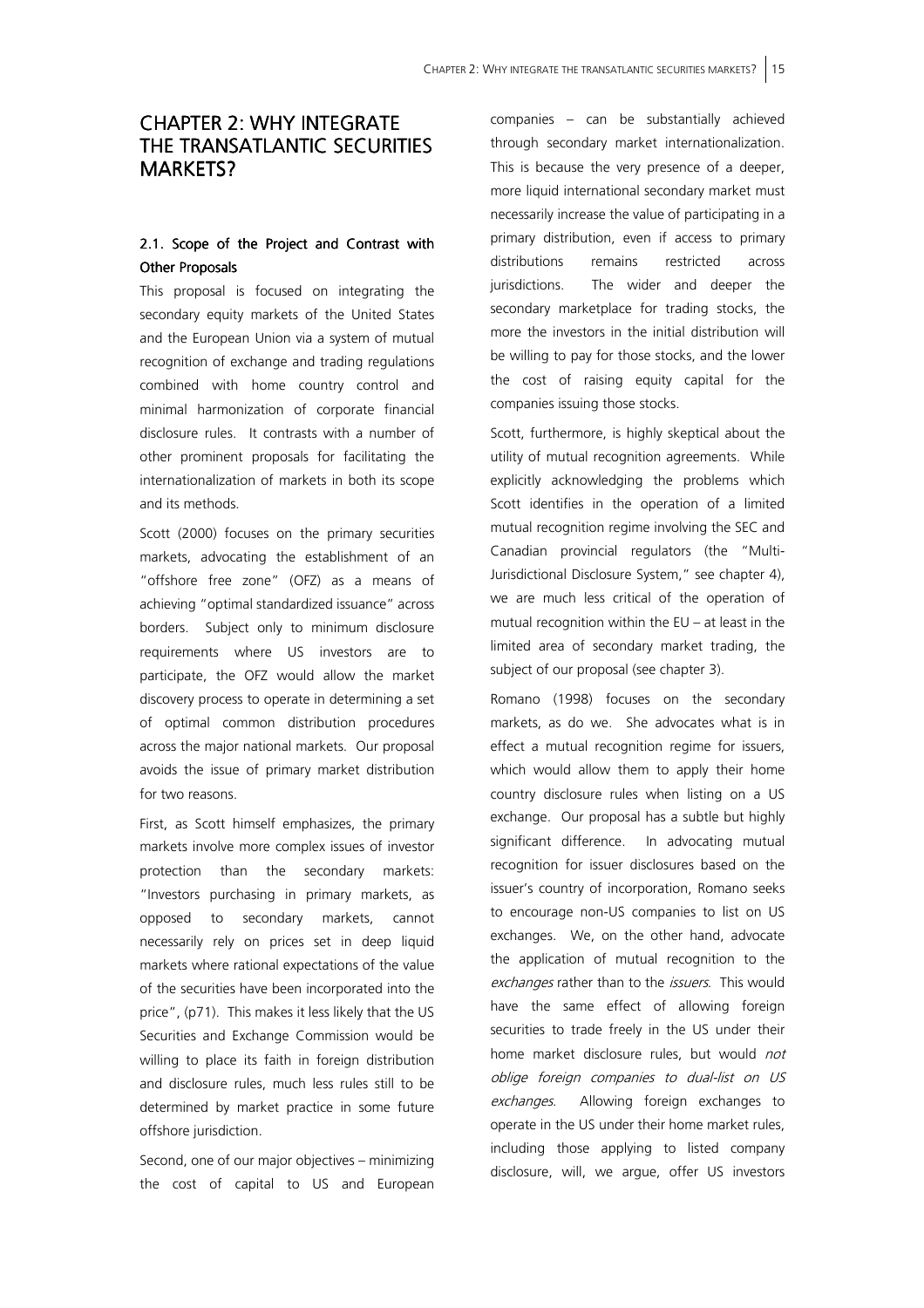<span id="page-15-0"></span>lower trading costs, and non-US companies lower capital costs, than would prevail under Romano's regime.

### 2.2. "Mutual Recognition" as a Tool of Market **Access Liberalization**

Economists and trade negotiators tend to address issues of trade and investment liberalization from very different premises. Broadly speaking, economists evaluate liberalization proposals on the basis of anticipated domestic consumer benefit, whereas trade negotiators focus on domestic producer benefit. The latter perspective, for example, pervades every aspect of World Trade Organization operations. These are premised on the assumption that member governments will actively seek foreign market access on behalf of domestic producers, using political control over producer access to domestic consumers as bargaining leverage.

Whereas economists may lament the fact that mercantilism drives international trade and investment liberalization, they cannot hope to improve outcomes without explicitly acknowledging the political process through which policy is generated. In the context of our proposal, then, it is important to see mutual recognition as nothing more than the most politically tractable and the least economically damaging of the mercantilist policy tools available to bring about transatlantic market integration.

To be sure, unilateral market access liberalization on both sides of the Atlantic would be the quickest and most effective way to proceed, assuming that political considerations could be ignored. The US CFTC has already undertaken significant unilateral market access liberalization in the derivatives area, with demonstrable effect (see section 2.5.2). As a matter of economics, reciprocity agreements as a precondition for transatlantic market access liberalization are neither necessary nor desirable. However, both the US and EU authorities have displayed a predictable tendency to paint the issue as a traditional trade matter, meaning that they believe that market access liberalization on one side should be made conditional on equivalent liberalization on the other. As outgoing US SEC Commissioner Harvey Pitt explained:

> "Our ultimate goal is to provide investors with the opportunity to purchase different investments, provided that we maintain and improve investor protections. We also want real reciprocity, so that US markets can offer the world's investors the chance to participate in our vigorous and unparalleled markets"7

EU Internal Market Commissioner Frits Bolkestein shares Pitt's view on the importance of reciprocity, although he sees the need for access liberalization being wholly on the US side:

> "The transatlantic community should become one big financial market. They trade here, we want to trade there "8

As we illustrate in chapter 3, this characterization is substantially accurate, but not meaningful. US exchange activity in Europe is currently trivial, although the demand for more direct access to European traders is likely to increase in the coming years.

The common thread between the two views is the classic trade negotiator's focus on domestic producer interests; in this case, those of exchanges. As we argue in some detail below, such interests are naturally quite different from those of the consumers of exchange services: that is, investors and listed companies. Fortunately, the dynamics of trade negotiations tend to bring consumer interests to the fore by

<sup>&</sup>lt;sup>7</sup> Reuters (January 30, 2002).

<sup>&</sup>lt;sup>8</sup> Irish Times (March 1, 2002).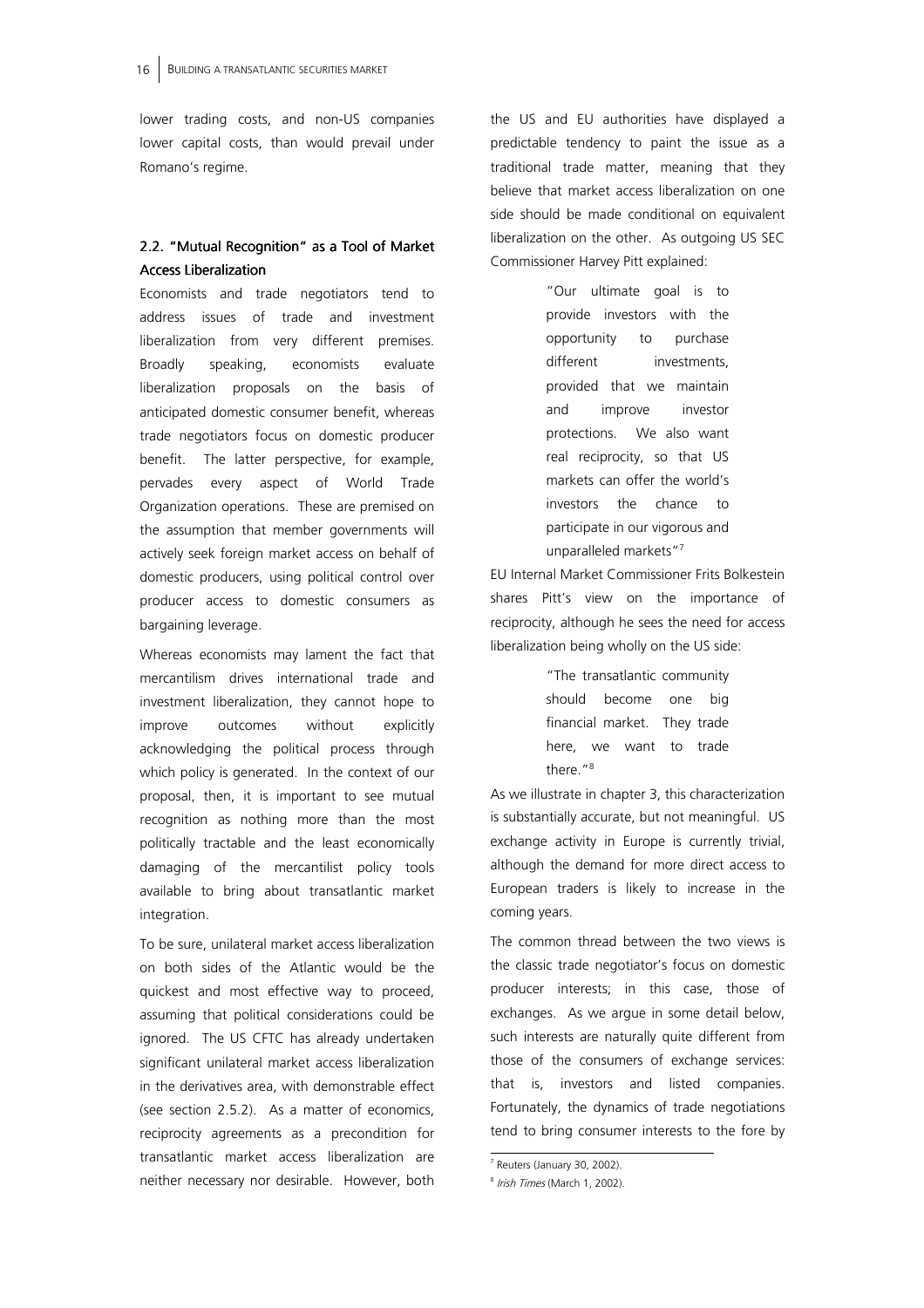<span id="page-16-0"></span>requiring each side to foreswear protectionism in return for the foreign market access that the other desires.

The classic trade policy tool for liberalizing foreign direct investment regimes is the application of the principle of "national treatment" across the parties. National treatment requires that the host country treat foreign services or service providers no less favorably than comparable domestic services or service suppliers.<sup>9</sup>

A US-EU exchange access accord based on national treatment would be ineffective for two reasons. First, there exist costly market access barriers - particularly in the US, in the form of national financial disclosure standards for listed companies not used elsewhere in the world (see section 2.4.1). Second, exchanges need a common set of rules across all participating traders in order to operate effectively. Trying to run a transatlantic exchange according to rules which differ depending on the location of the trader is costly at best, infeasible at worst.

The extreme alternative of attempting to harmonize exchange regulations on both sides of the Atlantic is entirely impracticable. Even within the EU, attempts to establish a single set of rules across the Member States were abandoned two decades ago. But the EU developed a radical alternative to both national treatment and regulatory harmonization which has, to date, performed well, and could form the basis of a transatlantic market integration initiative. This is to carve out a sphere of activities for which each side would apply "mutual recognition" and "home country control."

This is a much more aggressive form of integration policy than national treatment. National treatment requires national authorities to treat foreign firms like domestic firms. Mutual recognition of regulations, combined with home country control, means that foreign firms must be given access equivalent to domestic firms, but with the right to apply the rules and regulations of their home market. Home country control harnesses the natural advocacy instinct of governments towards their nationals in the service of greater cross-border access, while simultaneously neutralizing the protectionist tendencies of host state authorities.<sup>10</sup>

The SEC has in the recent past, under limited circumstances, been willing to waive some US regulations when US investors deal in certain foreign securities (in the form of Rule 144A and the Multi-Jurisdictional Disclosure System, reviewed in chapter 4). In chapter 4, we argue that it is both appropriate and, given such precedents, feasible for EU exchanges to be granted US market access under a home country control regime. Whether the SEC is the appropriate authority to negotiate reciprocity abroad on behalf of US exchanges, however, is a matter on which we take a much more skeptical stance.

As regards American exchange access in Europe, the European Commission has expressed enthusiastic support for accommodating it formally as part of a reciprocity arrangement with the US. Legally guaranteeing such access is, however, a technically difficult matter, given the legal structure of the EU. We address this issue in some detail in chapter 3.

### 2.3. A Profile of Transatlantic Portfolio **Investment**

### 2.3.1. Foreign Portfolio Investment in the US

Figure 1 illustrates the tremendous growth in European purchases and sales of US equities between 1995 and 2000. Figure 2, going back to 1985, reveals how much of the growth in

<sup>&</sup>lt;sup>9</sup> The most important papers on the use and limitations of national treatment and market access provisions in financial services trade agreements are Key (1997) and Key and Scott (1991).

 $10$  The methods and performance of the EU regime are probed in depth in Steil (1998). See also Key (1989).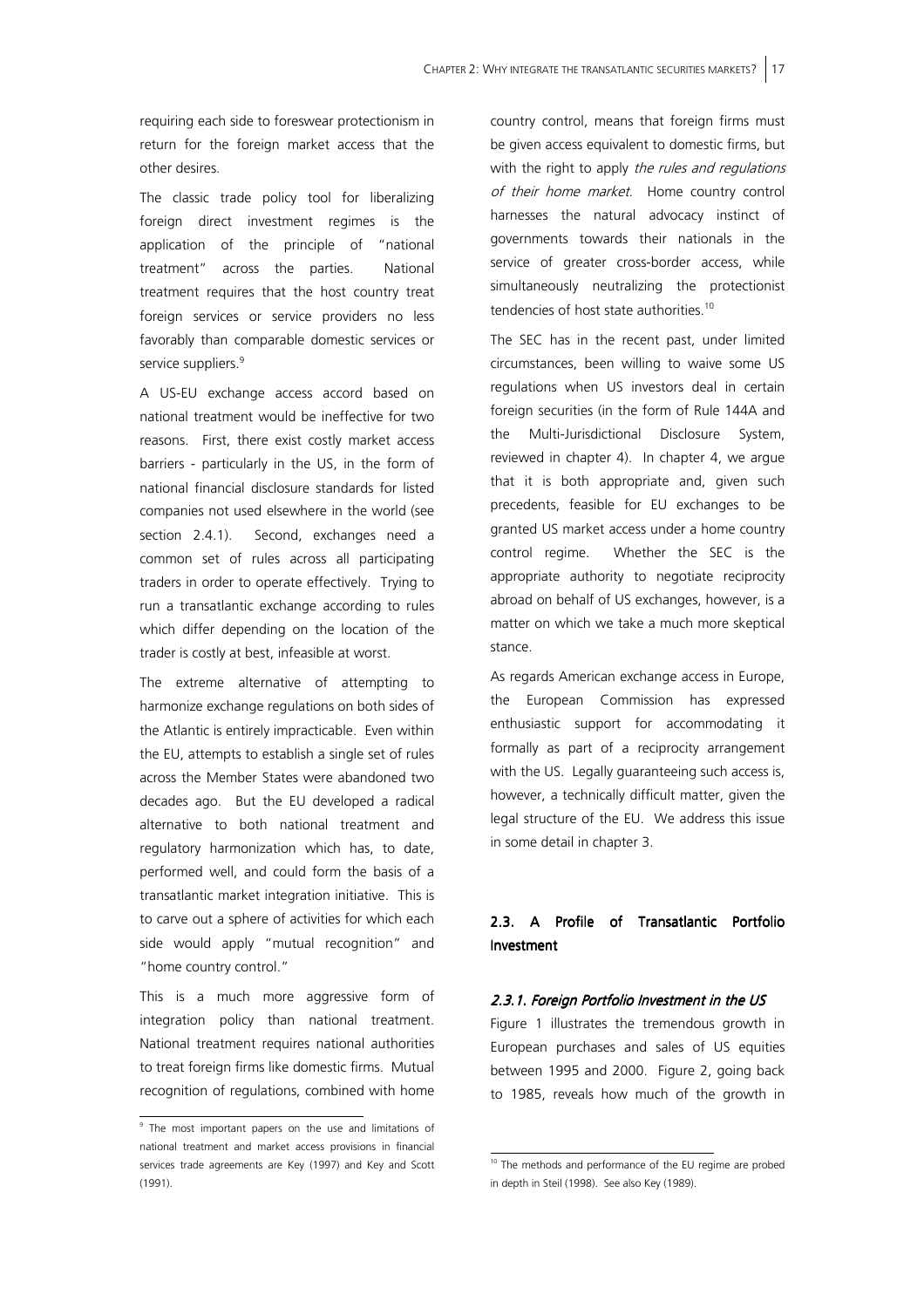<span id="page-17-0"></span>foreign holdings of US equities has been concentrated in the period since 1996.

#### Figure 1 - European purchases and sales of US corporate equity corporate equity



Source: Table CM-V-5, US Treasury Bulletin

Figure 2 - Rest of the world's holdings of US corporate equities



Source: Federal Reserve, Flow of Funds Accounts

Figure 3 shows that this dramatic rise brought the level of such equity holdings up to that of US Treasury issue holdings in 2000.



Figure 3 - Foreign holdings of US securities

\*Includes agency issues

Source: Federal Reserve, **Flow of Funds Accounts** 

Figure 4 provides gross transactions in US equities across a subset of major foreign

investors, and agglomerated for the EU and wider Europe.

Figure 4 - Gross transactions in US equities by foreign investors in \$ billions

|                     | 1990 | 1992 | 1994     | 1996 | 1998 | 2000 |
|---------------------|------|------|----------|------|------|------|
| Canada              | 38   | 53   | 78       | 110  | 154  | 307  |
| France              | 13   | 16   | 17<br>41 |      | 393  | 383  |
| Germany             | 12   | 12   | 20       | 29   | 102  | 213  |
| <b>Netherlands</b>  | 6    | 11   | 23       | 32   | 55   | 119  |
| Switzerland         | 28   | 35   | 51       | 85   | 163  | 292  |
| UK                  | 93   | 122  | 197      | 318  | 629  | 1410 |
| European Union      | 144  | 184  | 292      | 498  | 1356 | 2631 |
| <b>Total Europe</b> | 178  | 226  | 353      | 587  | 1535 | 2958 |

Source: US Treasury Department

Figure 5 shows how foreign holdings of US equities as a percentage of total holdings rose rapidly after 1996.

#### Figure 5 - Foreign holdings of US equity securities



Sources: White (2002); Federal Reserve, **Flow of Funds Accounts** 

### 2.3.2. US Portfolio Investment Abroad

Figure 6 shows the tremendous rise in the value of foreign equities owned by US residents between 1985 and 2000.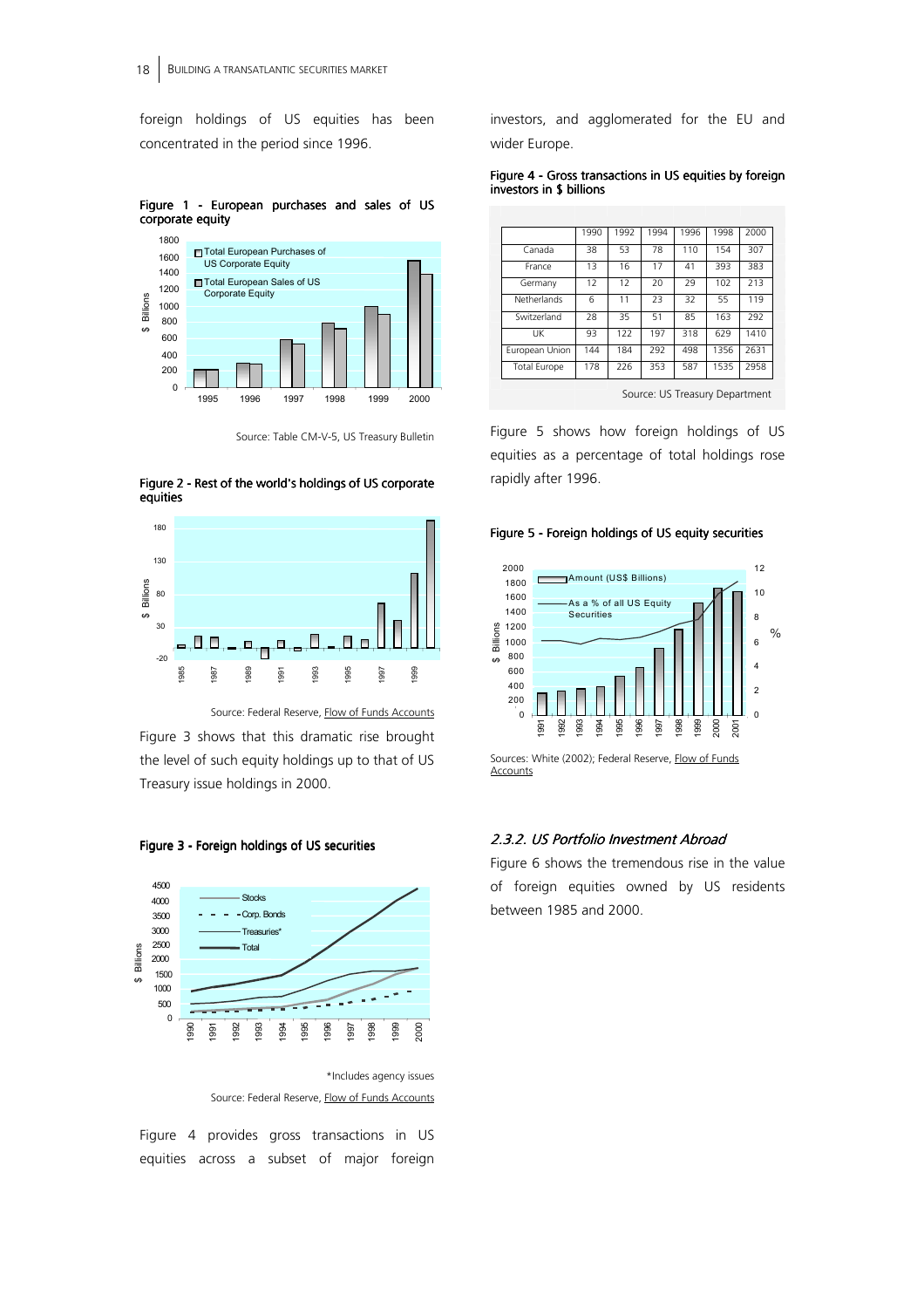<span id="page-18-0"></span>Figure 6 - Market value of foreign equities held by US residents (includes American Depositary Receipts)



Source: Federal Reserve, **Flow of Funds Accounts** 

Figure 7 - Gross transactions in foreign stocks by US investors in \$ billions

| 10<br>12<br>14 | 14<br>17<br>12 | 35<br>23<br>34 | 64<br>26<br>33 | 107<br>47<br>84 | 172<br>92<br>148               |
|----------------|----------------|----------------|----------------|-----------------|--------------------------------|
|                |                |                |                |                 |                                |
|                |                |                |                |                 |                                |
|                |                |                |                |                 |                                |
| 8              | 9              | 18             | 25             | 49              | 80                             |
| 9              | 10             | 23             | 21             | 58              | 35                             |
| 93             | 134            | 279            | 373            | 787             |                                |
| 141            | 182            | 387            | 492            | 1057            | 1937                           |
| 154            | 199            | 436            | 536            | 1155            | 2063                           |
|                |                |                |                |                 | Source: US Treasury Department |

Figure 7 reveals that the growth in US investor gross transactions in foreign stocks since 1996 parallels the growth of foreign investor gross transactions in US stocks over that period. Figure 8 shows the rise in US holdings of foreign equities relative to domestic equities between 1991 and 2001; a trend that was sustained even during the tremendous bull market in US stocks in the latter half of the 1990s.





Sources: White (2002); Federal Reserve, Flow of Funds Accounts

#### 2.3.3. Institutional Investment





Source: Conference Board 2002, compiled from OECD data

Growing institutional dominance of the equity markets has driven the growth in cross-border investment. Figure 9 reveals the marked growth in US and EU institutional investor assets between 1992 and 1999.Figures 10(a)-10(e) show how institutional asset allocation has shifted significantly from debt to equity over this period. Figures 11(a)-11(e) illustrate the general trend towards greater international equity holdings over this period. The UK and the Netherlands (specifically, their investment companies) are notable exceptions, owing mainly to the fact that they were already well diversified relative to the size of their domestic capital markets in 1991.

Figure 10(a) - Asset allocation by institutional investors (United States)

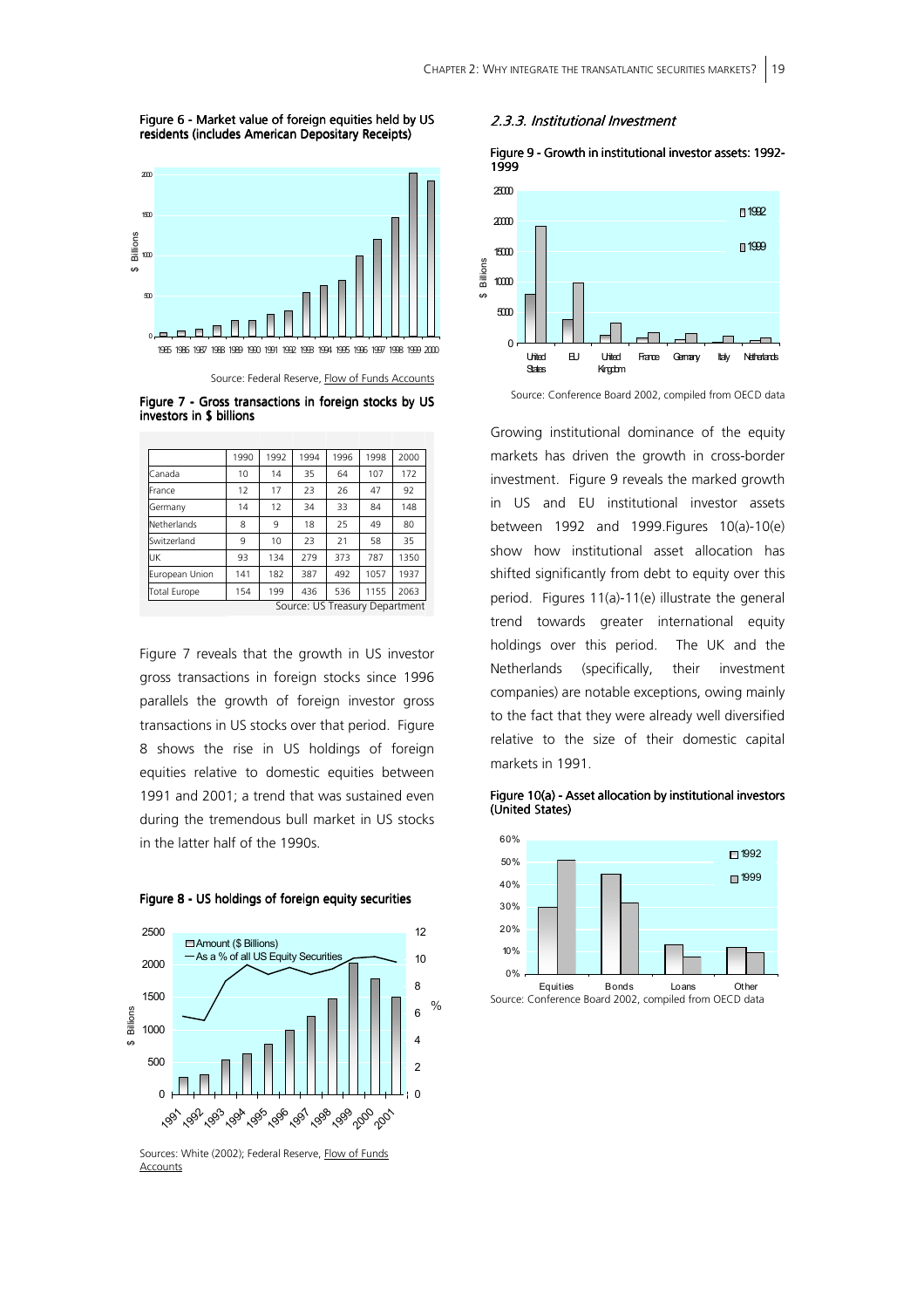<span id="page-19-0"></span>Figure 10(b) - Asset allocation by institutional investors (United Kingdom)



Source: Conference Board 2002, compiled from OECD data

Figure 10(c) - Asset allocation by institutional investors (France)



Figure 10(d) - Asset allocation by institutional investors (Germany)



Source: Conference Board 2002, compiled from OECD data





Source: Conference Board 2002, compiled from OECD data

#### Figure 10(f) - Asset allocation by institutional investors (Netherlands) (Netherlands)



Figure 11(a) - Foreign equity holdings of financial institutional investors (United States)



Note: estimated from Pensions & Investments: Pension funds — Top 200 defined benefit funds only as of 9/30. For investment companies top 500 money managers, year-end data.

Source: Conference Board 2002, compiled from OECD data

Figure 11(b) - Foreign equity holdings of financial institutional investors (United Kingdom)



Figure 11(c) - Foreign equity holdings of financial institutional investors (Germany) (Germany)

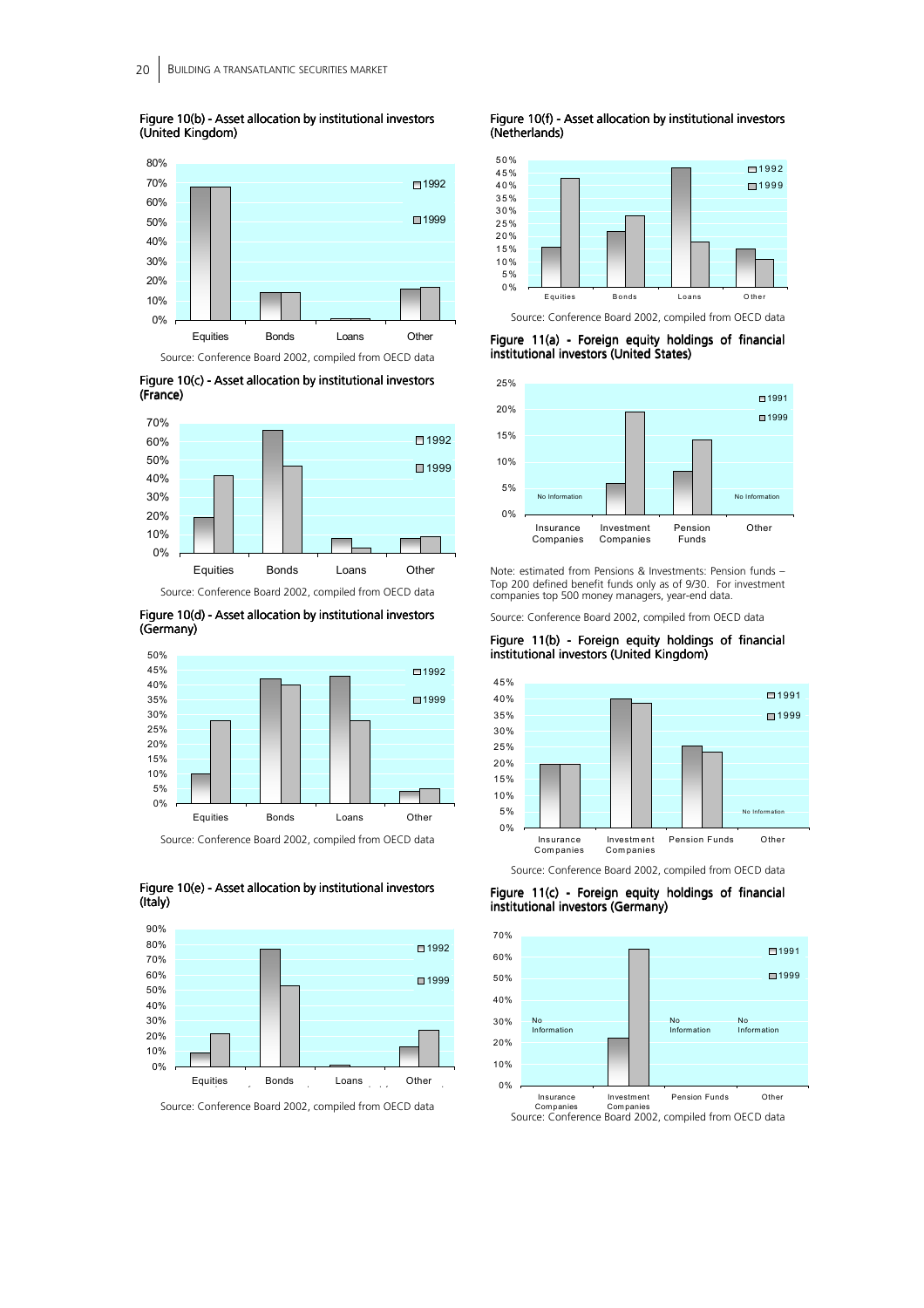<span id="page-20-0"></span>



Note: for insurance companies, data reflect 1994 and 1999 Source: Conference Board 2002

Figure 11(e) - Foreign equity holdings of financial institutional investors (Netherlands)



Figures 12, 13 and 14 focus on the largest individual fund managers, charting the considerable growth in their international equity holdings.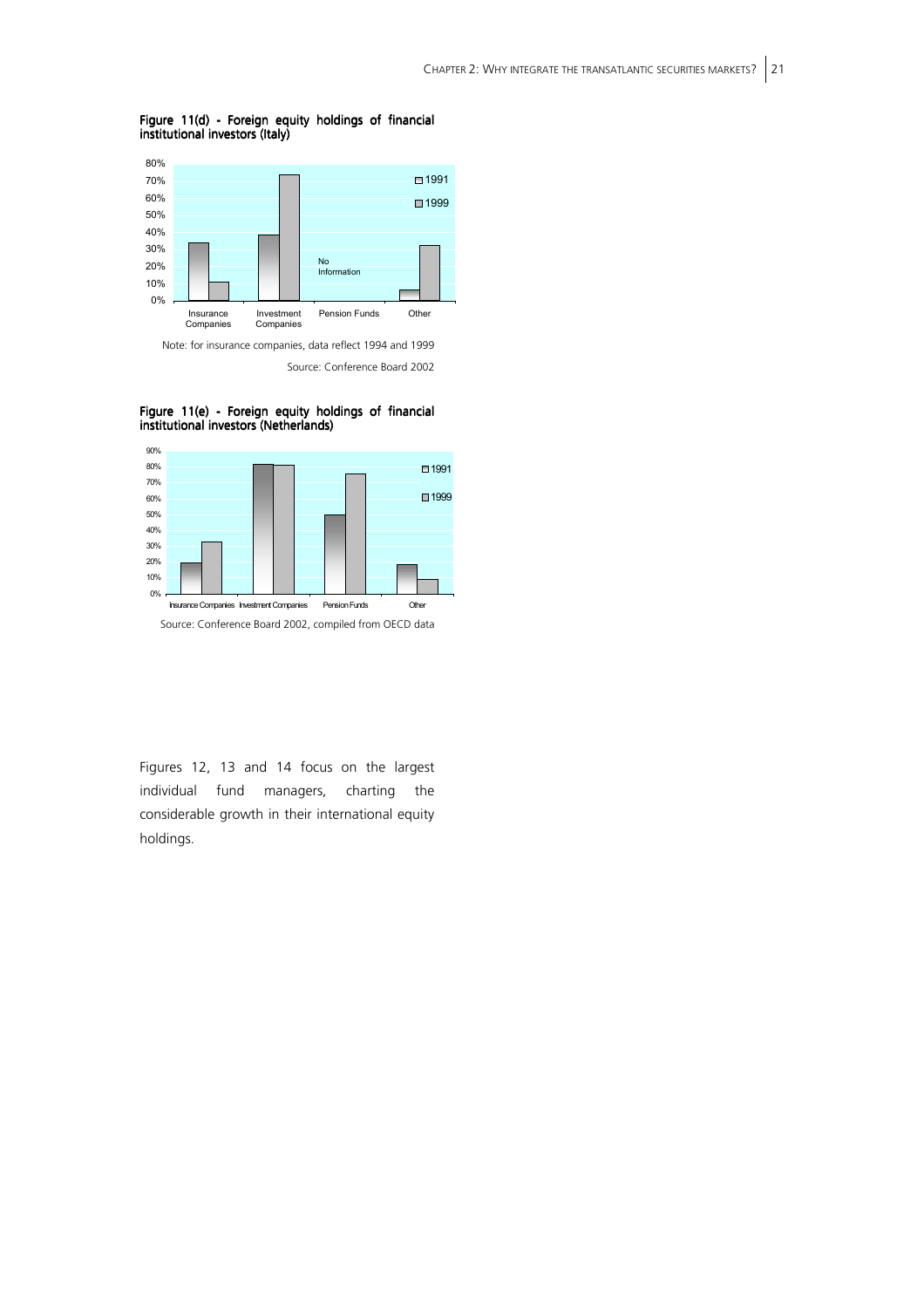<span id="page-21-0"></span>

|                          |                                    |              |                                       |                | 1995           |              |              | <u>1997</u>            |                |             | <b>999</b>              | $\overline{2000}$         |                |
|--------------------------|------------------------------------|--------------|---------------------------------------|----------------|----------------|--------------|--------------|------------------------|----------------|-------------|-------------------------|---------------------------|----------------|
|                          |                                    | ن<br>ا       | % of<br>1993                          |                | % of           | 966<br>だ     | % of         | ان<br>ا                | % of           |             | % of                    | だ                         | % of           |
|                          |                                    |              |                                       | اً<br>ا        |                |              |              |                        |                | Ë           |                         |                           |                |
|                          |                                    | Equities     | Tot. Assets<br>12.0%                  | Equities       | Tot. Assets    | Equities     | Tot. Assets  | Equities               | Tot. Assets    | Equities    | Tot. Assets             | Equities                  | Tot. Assets    |
|                          | California Public Employees        | 9.292        |                                       | 14.000         | 5.1%           | 17.409       | 6.9%         | 24.300                 | 19.0%          | 30.675      | 19.7%                   | 32.389                    | 18.9%          |
|                          | <b>IAA-CREF*</b>                   | 10,197       | 8.2%<br>4.6%                          | 12,963         | 8.4%           | 13,482       | 7.6%         | 15,677                 | 7.4%           | 35,190      | 20.6%                   | 30,799                    | 19.1%          |
| $\infty$                 | california State Teachers          | 2.223        |                                       | 6,418          | 11.0%          | 13,133       | 19.3%        | 16,240                 | 20.6%          | 24,698      | 25.1%                   | 26,314                    | 23.6%          |
| 4                        | <b>Jew York State Common</b>       | $\mathbf{I}$ | $\mathbf{I}$                          | $\mathbf{r}$   |                |              |              | $\mathbf{L}$           | $\mathbf{r}$   | 13,142      | 11.8%                   | 15,747                    | 12.6%          |
| $\frac{1}{2}$            | <b>New Jersey Division</b>         | ı            |                                       |                |                | тJ           |              |                        |                | 11.434      | 15.5%                   | 12,915<br>11,909          | 16.0%          |
|                          | Florida State Board                | 898          | 2.5%                                  | 3,605          | 7.6%           |              |              | 5,871                  | 8.2%           | 8,011       | 8.6%                    |                           | 11.2%          |
|                          | Ohio Public Employees              |              |                                       |                |                |              |              |                        |                | 8,969       | 17.0%                   | 11,624                    | 19.8%          |
| $\infty$                 | Wisconsin Investment Board         | 2,089        | 7.1%                                  | 4,069          | 11.4%          | 4,528        | 11.4%        | 5,706                  | 11.4%          | 9,231       | 16.0%                   | 11,566                    | 17.8%          |
| $\mathbb O$              | <b>Ohio State Teachers</b>         |              |                                       |                |                | 2,336        | 6.5%         | 8,354                  | 19.0%          | 1,462       | 22.3%                   | 11,300                    | 19.9%          |
| $\overline{0}$           | New York City Retirement           | 2,986        | 8.2%                                  | 3,971          | 9.5%           | 3,645        | 8.1%         | 5,920                  | 10.8%          | 9,649       | 15.3%                   | 10,580                    | 15.4%          |
| $\overline{\phantom{0}}$ | Penn. Public School Employees      |              |                                       | $\mathbf{I}$   |                |              |              |                        |                | 8,463       | 18.0%                   | 10,209                    | 19.2%          |
| $\overline{c}$           | IBM                                | 5,781        | $\frac{17.1\%}{4.5\%}$                | $\blacksquare$ | $\blacksquare$ | 4,409        | 10.1%        | $\frac{10,534}{5,252}$ | 19.8%          | 9,741       | 23.0%<br>10.3%<br>35.0% | 9,273                     | 20.0%          |
| $\tilde{1}$              | Texas Teachers                     | 1,636        |                                       | 2,809          | 6.1%           | $\mathbf{r}$ | $\mathbf{r}$ |                        | 8.2%           | 8,176       |                         | 9,238                     | 10.6%          |
| $\overline{4}$           | JN Joint Staff Pension             |              |                                       |                |                |              |              |                        |                | 8,010       |                         | 8,432                     | 34.0%          |
| $\overline{1}$           | <b>New York State Teachers</b>     | 317          | 0.8%<br>7.5%                          | 4,364          | 8.8%           | 2,599        | 4.7%         | 6,019                  | 8.8%           | 7,419       | 9.1%                    | 8,379                     | 9.3%           |
| $\frac{6}{1}$            | General Electric                   | 2,833        |                                       | 4,081          | 10.2%          | 3,543        | 7.8%         | 6,265                  | 11.0%          | 7,672       | 17.0%                   | 8,266                     | 16.0%          |
|                          | <b>Nashington State Inv. Board</b> | $\mathbf{r}$ | $\mathbf{I}$                          | $\mathbf{r}$   |                | $\mathbf{r}$ | $\mathbf{r}$ | $\bar{\mathbf{r}}$     | $\mathbf{r}$   | 7,042       | 17.7%                   | 7,867                     | 17.2%          |
| $\frac{8}{1}$            | <b>Bell Atlantic</b>               |              |                                       |                |                |              |              |                        |                | <b>655/</b> | 20.3%                   | 7,782                     | 19.3%          |
| $\overline{0}$           | Maryland State                     | 519          | $\frac{3.0\%}{14.1\%}$                | 2,984          | 15.5%          | 4,555        | 21.6%        | 5,697                  | 21.9%          | 6,154       | 21.0%                   | 7,360                     | 23.0%          |
| 20                       | Oregon Public Employees            | 2,400        |                                       | 3,100          | 15.5%          | 2,900        | 12.6%        | 5,421                  | 19.3%          | 6,462       | 19.0%                   | 6,619                     | 16.0%          |
| $\overline{21}$          | SBC                                |              |                                       |                |                |              |              |                        |                |             |                         | 6,339                     | 14.0%          |
| 22                       | Minnesota State Board              | 1,130        | 5.9%                                  | 2,062          | 9.4%           | 1,860        | 7.2%         | 4,721                  | 15.2%          | 5,816       | 14.8%                   | 5,964                     | 14.2%          |
| 23                       | <b>New York City Teachers</b>      |              | $\mathsf{I}\hspace{-1.5pt}\mathsf{I}$ | $\mathbf{r}$   |                |              |              | 4,466<br>3,899         | 12.7%          |             |                         | 5,922<br>5,867            | 16.0%<br>20.2% |
| 24                       | Pennsylvania State Employees       |              |                                       | $\mathbf{I}$   |                | 2,886        | 16.0%        |                        | 10.0%          | 5,363       | 21.3%                   |                           |                |
| 25                       | Virginia Retirement                | 1.074        | 6.5%<br>9.6%<br>6.9%                  | 1,790          | 9.0%           |              |              | 3,866                  | 13.4%          | 5,677       | 16.3%                   | 5,718                     | 14.0%          |
| 26                       | <b>Ju Pont</b>                     | 2,194        |                                       | 3,222          | 12.5%          | 4,051        | 14.6%        | 4,449                  | 13.8%          |             |                         | $\mathbf{r}$              | $\bar{\rm I}$  |
| 27                       | os Angeles County.                 | 1,069        |                                       | 2,342          | 11.5%          | 2,11         | 9.6%         | 4,100                  | 16.6%          | 998<br>4.   | 18.5%                   | $\mathbf{I}$              | $\mathbf{I}$   |
| 28                       | ucent.                             | ı.           | I,                                    | $\mathbf{I}$   |                | 1,987        | 5.0%         | 5,547                  | 11.4%          |             |                         | $\mathbf{I}$              | $\mathbf{I}$   |
| 29                       | Vlassachusetts PRIM                |              | $\blacksquare$                        | $\mathbf{L}$   |                |              |              |                        |                | 4,558       | 17.0%                   | $\mathbf{L}_{\mathrm{c}}$ |                |
| 90                       | <b>Vew Jersey</b>                  | ï            |                                       | $\bar{1}$      |                | 4,593        | 9.9%<br>6.9% | 7,848<br>7,382         | 13.1%          |             |                         | $\blacksquare$            |                |
| $\overline{5}$           | <b>New York Common</b>             | 2,651        |                                       | 4,283          | 6.0%           | 5,422        |              |                        | 7.7%           |             |                         |                           |                |
| 33 <sup>2</sup>          | NYNEX                              | 2,150        | 4.6%<br>11.7%<br>$\frac{1}{11}$       | 3,043          | 15.1%          | 2,777        | 13.0%        | 4,194<br>4,508         | 15.9%<br>24.1% |             |                         |                           |                |
|                          | eamsters Central States            |              | ı                                     | $\mathbf{I}$   |                |              |              |                        |                |             |                         |                           |                |
| $\overline{5}$           | Washington State Board             | $\mathbf{I}$ |                                       |                |                | 2,256        | 8.4%         | 5,232                  | 15.4%          |             |                         |                           |                |
|                          |                                    |              |                                       |                |                |              |              |                        |                |             |                         |                           |                |
|                          | Total Top 25                       | 64,334       | $\approx$<br>7.7                      | 98,359         | 10.4%          | 110,816      | 11.2%        | 81,468                 | 12.9%          | 265,571     | 8.0%                    | 288,378                   | 17.5%          |
|                          |                                    |              |                                       |                |                |              |              |                        |                |             |                         |                           |                |

Figure 12 - International equities held by the 34 pension funds with the largest foreign portfolios Figure 12 - International equities held by the 34 pension funds with the largest foreign portfolios

Note: Dash (-) indicates data not available

Note: Dash (-) indicates data not available<br>Note: Data on defined benefit plans for 1999 and 2000 only as of 9/30 of each respective year<br>\*Estimated for CREF accounts for 1999 and 2000 only as of 12/31 of each respective y Note: Data on defined benefit plans for 1999 and 2000 only as of 9/30 of each respective year \*Estimated for CREF accounts for 1999 and 2000 only as of 12/31 of each respective year Source: Pensions and Investments, issues from selected years: The Conference Board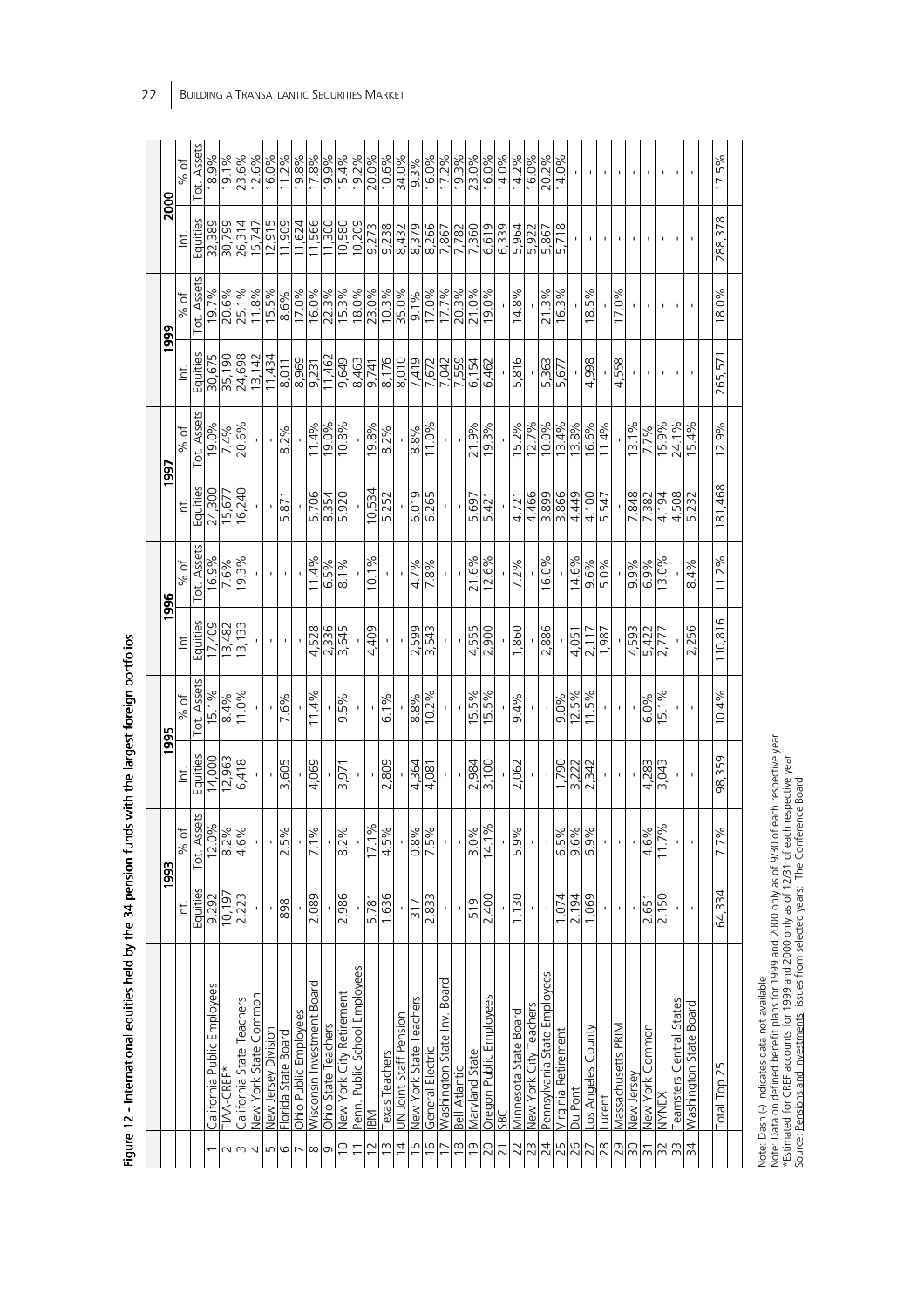<span id="page-22-0"></span>

|                | Managers                      | 1993   | 1994           | 1995           | 1996                     | 1997           | 1998           | 1999           | 2000             |
|----------------|-------------------------------|--------|----------------|----------------|--------------------------|----------------|----------------|----------------|------------------|
|                | Capital Guardian              | 9,193  | 13,889         | 16,563         | 26,885                   | 32,849         | 42,651         | 78,243         | 74,710           |
|                | Morgan Stanley                |        |                | 10,267         | 16,065                   | 30,519         | 33,157         | 40,906         | 39,243           |
|                | Putnam Investments            | 9,238  | 11,636         | 3,973          | 7,430                    | 10,440         | 14,270         | 32,257         | 32,044           |
|                | Schroder Investments          |        | $\overline{1}$ | 13,721         | 17,335                   | 20,494         | 26,296         | 33,849         | 27,254           |
|                | Bank of Ireland               | 6,639  | 6,799          | 3,719          | 7,383                    | 10,895         | 15,378         | 23,970         | 23,580           |
| ဖ              | Templeton Worldwide           |        |                | 6,148          | 5,713                    | 9,209          | 11,559         | 26,099         | 22,659           |
|                | Janus                         | 1,168  | 2,299          | $\overline{1}$ | $\overline{\phantom{a}}$ | $\frac{1}{2}$  | 9,673          | 27,200         | 21,960           |
| $^{\circ}$     | TIAA-CREF                     | 6,928  | 6,908          | 13,631         | $\frac{1}{2}$            | 9,700          | 13,199         | 20,274         | 18,858<br>15,718 |
|                | [. Rowe Price Int']           |        |                | 8,432          | 10,557                   | 1,421          | 16,334         | 20,817         |                  |
|                | Zurich Scudder                |        | 2,604          | 7,885          | 1,740                    | 13,563         | 14,076         | 20,580         | 15,086           |
|                | Oechsle Int'l                 | 3,189  | 2,989          | 6,055          | 8,731                    | 7,431          | 9,250          | 15,927         | 14,428           |
| $\sim$         | Brandes Investment            | 6,938  | 7,862          | $\frac{1}{2}$  | $\frac{1}{2}$            | J.             | 7,066          | 12,842         | 12,990           |
| $\frac{1}{2}$  | Lazard Asset                  |        | ï              | 4,088          | 5,841                    | 7,534          | 10,856         | 12,462         | 12,516           |
| $\overline{4}$ | Alliance Capital              | 4,250  | 4,891          | $\overline{1}$ | $\overline{\phantom{a}}$ | $\overline{1}$ | $\overline{1}$ | $\overline{1}$ | 12,412           |
| $\overline{E}$ | GE Asset                      | 3,349  | 2,662          | 4,418          | 5,269                    | 5,969          | 7,423          | 11,923         | 12,228           |
| $\frac{6}{2}$  | Fidelity Investments          |        |                |                |                          |                |                |                | 11,677           |
|                | American Express              |        | $\mathbf{u}$   |                |                          |                |                | 7,507          | 11,329           |
| $\frac{8}{18}$ | UBS Asset                     |        |                |                |                          |                |                | $\overline{1}$ | 10,298           |
|                | 19 J.P. Morgan Fleming        |        |                |                |                          |                |                | 12,503         | 9,701            |
|                | 20 Grantham, Mayo v. Otterloo |        |                | 10,566         | 12,599                   | 11,565         | 10,699         | 11,146         | 9,679            |
|                | Total Top 20                  | 88,735 | 99,117         | 153,553        | 193,068                  | 181,589        | 241,887        | 408,505        | 408,370          |
|                |                               |        |                |                |                          |                |                |                |                  |

Figure 13 - The top 20 largest managers of actively managed international equity: 2000 - \$ millions Figure 13 - The top 20 largest managers of actively managed international equity: 2000 - \$ millions

Note: Dash (-) indicates data not available Note: Dash (-) indicates data not available

Source: Pension and Investments, May 14, 2001; The Conference Board Source: Pension and Investments, May 14, 2001; The Conference Board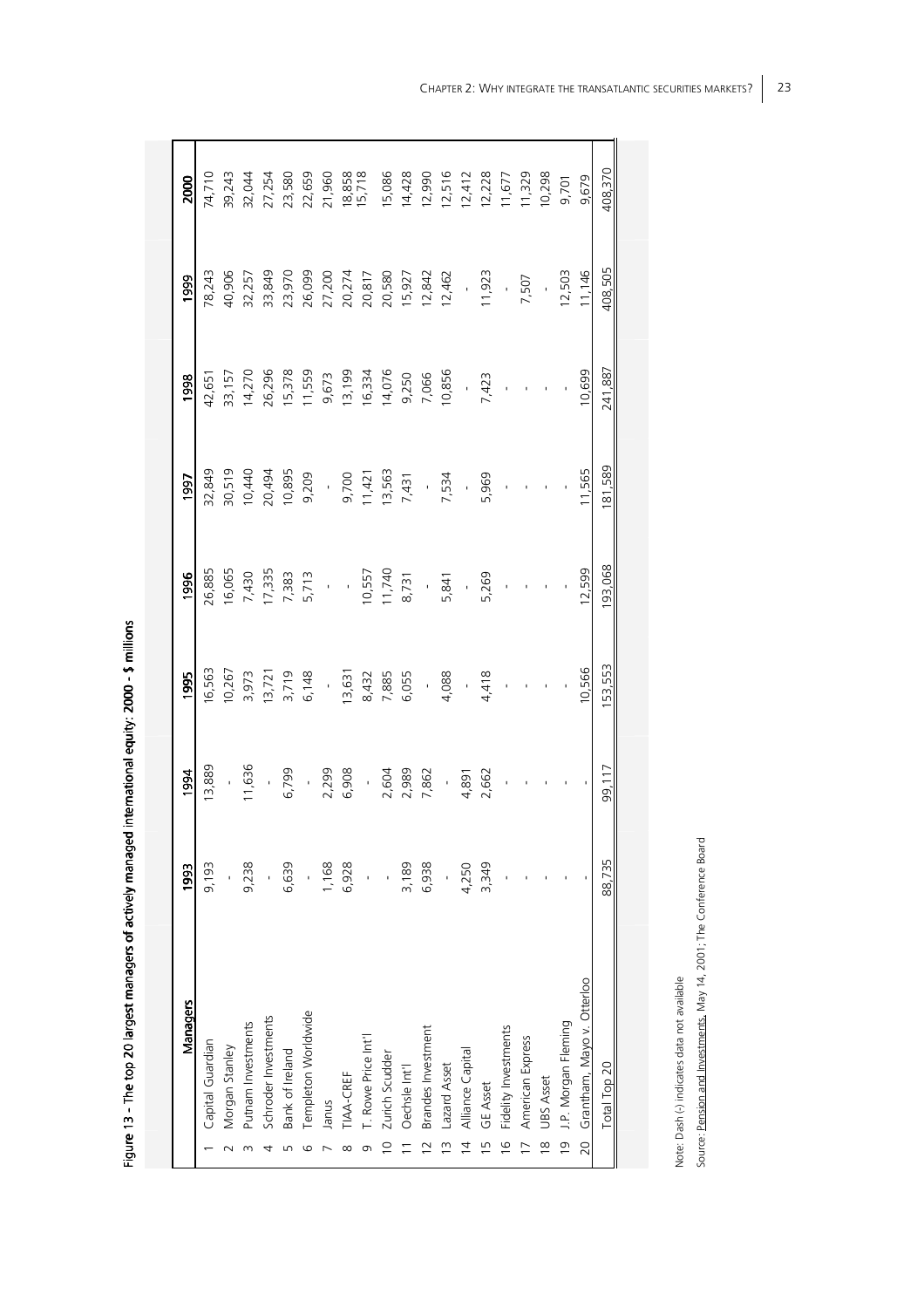<span id="page-23-0"></span>

| 2,856<br>2,052<br>1,310<br>1,152<br>801<br>441<br>367<br>291<br>247<br>135<br>133<br>95<br>67<br>48,500<br>23,040<br>171,73<br>4,130<br>81,701<br>3,848<br>2,966<br>2,036<br>1,028<br>900<br>1,335<br>464<br>490<br>386<br>578<br>202<br>104<br>23<br>$\overline{\phantom{a}}$<br>$\overline{\phantom{a}}$<br>132,304<br>40,243<br>21,324<br>56,752<br>3,135<br>1,036<br>2,695<br>1,208<br>1,974<br>1,053<br>1,331<br>623<br>394<br>456<br>80<br>109,166<br>18,110<br>34,827<br>3,008<br>1,116<br>44,201<br>2,035<br>1,624<br>2,261<br>590<br>$-970$<br>424<br>$\mathcal{A}$<br>93,706<br>35,600<br>29,914<br>12,637<br>2,302<br>2,085<br>1,363<br>1,480<br>1,480<br>644<br>839<br>$\overline{\phantom{a}}$<br>69,858<br>20,053<br>26,869<br>1,543<br>1,098<br>8,902<br>1,428<br>1,379<br>1,782<br>486<br>$\frac{1}{600}$<br>$\overline{\phantom{a}}$<br>13,566<br>50,512<br>19,551<br>7,532<br>506<br>1,427<br>570<br>904<br>350<br>884<br>520<br>15,086<br>12,499<br>42,833<br>6,719<br>1,272<br>504<br>568<br>737<br>209<br>473<br>Total Top 20<br>Barclays Global Investors<br><b>Bridgewater Associates</b><br>Northern Trust Global<br>Prudential Insurance<br>Parametric Portfolio<br>Fidelity Investments<br>State Street Global<br>Vanguard Group<br>PanAgora Asset<br>Munder Capital<br>Deutsche Asset<br>Alliance Capital<br>Axe-Houghton<br>Mellon Capital<br>New York Life<br>First Quadrant<br>Trusco Capital<br>Merrill Lynch<br>Banc One<br>GE Asset<br>$\overline{1}$<br>$\frac{8}{18}$<br>$\overline{6}$<br>$\frac{6}{2}$<br>$\overline{4}$<br>$\overline{20}$<br>$\frac{1}{2}$<br>$\frac{5}{2}$<br>$\overline{2}$<br>⊇ | Managers | 1993 | 1994 | 1995 | 1996 | 1997 | 1998 | 1999 | 2000    |
|-------------------------------------------------------------------------------------------------------------------------------------------------------------------------------------------------------------------------------------------------------------------------------------------------------------------------------------------------------------------------------------------------------------------------------------------------------------------------------------------------------------------------------------------------------------------------------------------------------------------------------------------------------------------------------------------------------------------------------------------------------------------------------------------------------------------------------------------------------------------------------------------------------------------------------------------------------------------------------------------------------------------------------------------------------------------------------------------------------------------------------------------------------------------------------------------------------------------------------------------------------------------------------------------------------------------------------------------------------------------------------------------------------------------------------------------------------------------------------------------------------------------------------------------------------------------------------------------------------------------------------------------|----------|------|------|------|------|------|------|------|---------|
|                                                                                                                                                                                                                                                                                                                                                                                                                                                                                                                                                                                                                                                                                                                                                                                                                                                                                                                                                                                                                                                                                                                                                                                                                                                                                                                                                                                                                                                                                                                                                                                                                                           |          |      |      |      |      |      |      |      | 75,000  |
|                                                                                                                                                                                                                                                                                                                                                                                                                                                                                                                                                                                                                                                                                                                                                                                                                                                                                                                                                                                                                                                                                                                                                                                                                                                                                                                                                                                                                                                                                                                                                                                                                                           |          |      |      |      |      |      |      |      | 47,500  |
|                                                                                                                                                                                                                                                                                                                                                                                                                                                                                                                                                                                                                                                                                                                                                                                                                                                                                                                                                                                                                                                                                                                                                                                                                                                                                                                                                                                                                                                                                                                                                                                                                                           |          |      |      |      |      |      |      |      | 9,869   |
|                                                                                                                                                                                                                                                                                                                                                                                                                                                                                                                                                                                                                                                                                                                                                                                                                                                                                                                                                                                                                                                                                                                                                                                                                                                                                                                                                                                                                                                                                                                                                                                                                                           |          |      |      |      |      |      |      |      | 3,252   |
|                                                                                                                                                                                                                                                                                                                                                                                                                                                                                                                                                                                                                                                                                                                                                                                                                                                                                                                                                                                                                                                                                                                                                                                                                                                                                                                                                                                                                                                                                                                                                                                                                                           |          |      |      |      |      |      |      |      | 2,892   |
|                                                                                                                                                                                                                                                                                                                                                                                                                                                                                                                                                                                                                                                                                                                                                                                                                                                                                                                                                                                                                                                                                                                                                                                                                                                                                                                                                                                                                                                                                                                                                                                                                                           |          |      |      |      |      |      |      |      |         |
|                                                                                                                                                                                                                                                                                                                                                                                                                                                                                                                                                                                                                                                                                                                                                                                                                                                                                                                                                                                                                                                                                                                                                                                                                                                                                                                                                                                                                                                                                                                                                                                                                                           |          |      |      |      |      |      |      |      |         |
|                                                                                                                                                                                                                                                                                                                                                                                                                                                                                                                                                                                                                                                                                                                                                                                                                                                                                                                                                                                                                                                                                                                                                                                                                                                                                                                                                                                                                                                                                                                                                                                                                                           |          |      |      |      |      |      |      |      |         |
|                                                                                                                                                                                                                                                                                                                                                                                                                                                                                                                                                                                                                                                                                                                                                                                                                                                                                                                                                                                                                                                                                                                                                                                                                                                                                                                                                                                                                                                                                                                                                                                                                                           |          |      |      |      |      |      |      |      |         |
|                                                                                                                                                                                                                                                                                                                                                                                                                                                                                                                                                                                                                                                                                                                                                                                                                                                                                                                                                                                                                                                                                                                                                                                                                                                                                                                                                                                                                                                                                                                                                                                                                                           |          |      |      |      |      |      |      |      | 1,019   |
|                                                                                                                                                                                                                                                                                                                                                                                                                                                                                                                                                                                                                                                                                                                                                                                                                                                                                                                                                                                                                                                                                                                                                                                                                                                                                                                                                                                                                                                                                                                                                                                                                                           |          |      |      |      |      |      |      |      |         |
|                                                                                                                                                                                                                                                                                                                                                                                                                                                                                                                                                                                                                                                                                                                                                                                                                                                                                                                                                                                                                                                                                                                                                                                                                                                                                                                                                                                                                                                                                                                                                                                                                                           |          |      |      |      |      |      |      |      |         |
|                                                                                                                                                                                                                                                                                                                                                                                                                                                                                                                                                                                                                                                                                                                                                                                                                                                                                                                                                                                                                                                                                                                                                                                                                                                                                                                                                                                                                                                                                                                                                                                                                                           |          |      |      |      |      |      |      |      | 438     |
|                                                                                                                                                                                                                                                                                                                                                                                                                                                                                                                                                                                                                                                                                                                                                                                                                                                                                                                                                                                                                                                                                                                                                                                                                                                                                                                                                                                                                                                                                                                                                                                                                                           |          |      |      |      |      |      |      |      |         |
|                                                                                                                                                                                                                                                                                                                                                                                                                                                                                                                                                                                                                                                                                                                                                                                                                                                                                                                                                                                                                                                                                                                                                                                                                                                                                                                                                                                                                                                                                                                                                                                                                                           |          |      |      |      |      |      |      |      |         |
|                                                                                                                                                                                                                                                                                                                                                                                                                                                                                                                                                                                                                                                                                                                                                                                                                                                                                                                                                                                                                                                                                                                                                                                                                                                                                                                                                                                                                                                                                                                                                                                                                                           |          |      |      |      |      |      |      |      |         |
|                                                                                                                                                                                                                                                                                                                                                                                                                                                                                                                                                                                                                                                                                                                                                                                                                                                                                                                                                                                                                                                                                                                                                                                                                                                                                                                                                                                                                                                                                                                                                                                                                                           |          |      |      |      |      |      |      |      |         |
|                                                                                                                                                                                                                                                                                                                                                                                                                                                                                                                                                                                                                                                                                                                                                                                                                                                                                                                                                                                                                                                                                                                                                                                                                                                                                                                                                                                                                                                                                                                                                                                                                                           |          |      |      |      |      |      |      |      |         |
|                                                                                                                                                                                                                                                                                                                                                                                                                                                                                                                                                                                                                                                                                                                                                                                                                                                                                                                                                                                                                                                                                                                                                                                                                                                                                                                                                                                                                                                                                                                                                                                                                                           |          |      |      |      |      |      |      |      |         |
|                                                                                                                                                                                                                                                                                                                                                                                                                                                                                                                                                                                                                                                                                                                                                                                                                                                                                                                                                                                                                                                                                                                                                                                                                                                                                                                                                                                                                                                                                                                                                                                                                                           |          |      |      |      |      |      |      |      |         |
|                                                                                                                                                                                                                                                                                                                                                                                                                                                                                                                                                                                                                                                                                                                                                                                                                                                                                                                                                                                                                                                                                                                                                                                                                                                                                                                                                                                                                                                                                                                                                                                                                                           |          |      |      |      |      |      |      |      | 149,917 |

Figure 14 - The top 20 largest managers of indexed international equity: 2000 - \$ millions Figure 14 - The top 20 largest managers of indexed international equity: 2000 - \$ millions

Note: Dash (-) indicates data not available Note: Dash (-) indicates data not available

Source: Pension and Investments, May 14, 2001; The Conference Board Source: Pension and Investments, May 14, 2001; The Conference Board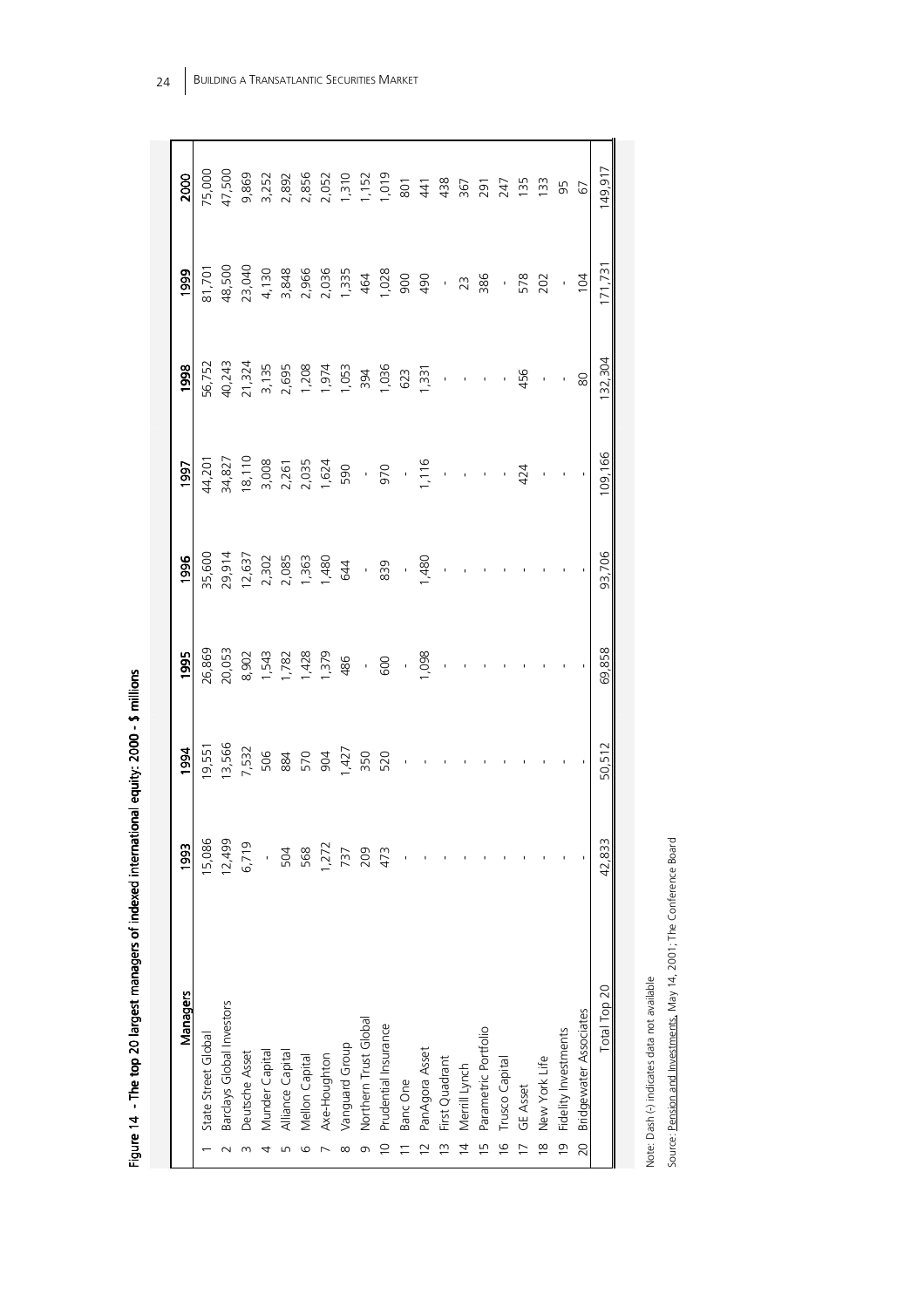#### 2.3.4. Pension Fund Investment

The growth of tax-advantaged private pension funds over the past decade has contributed not only to the tremendous growth of the US and European equity markets, but to a rapid rise in cross-border trading as a means of diversifying investment portfolios. Figure 15 plots the growth of so-called 401(k) US private pension fund assets between 1990 and 2000.





Source: Investment Company Institute

Figure 16 reveals the dramatic rise in mutual funds, and the dramatic fall in bank deposits, as a percentage of total US Individual Retirement Fund (IRA) assets over this period.





(1) Bank & thrift deposits include Keogh deposits (2) Annuities held by IRAs excluding variable annuity mutual fund IRA assets

Sources: Securities Industry Association (2001); Investment Company Institute; Federal Reserve Board; American Council of Life Insurers and Internal Revenue Service

Figure 17 shows that the percentage of pension fund investments allocated to foreign assets rose considerably from end-1991 to end-2000 in those countries with well-developed private pension regimes. Figure 18 provides year-byyear data on equities.

Figure 17 - Pension fund allocation to international assets



Sources: Securities Industry Association (2001); Phillips and Drew



|             | '91 | 92 | '93 | '94 | 95 | '96'97 |    | '98 | 99' | '00 |
|-------------|-----|----|-----|-----|----|--------|----|-----|-----|-----|
| Australia   | 12  | 2  | 4   | 12  | 14 | 15     | 14 | 13  | 16  | 16  |
| Japan       | 5   | 5  | 5   | 6   | 6  | 6      |    | 12  | 19  | 19  |
| Netherlands | 9   | 10 | 12  | 13  | 15 | 16     | 20 | 24  | 38  | 39  |
| Sweden      | 4   | 5  |     | 9   | 12 | 13     | 14 | 15  | 16  | 15  |
| Switzerland | 3   | 4  | 4   | 5   | 6  | 8      | 9  | 10  |     |     |
| UK          | 20  | 21 | 24  | 23  | 22 | 22     | 20 | 20  | 24  | 22  |
| US          | 3   | 3  | 6   |     | 9  | 10     |    | 2   | 10  | 10  |

Sources: Federal Reserve, Elow of Funds Accounts; Phillips & Drew

Figure 19 illustrates the tremendous rise in US  $tax\text{-}exempt\; equity\; investments<sup>11</sup>$  in EU (and Swiss and Norwegian) national markets between 1996 and 2001.12

These are investments by pension funds, foundations, and endowments.

<sup>&</sup>lt;sup>12</sup> We are grateful to Carol Parker and Intersec for providing these custom-specified data.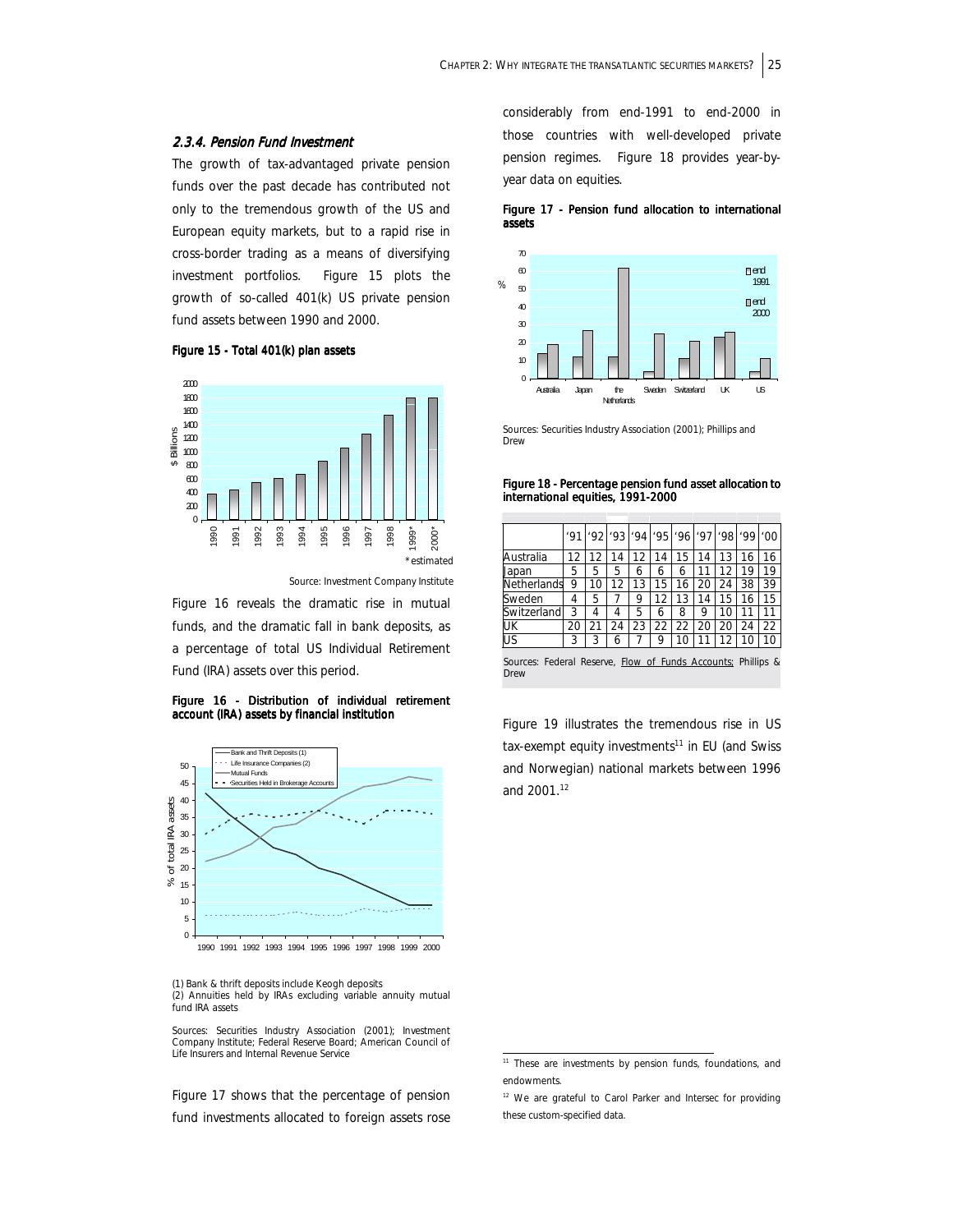<span id="page-25-0"></span>



The development of private retirement funds throughout most of Europe is still in its infancy, although UK, Dutch, Danish, and Irish funds are substantial, and equity investment has been growing in recent years. Anticipated further moves at the national level to develop private pension regimes in continental Europe, as well as EU-level initiatives to liberalize their investment restrictions, will undoubtedly fuel greater growth in transatlantic portfolio investment in the coming years.

#### 2.3.5. "Home Bias" in Equity Investments

In spite of the significant growth observed in transatlantic portfolio investment, there is overwhelming evidence that American and European investors still remain much less than optimally diversified internationally. Even over a bull market period such as 1987-1997, a global capital asset pricing model (CAPM) analysis of the risk and return performance of US and non-US equity portfolios would have suggested a 40% weighting in non-US stocks for US investors (see figure 20). Yet US investors only held about 10% of their equity portfolios in foreign stocks at the end of this period. Focusing solely on holdings of US long-term mutual funds, the results hardly vary: about 12% of net assets (stocks and bonds) were foreign in 1997 (up from 4.4% in 1988). Similar international underdiversification has been noted for European

investors<sup>13</sup> who, in any event, generally hold a smaller proportion of their wealth in equities.

#### Figure 20 - Risk return trade-off: portfolio of EAFE and US indices, January 1987 - August 1997



Note: EAFE = Europe, Asia, Far East. Means and standard deviations are based on annualized monthly returns.

This "home bias" in investment is well documented, and remains a puzzle for economists seeking "rational" explanations based upon standard assumptions regarding investor risk aversion.<sup>14</sup> Whereas Tesar and Werner (1998) argue that the additional transaction costs associated with buying and selling foreign assets are not sufficient to explain the home bias finding, they note that the marked rise in international portfolio diversification following the 1987 US stock market crash corresponded with a period of declining cross-border transaction costs. Furthermore, Ahearne et al (forthcoming), using actual data on transaction costs and cross-border holdings unavailable to Tesar and Werner, provide compelling evidence that the latter significantly underestimate the impact of transaction costs on observed home bias. In particular, they find that US investor home bias drops markedly for firms from high-transactioncost countries which list on the NYSE. Since, as we discuss in section 2.5.1, the major European exchanges have significantly lower implicit costs

Sources: Tessar and Werner (1998); Morgan Stanley Capital International.

<sup>&</sup>lt;sup>13</sup> See Tesar and Werner (1998).

<sup>&</sup>lt;sup>14</sup> See, for example, Frankel (1996).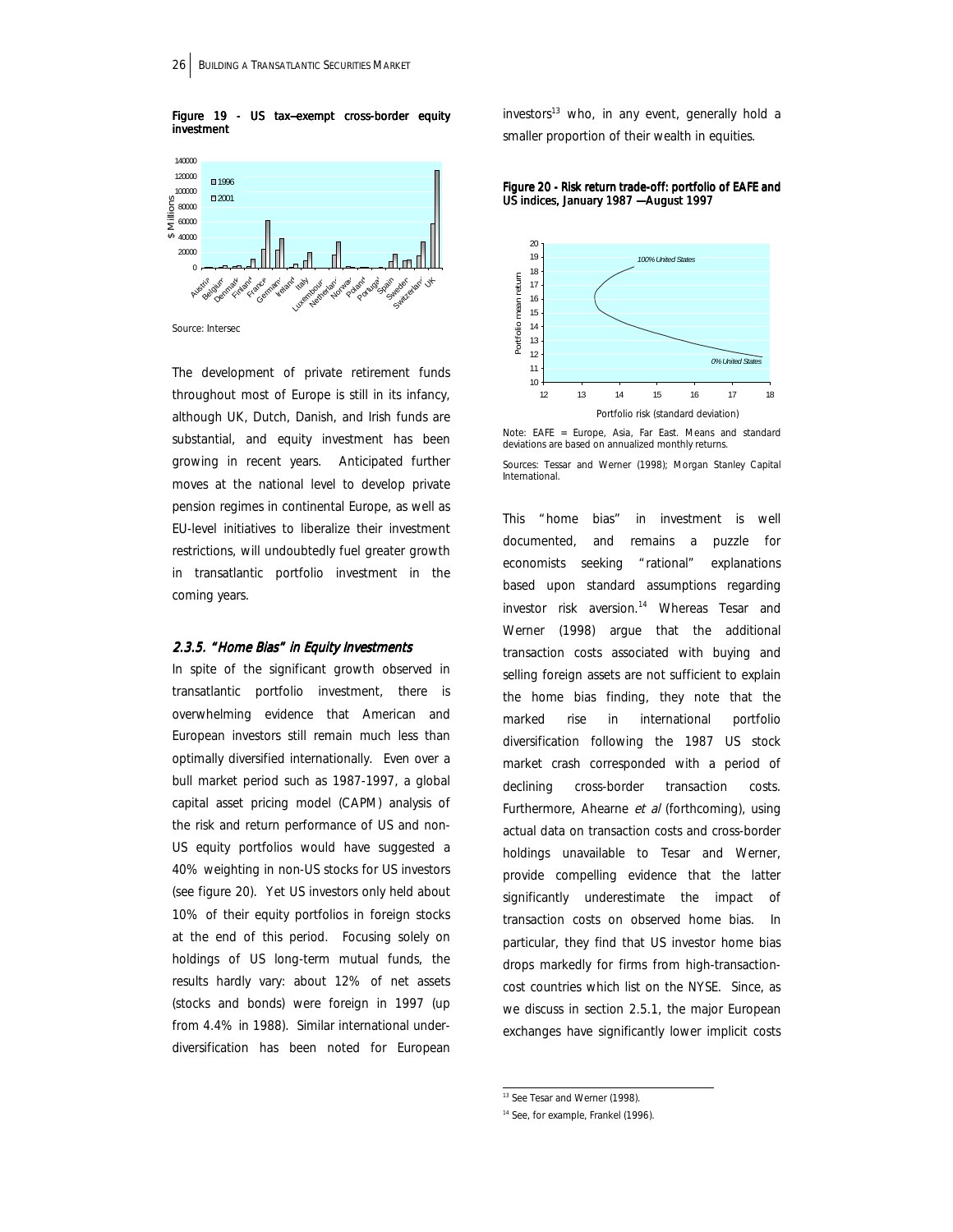<span id="page-26-0"></span>than US exchanges, $15$  however, European firms would see a greater reduction in the total cost of trading their stocks from having their home exchanges operate in the US, rather than from cross-listing on a US exchange. We believe, therefore, that our proposal, in significantly accelerating the decline in transatlantic trading costs, will correspondingly serve to erode home bias in portfolio investment.

What would the benefits of such erosion be? They are twofold. First, underdiversified investors receive lower returns at the same level of risk, and suffer higher risk at the same level of expected returns. Removing barriers to transatlantic investment can therefore be expected to improve investor welfare on both sides. Second, underdiversification leads directly to the misallocation of productive resources across countries, meaning in essence that the wrong firms produce the wrong products at excessive cost. If capital could flow to its most productive uses internationally, costs would decline, products and services would improve, and living standards would rise.

### 2.4. Cross-Border Investment Without Cross-Border Exchange Access

### 2.4.1. Trading Foreign Securities in the US

Shares of nearly 300 EU-based companies are traded on US exchanges in the form of American Depositary Receipts. Figure 21 illustrates the rise of ADR programs on the major US exchanges since 1985.

Accessing US capital via a US exchange can involve significant costs to a foreign company. There are three primary components of such costs.

First, the SEC requires foreign companies wishing to be publicly traded in the United States to prepare their financial statements according to, or reconcile their statements to, US GAAP. This can be a costly proposition, and has deterred many large non-US companies from listing on a US exchange.





Sources: Securities Industry Association (2001); Bank of New York

Legal fees associated with an initial SEC filing by a foreign company generally amount to about \$250,000, but frequently run to well over \$1 million for large European companies (like Daimler-Benz, now DaimlerChrysler). The oneoff initial accounting translation cost then typically amounts to between two and three times the legal bill. Accounting costs can easily run to over \$2 million for a large German company, given the significant differences in accounting rules.<sup>16</sup> Once listed, the company's annual cost of preparing GAAP statements in addition to home market or IAS statements is itself significant. The Chief Financial Officer of Nokia estimates that his company would save approximately \$500,000 annually if the SEC would allow his company to maintain its NYSE listing on the basis of disclosure statements prepared according to IAS.17

Second, US exchange-imposed listing fees are themselves significant: in the case of the New York Stock Exchange, up to \$250,000 initially and \$500,000 annually thereafter.

<sup>&</sup>lt;sup>15</sup> See Domowitz *et al* (2001) and Domowitz and Steil (2002).

<sup>&</sup>lt;sup>16</sup> I thank Sara Hanks at Clifford Chance for providing these estimates.

<sup>17</sup> Email correspondence with Olli-Pekka Kallasvuo, February 26, 2002.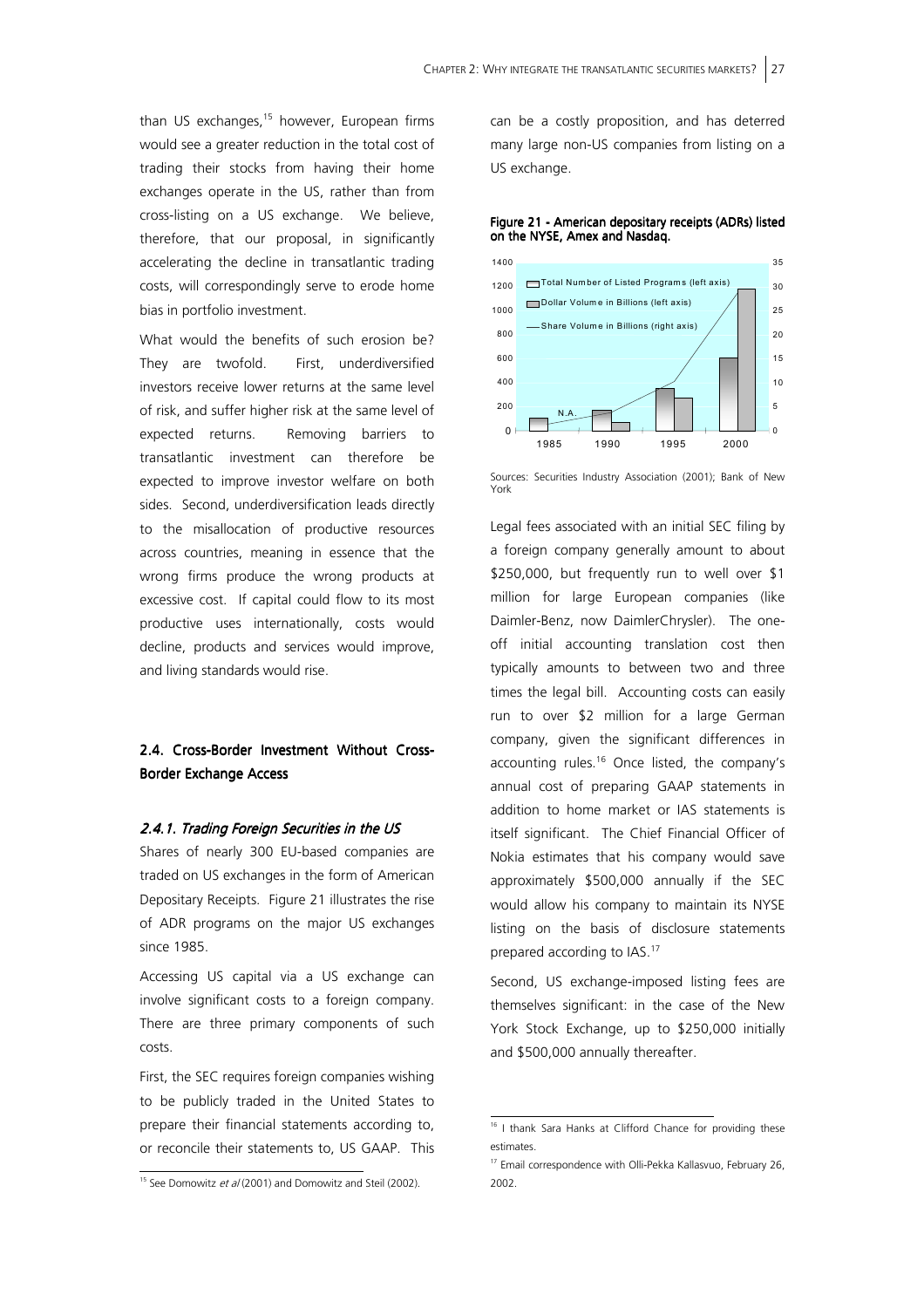<span id="page-27-0"></span>Third, trading via ADRs can be more costly than trading in the underlying shares, and may be discounted by investors owing to reduced shareholder rights.<sup>18</sup> Depository banks charge up to five cents per share for the creation or issuance of ADRs, and for the release of the underlying shares back into the local market. These costs must ultimately be passed on to investors. Depositories delay dividend payments by five to fifteen days beyond the local payment date, and can choose to apply the least favorable foreign exchange rate over this period.<sup>19</sup> ADRs are also frequently less liquid than the underlying shares, inflating the cost of trading in institutional block sizes.

In short, cross-listing of shares is not a substitute for cross-border exchange access. Cross-listing involves significant additional legal, accounting, and administrative costs, and inflates capital costs by artificially segmenting the liquidity pools for corporate securities. Whereas nothing in our proposal would in any way restrict the ability of non-US companies to issue ADRs, we would anticipate much less use of ADRs by companies whose primary exchanges were granted the legal authority to provide direct electronic trading access to broker-dealers and institutional investors in the United States.

#### 2.4.2. Trading Foreign Securities Outside the US

US investors can also trade European stocks on the European exchanges where the companies are listed. This involves European brokerage commission rates which tend to be much higher than US rates on ADRs. According to recent data from the Plexus Group, European institutional commissions are, on average, 46% higher than those prevailing in the US. However, we would expect European rates to converge to US levels rapidly if European exchanges were permitted to operate in the US. Furthermore,

19 St. Goar (1998).

transatlantic exchange access would provide valuable new competition among trading structures and encourage the elimination of redundant and costly trade intermediation practices; a dynamic process which we describe below.

### 2.5. The Benefits of Transatlantic Exchange **Operation**

The most immediate benefit of transatlantic exchange operation lies in the potential for eliminating unnecessary layers of trade intermediation. Trade brokerage — the passing of investor buy and sell orders to further layers of intermediaries or to an exchange — is costly, both in terms of the explicit commission fees involved and the impact on market prices when intermediaries use investor order information to trade before them  $(i.e.$  front-running).

### 2.5.1. Evidence of the Benefits of **Disintermediation**

Domowitz and Steil (1999, 2002) studied the impact of trade disintermediation through the analysis of five years of trading data, from 1992 to 1996, of a large US mutual fund. They found that, on average, brokers subtract value in the trading process, even after trade difficulty is accounted for. Total trading cost savings achieved through non-intermediated electronic trading systems (such as Instinet and Posit) were 32.5% on Nasdaq trades, and 28.2% on trades in NYSE-listed stocks. Focusing just on commissions, they found that automated execution fees were, on average, 70% less than those levied by traditional institutional brokers in the sample. Their findings are corroborated by Conrad et al (2001), who examined Plexus Group trade data from 1996 to 1998.

What is the relevance to transatlantic trading? First, one or more layers of brokerage can be cut out of the transatlantic trading process if the exchanges are able to operate directly on both sides. Second, more direct competition among

<sup>&</sup>lt;sup>18</sup> ADR holders frequently have diminished privileges in terms of voting and proposing shareholder resolutions (Wall Street Journal, August 20, 2001).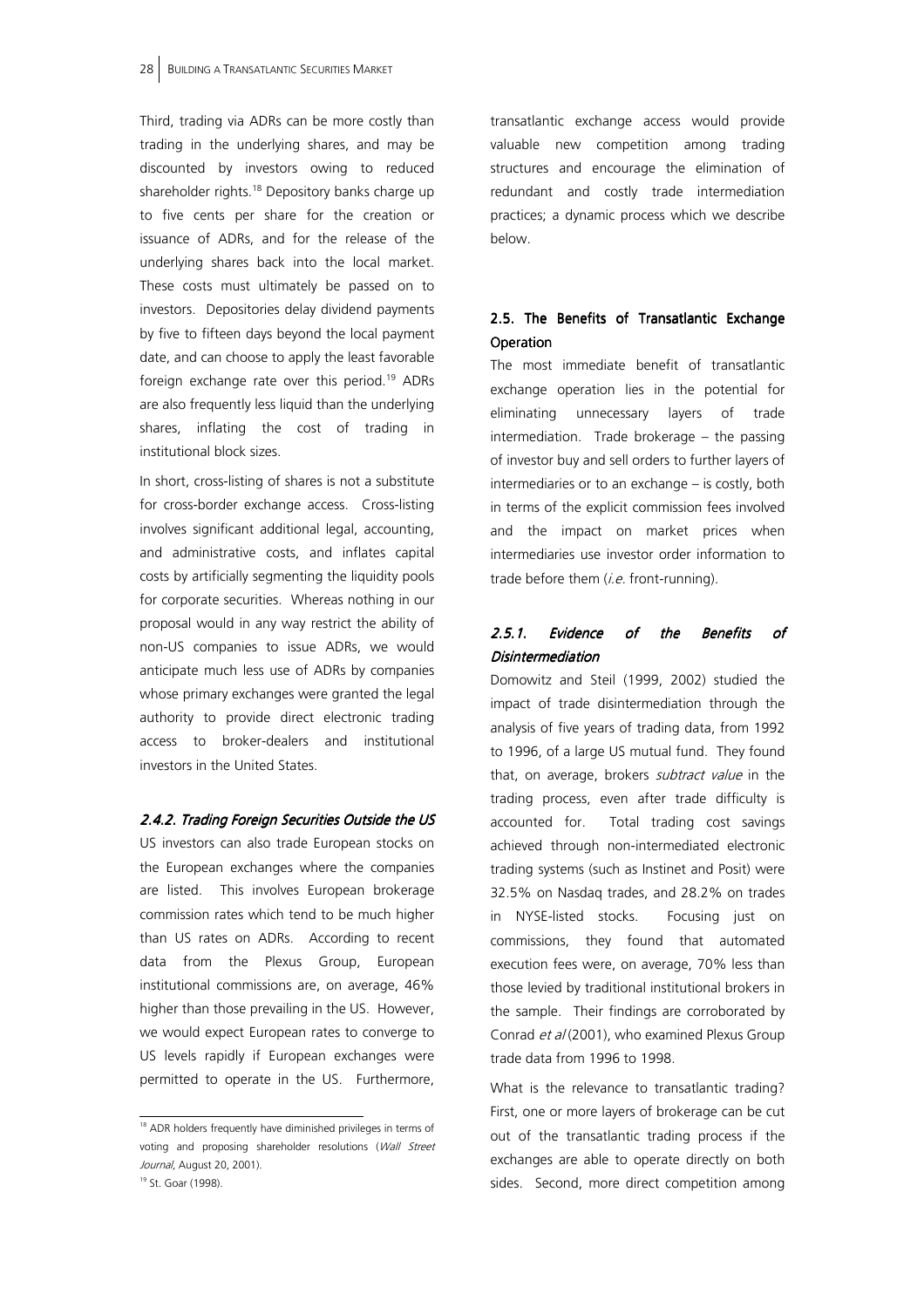<span id="page-28-0"></span>US and European exchanges should spread best practice to each. Based on trading data from Domowitz et al (2001), 1996-1998, Domowitz and Steil (2002) present the following trading cost comparisons.

Figure 22 - Trading costs: US vs. Europe



\* France, Germany, Italy, Netherlands, Spain, Sweden, **Switzerland** 

Sources: Domowitz, et al (2001); Domowitz and Steil (2002)

 As illustrated in Figure 22, total trading costs in the US were 0.38% of principal traded, compared with 0.37% in the seven largest continental European markets. Yet when trading costs are decomposed into explicit costs (brokerage commissions) and implicit costs (or "market impact," measuring the efficiency of the trading system), we find that European explicit costs are three to four times the level of US explicit costs, but that European implicit costs are 1/3 to 1/4 the level of US implicit costs. $20$  This suggests a more efficient brokerage industry in the US, but more efficient exchange trading systems in Europe, where structures are fully automated. To the extent that transatlantic exchange operation enables more direct competition between US and European exchanges, and US and European brokerage, relative efficiency advantages on each side are spread to the other, resulting in increased returns to investors and a lower cost of capital to listed companies.

How significant would this effect be? The above findings imply that a true integration of the transatlantic market has the potential to lower explicit costs in Europe to US levels (0.07%) and implicit costs in the US to European levels (also 0.07%). Lowering total trading costs on both sides to 0.14% would mean an extraordinary 60% decline in trading costs on both sides of the Atlantic.

But the benefits would not cease at lower trading costs, and therefore higher investment returns, for US and European investors. Listed companies would see a lower cost of raising capital in the equity markets. Using US and European trading and market data over the period 1996-1998, Domowitz and Steil (2002) estimated that every 10% decline in trading costs resulted in a 1.5% decline in the cost of equity capital to blue-chip listed companies (see figure 23). A 60% decline in trading costs, only slightly higher than the 53% decline in US trading costs they documented between 1996 and 1998, is therefore worth approximately 9% off the cost of equity capital to US and European listed firms. Domowitz and Steil (2002) further found that each 10% decline in trading costs yielded an 8% increase in trading volume. A 60% decline in trading costs may therefore also be expected to translate into a massive 50% increase in US and European trading volumes.





#### Source: Domowitz and Steil (2002)

Yet even this analysis is likely to be too static, and therefore conservative. Greater interexchange competition should accelerate the process of trading automation and disintermediation. Both are intimately linked with the internationalization of securities markets. The London Stock Exchange, for example, witnessed a 16% surge in the

 $20^{\circ}$  Calculation of these costs is explained in detail in Domowitz et al (2001).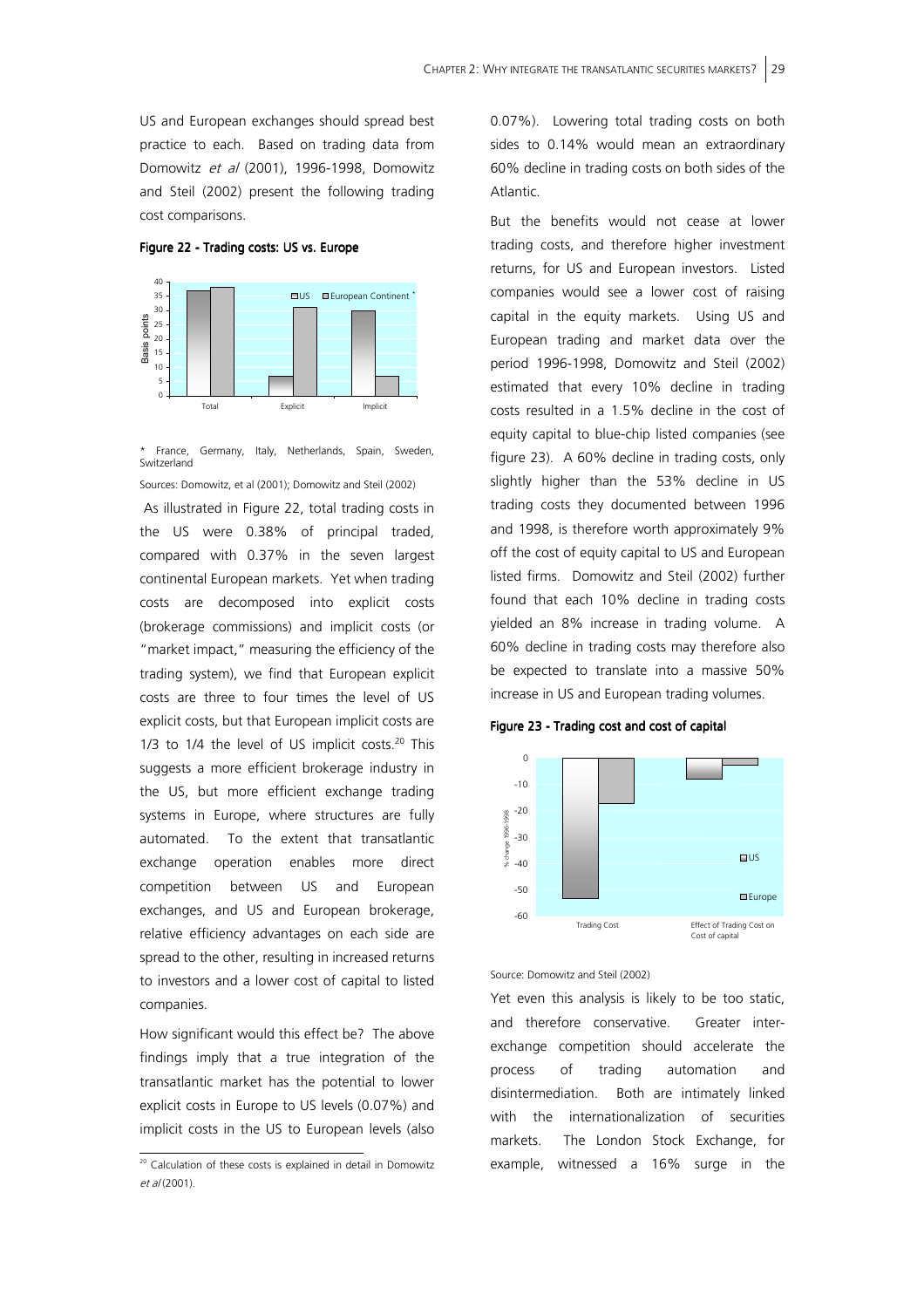<span id="page-29-0"></span>proportion of trading accounted for by overseas clients (to 25%), overwhelmingly US based, in the two years following the replacement of its SEAQ dealer market structure with the automated SETS platform for FTSE 100 stocks in late 1997. US institutional investors appeared much more willing to trade in the London market under an automated structure which afforded them greater speed, anonymity, and price transparency, all of which contributed to lowering UK trading costs.

As exchanges continue to demutualize, the commercial interests of exchanges and brokers will continue to diverge. Exchange profits are highly sensitive to trading volumes, which are themselves highly sensitive to trading costs. Demutualized exchanges (i.e., those not controlled by brokers) therefore have a powerful incentive to minimize those costs of trading that do not accrue to them as revenue; in particular, brokerage commissions. This incentive is even more compelling when exchanges face more direct foreign competition for listings and trading volumes. There is therefore good reason to believe that exchanges will use transatlantic trading rights not only to sign up new foreign brokers as members, but to bypass brokers entirely and to sell transaction services direct to foreign institutional investors. Such initiatives will reduce transatlantic trading costs even further.

## 2.5.2. Evidence of the Effectiveness of Deregulation in Promoting Transatlantic Trading

In 1996, the US CFTC provided its first "noaction letter" to a non-US exchange, allowing it to operate in the United States. Deutsche Börse's screen-based DTB derivatives exchange (now Eurex Deutschland) was permitted to sign up US-based trading members for a single product: the 10-year bund future. At the time, DTB had been stuck on a bund futures market share of about 35% for four years, with London's then-floor-based LIFFE the dominant exchange. DTB's ability to place trading screens in Chicago had an enormous competitive impact, boosting their market share to over 95% after only a half-year of US trading, as London-based bund futures traders transferred their activity from LIFFE to DTB in response to the surging US flows. This prompted a 180 degree turnaround in LIFFE's market structure strategy, with a crash program to automate the market as its centerpiece.

At the end of 2001, US-based members accounted for 13% of total Eurex bund futures trading, indicating the enormous impact which direct transatlantic trading can have on the structure and composition of the markets. It further struck fear in the hearts of the floorbased Chicago derivatives exchanges, all of which launched automated trading initiatives as well as governance reforms to allow them to respond more quickly to competitive developments. LIFFE and the Paris-based Matif derivatives exchanges, both now owned by Euronext, also have CFTC "no-action letters" allowing US market access.

## 2.6. Other Structural Barriers to Efficient Cross-**Border Trading**

Removing regulatory barriers to transatlantic exchange operation will not in itself be sufficient to realize the full economic potential of the transatlantic securities market. There are structural barriers to achieving an optimal level of trade and post-trade transaction disintermediation; barriers which may persist at some level for some time. The three major ones derive from the ownership and governance of securities exchanges, the manner in which institutional traders choose to fund their research and trading activities, and fragmentation of the post-trade clearing and settlement infrastructure in Europe. As each of these barriers may be significantly influenced by policy intervention, it is important that we encompass them in our analysis.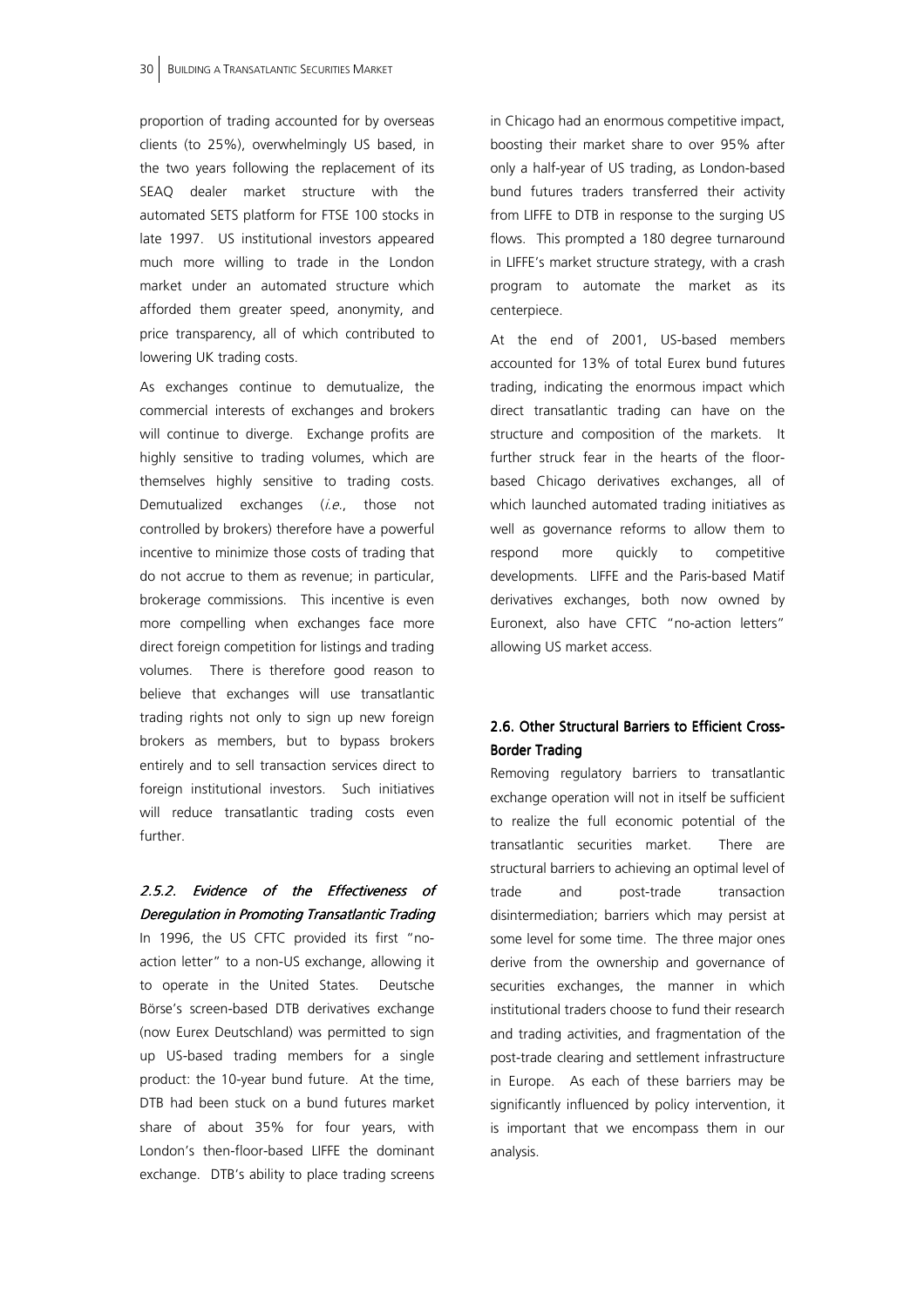#### <span id="page-30-0"></span>2.6.1. Exchange Ownership and Governance

The traditional model of an exchange as a locally organized mutual association is a remnant of the era before trading system automation. As trading required visual and verbal interaction, exchanges were necessarily designated physical locations where traders would meet at fixed times. Access to the exchange had to be rationed to prevent overcrowding and, when single-price periodic call auctions were prevalent, to ensure that simultaneous full participation was physically feasible.

As trading "systems" were simply rules governing the conduct of transactions, exchanges were naturally run by the traders themselves as cooperatives. Organizing trading floors as companies selling transaction services would have been infeasible, as there was no "system" distinct from the traders themselves only an empty room. Rationing access to the exchange was generally done through a combination of substantial initial and annual membership fees, in order to ensure selfselection by high-volume users. Non-members naturally wished to benefit from the network externalities of concentrated trading activity (commonly referred to as "liquidity"), and therefore paid members to represent their buy and sell orders on the exchange floor. This is how exchange members came to be intermediaries (or "brokers") for investor transactions.

The economics of automated auction trading are radically different. The placement and matching of buy and sell orders can now be done on computer systems, access to which is inherently constrained neither by the location nor the numbers of desired access points. In a fully competitive "market for electronic markets," the traditional concept of membership becomes economically untenable. As the marginal cost of adding a new member to a trading network declines towards zero, it becomes infeasible for an exchange to impose a fixed access cost, or membership fee." Rather, only transaction-based  $(i.e.,$  variable cost) charging is sustainable.

Indeed, we see this trend towards reducing or eliminating membership fees clearly among automated exchanges faced with significant competition. The transactors on electronic networks, therefore, come to look much more like what are normally considered "clients" or "customers" of a firm than "members" of an association. And since an electronic auction system is a valuable proprietary product, not costlessly replicable by traders, it is feasible for the owner to operate it, and sell access to it, as a normal for-profit commercial enterprise. This contrasts with a traditional exchange floor, whose value derives wholly from the physical presence of traders.

The fact that an automated exchange can be operated as a commercial enterprise, unlike a traditional floor-based exchange, does not in itself make an economic case for a corporate rather than mutual governance structure. However, such a case emerges naturally from an analysis of the incentive structures under which a mutualized and corporate exchange operate.

Exchange members are the conduits to the trading system, and they thereby derive profits from intermediating non-member transactions. They can therefore be expected to resist both technological and institutional innovations which serve to reduce demand for their intermediation services, even where such innovations would increase the economic value of the exchange itself. If the members are actually owners of the exchange, they will logically exercise their powers to block disintermediation where the resulting decline in brokerage profits would not at least be offset by their share in the increase in exchange value.

Two factors in particular have driven a number of European exchanges to "demutualize" meaning to separate exchange ownership and membership, and to extend ownership to nonmembers. The first is a high level of direct competition with other European exchanges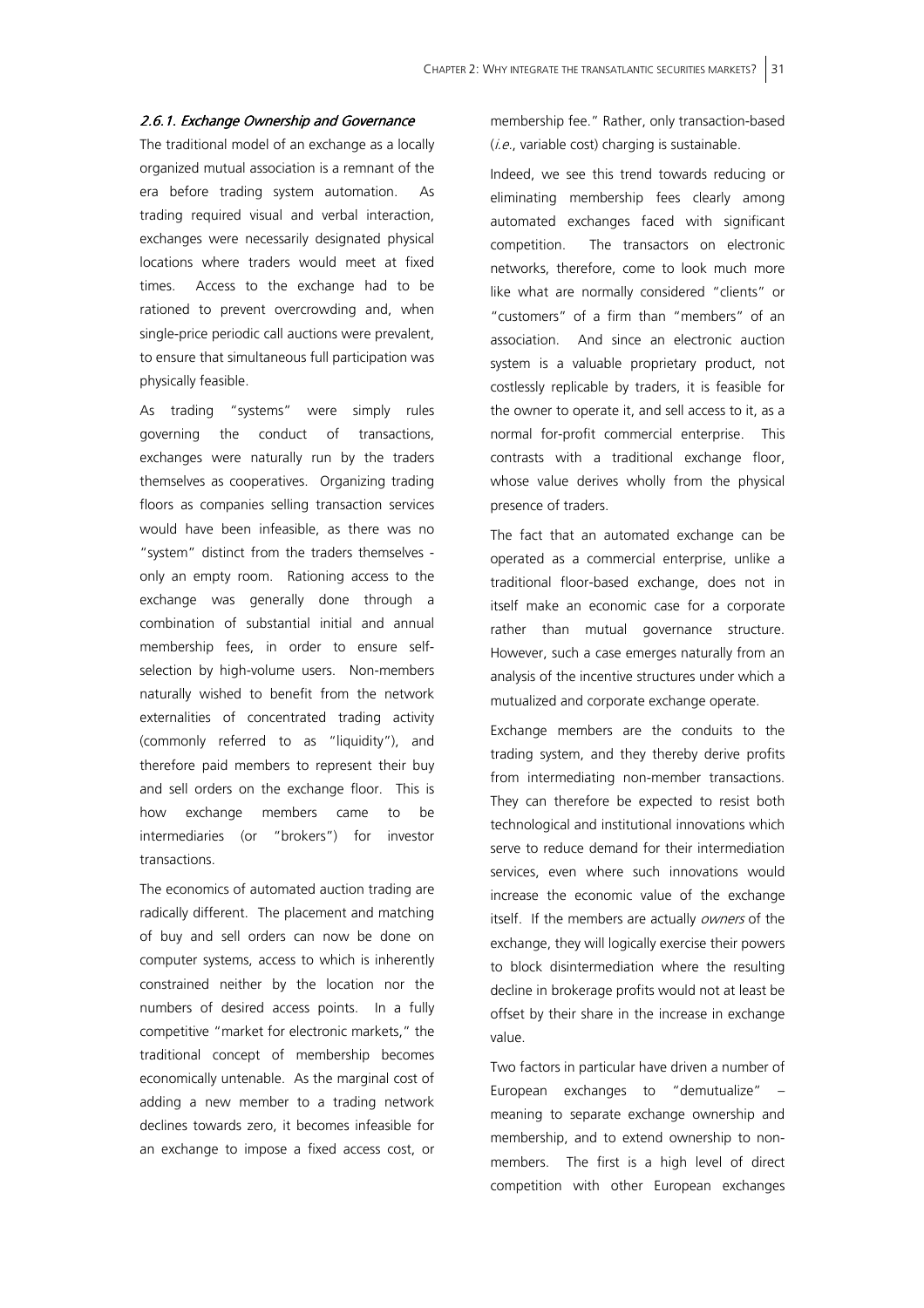<span id="page-31-0"></span>(particularly relevant to Stockholm, Helsinki, and Amsterdam), and the second is the rapid internationalization of exchange membership. Greater competition reduces the ability of exchange members to block trading reforms which facilitate disintermediation, and greater internationalization of exchange membership encourages larger international banks to use exchange governance reform as a means of reducing the strategic control of smaller domestic banks and increasing their own voting rights.

Demutualization is still very much a work in progress. In the United States, only the newly minted Archipelago exchange (ArcaEx) and the International Securities Exchange, a derivatives exchange created in 2000, would currently qualify as demutualized. Our contention is that the greater the degree of broker control over an exchange, the less economic benefit from the removal of regulatory barriers to transatlantic exchange operation. This is because brokers have an incentive to use their ownership stake to block the extension of membership to remote foreign traders, and a particularly strong incentive to prevent their customers — the institutional fund managers — from gaining direct, non-intermediated trading access to the exchange. Since the economic benefits of transatlantic exchange access ultimately derive from the expansion of direct trading access to foreign brokers and fund managers, exchange demutualization is an important component of transatlantic market integration. As we have advocated elsewhere, we also believe that regulators should actively facilitate the demutualization process as a means of better aligning the interests of exchanges with those of investors. 21

### 2.6.2. Commission Bundling

As we discussed above, the traditional role of brokers as intermediaries between investors and exchanges is an historical anomaly — a remnant

<sup>21</sup> See Steil (2002).

of the era before trading system automation. Yet not only do institutional investors continue to trade overwhelmingly via brokers (particularly in Europe), but commissions rates have hardly fallen in recent years despite huge increases in trading volumes.

US weighted average agency institutional commission rates fell only 16% from 1994 to 2001, from 6.1 cents per share to 5.1 cents per share, $22$  in spite of trading volumes rising nearly tenfold over this same period.<sup>23</sup> This compares with nonintermediated electronic trading commissions of 0.25 to 2 cents per share currently prevailing in the US market. Yet there has been no mass institutional migration to electronic platforms: institutional ECN executions actually declined from 24% of Nasdaq volume in 1996 to 19% in 2001, $24$  even as total ECN executions rose to nearly 40% of Nasdaq volume. What accounts for the persistence of both traditional institutional trade intermediation and commission rates in the face of proliferating low-cost electronic competition?

Institutional investors typically pay for services wholly unrelated to trade execution — such as company and macro research, trading systems, portfolio analytics and (illegally) access to initial public offerings (IPOs) — via brokerage commissions. In fact, they have an incentive to cover as much of their operational expenses as possible via brokerage commissions, as these payments are made out of *fundholder assets*, rather than the assets of the fund management firm itself. This practice of "commission bundling" — or "soft commissions," when it is part of an explicit agreement with a broker — is extremely widespread in both the US and Europe, which explains why brokers remain part of the trading process even where it can be documented that the use of brokers results in more costly trades.

 $\frac{22}{2}$  Greenwich Associates (2002a).

 $23$  The value of shares traded in the US rose from \$3.56 trillion in 1994 to \$32 trillion in 2000 (Securities Industry Association, 2001).

<sup>&</sup>lt;sup>24</sup> Greenwich Associates (2002b).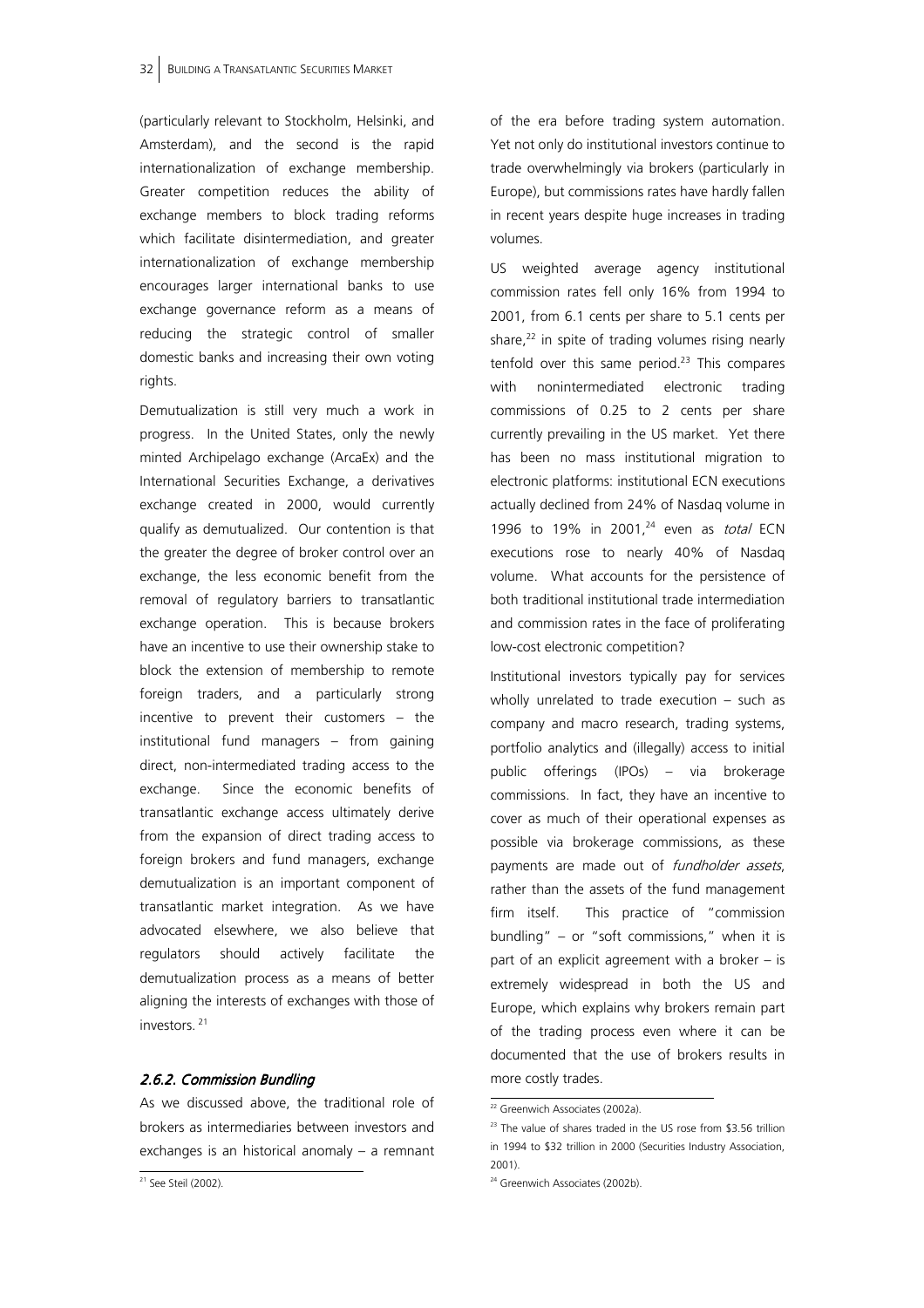<span id="page-32-0"></span>To the extent that commission bundling persists, the full economic benefits to investors and corporate issuers will not be realized via the removal of regulatory barriers to transatlantic exchange operation. This is because such benefits, as we discussed above, rely fundamentally on the expansion of direct trading access. If US investors, for example, continue to use broker-members to trade on European exchanges, even if the SEC allows them to bypass such brokers, then trading costs will not come down as much as they could. Schwartz and Steil (2002) analyze the economics of commission bundling, and discuss how a combination of market forces and regulatory intervention can assist in ending the practice.

#### 2.6.3. Clearing and Settlement

Necessary post-trade operations — in particular, clearing and settlement - can have a significant effect on the cost of trading. "Clearing" (or "clearance ") comprises the calculations of the obligations of transacting parties, and often utilizes the services of a "central counterparty," which facilitates the netting of transactions and credit risk management among participants. "Settlement" refers to the legal transfer of securities against funds.

Cross-border trades tend to have much higher clearance and settlement costs than wholly domestic transactions. It is nonetheless extremely difficult to compare costs across different settlement systems precisely, given that the nature of the services provided varies widely from one provider to another. The Giovaninni Report (2001) for the European Commission addressed the issue by comparing the pertransaction income of international central securities depositories (ICSDs) with that of the EU domestic CSDs, estimating the former to be 11 times higher.

Deutsche Börse Group and Clearstream International (2002) ascribe 40% of the cost premium on cross-border trades to "regulatory translation," resulting from different national laws, taxes, rules for corporate actions and the like. They estimate total cross-border transaction costs to be 30% higher for wholesale trades, and 150% higher for retail trades. Others put the average cross-border premium at a much higher level, typically around 600%.<sup>25</sup>

The proportion of the cost premium which can be ascribed to non-regulatory industry structure factors which the exchanges and CSDs themselves control is a matter of considerable dispute. Deutsche Börse Group and Clearstream International estimate it at 20%, but a number of prominent proposals for applying EU competition policy to CSDs appear to imply a belief that this figure is actually much higher. The European Shadow Financial Regulatory Committee (2001) has proposed that the EU bar exchanges from owning controlling stakes in CSDs, arguing that the creation of so-called "vertical silos," integrating trading system operators and CSDs (like Deutsche Börse and Clearstream), limits effective competition between exchanges and precludes the achievement of significant economies of scale and network externalities which would otherwise derive from the horizontal integration of CSDs (of which there are currently 21 in the EU, including two ICSDs). London Stock Exchange Chairman Don Cruickshank proposes a much more radical solution, requesting the European Commission to "explore how it might force Europe to use a single CSD" (2001:331).

Clearing and settlement in the US equity market takes place through a single industry utility, the Depository Trust & Clearing Corporation (DTCC). The degree to which US clearing and settlement is more efficient than that in Europe is a matter of enormous dispute: its estimation is subject to the same problems associated with comparing such costs across Europe. Nonetheless, it is widely accepted that cross-border consolidation of European CSDs would narrow the gap considerably.

 $^{25}$  This widely cited figure is used by the *Financial Times* (June 3, 2002), for example.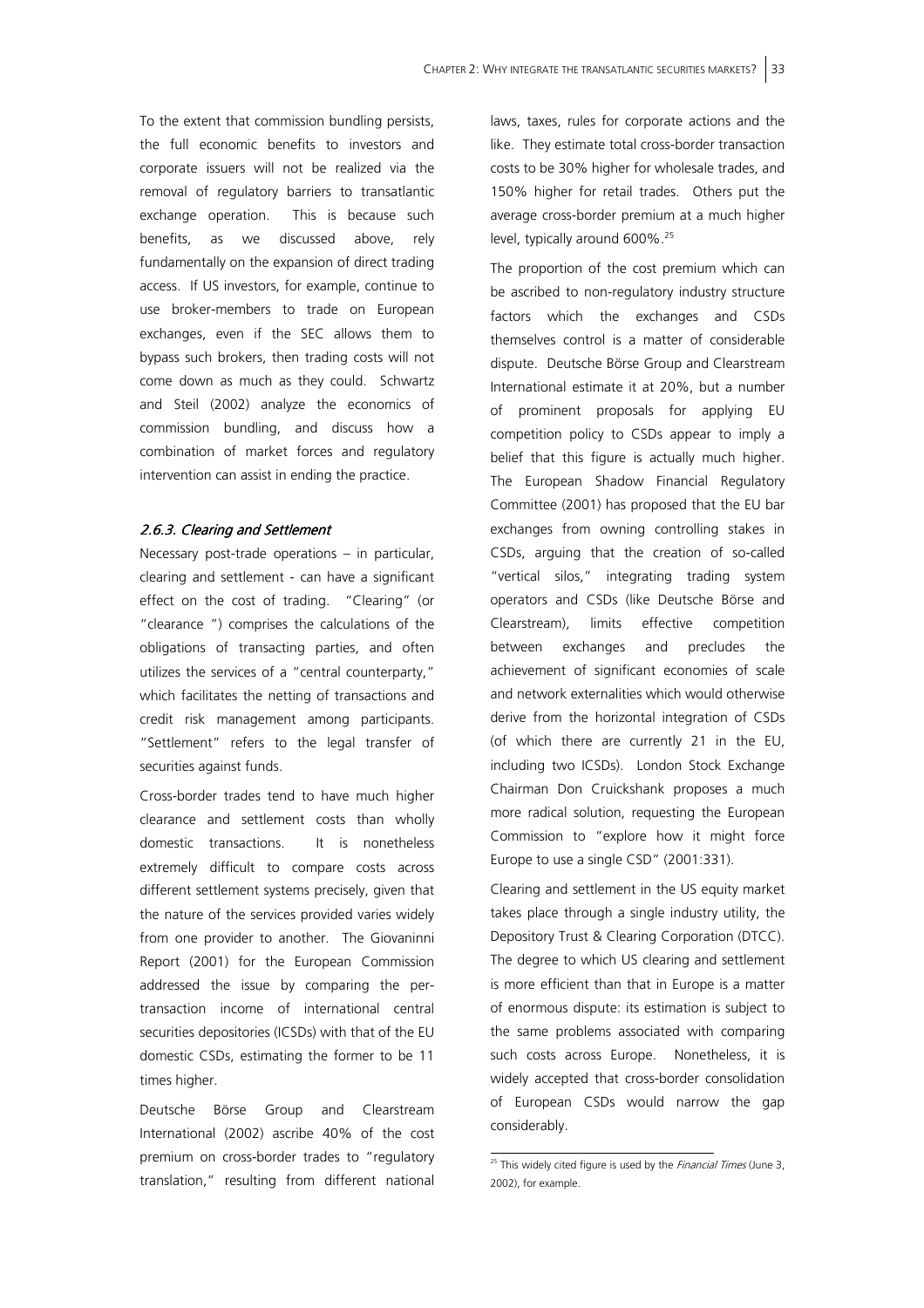Our proposal would not have a direct impact on the structure of the CSD industry in Europe, although it would undoubtedly result in greater pressure from new US-based participants for a consolidation of trading, clearing, and settlement platforms for widely traded European blue-chip equities. The degree to which EU competition policy and national regulatory and taxation reforms work to limit, accommodate, or force such consolidation will, however, influence the future structure of the industry enormously. The European Commission formally launched a consultation process on clearing and settlement policy on May 28, 2002, requiring all comments to be submitted by August 31.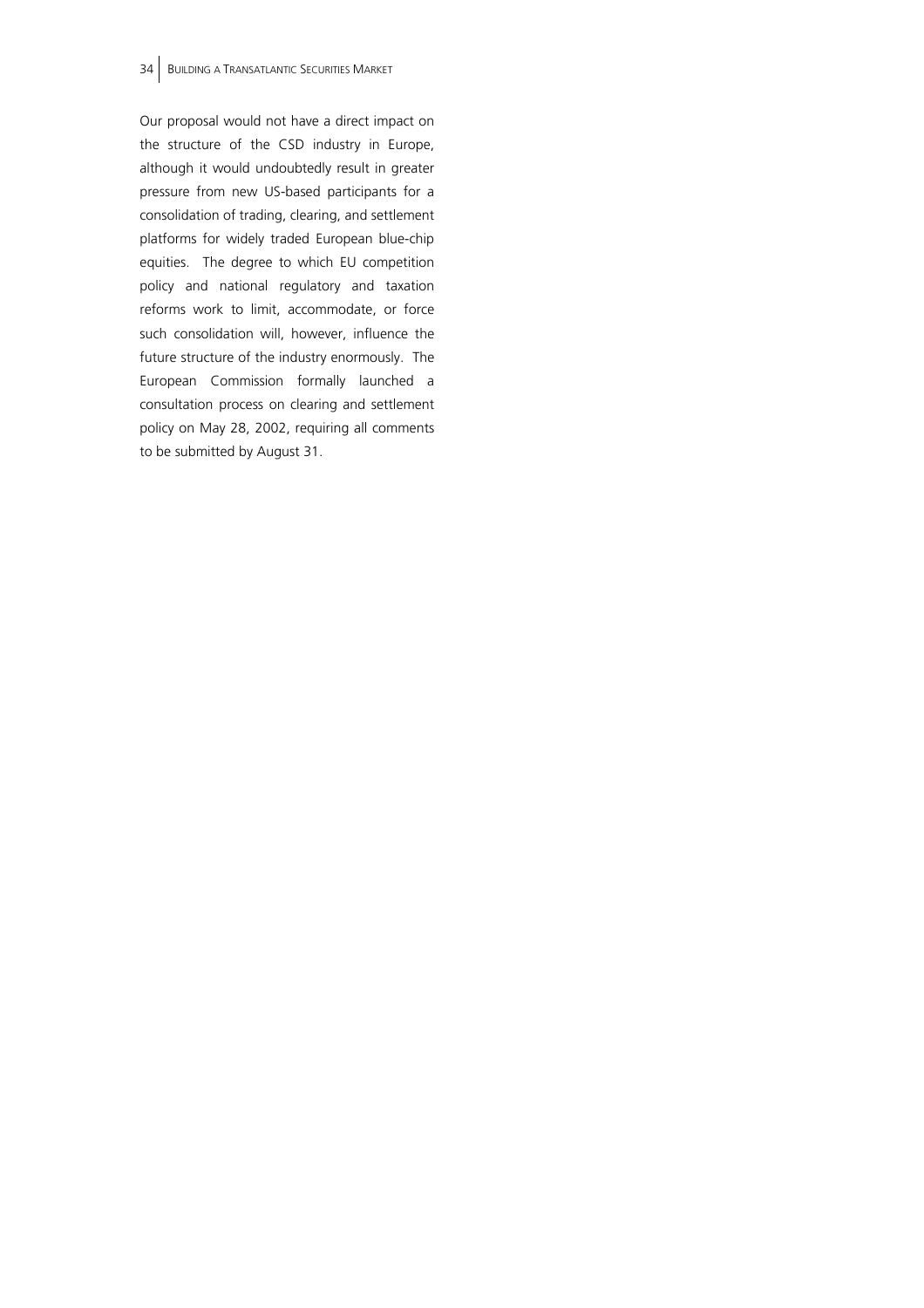# <span id="page-34-0"></span>**CHAPTER 3: EU MARKET ACCESS POLICY**

#### 3.1. EU Dramatis Personae

Numerous government, inter-governmental, and supranational bodies are involved in EU securities markets regulation. We review their respective roles below.

Each Member State has its own securities market regulator or regulators, responsible, among other things, for the regulation of national exchanges. As of February 2001, there were over 40 such regulatory bodies operating in the EU. The national treasury in each Member State is responsible for designating exchanges in its country which, meeting the requirements of the Investment Services Directive, are entitled to a "single passport" to solicit remote trading members legally based in other EU countries, and to apply home country rules to their participation.

The list of exchanges having single passport rights, designated "regulated markets" by the 1993 Investment Services Directive, is maintained by the European Commission in Brussels. The Commission's Internal Market Directorate-General ("DG Market") is responsible for proposing - and, in certain limited cases, determining - EU-wide financial market regulations, which are then applied at the national level.

After receiving a formal proposal from the Commission, the Council of Ministers is responsible (according to a co-determination procedure involving the elected European Parliament) for determining the final text of EUwide "directives," which are then transcribed into national law and implemented at the national level. The Council is comprised of representatives of the national governments. Matters related to financial markets are discussed within ECOFIN, a Council subset comprised of national economic and finance ministers.

A major drawback of this approach to EU-wide regulation is that the procedures involved can be very time-consuming, typically requiring five years between initial proposal and implementation. To address this problem, the so-called "Committee of Wise Men," (see section 3.5.1) recommended a four-level approach to European securities regulation, using existing Treaty rules. This approach was endorsed by the Council in February 2001 and by the Parliament in February 2002.

"Level 1" in the new hierarchy involves directives, as before, although the aim is now to establish only broad "framework" principles rather than detailed rules. These principles require specific approval by the Council and the Parliament.

A new EU Securities Committee, staffed by national experts and chaired by the Commission, assists the Commission in the determination and implementation of so-called "Level 2" technical measures necessary to operationalize and keep current Level 1 directives. In preparing such measures, the Commission is also advised by a new Committee of European Securities Regulators (CESR, pronounced "Caesar"), established in June 2001, comprised of national securities regulators

CESR is the focal point of "Level 3" in the new regulatory approach, being responsible for ensuring consistent and timely implementation of Level 1 and 2 acts.

Finally, "Level 4" represents a call for Commission and Member State cooperation in strengthening the enforcement of EU law. Although Level 4 is still ill-defined at this early stage of implementation, such strengthening is clearly necessary to avoid protracted legal action, which must ultimately be settled through a final judgment rendered by the European Court of Justice.26

 $26$  See Steil (1998: 19-20) on the case of discriminatory Italian "SIMS" law, which took five years to eliminate through EU legal channels.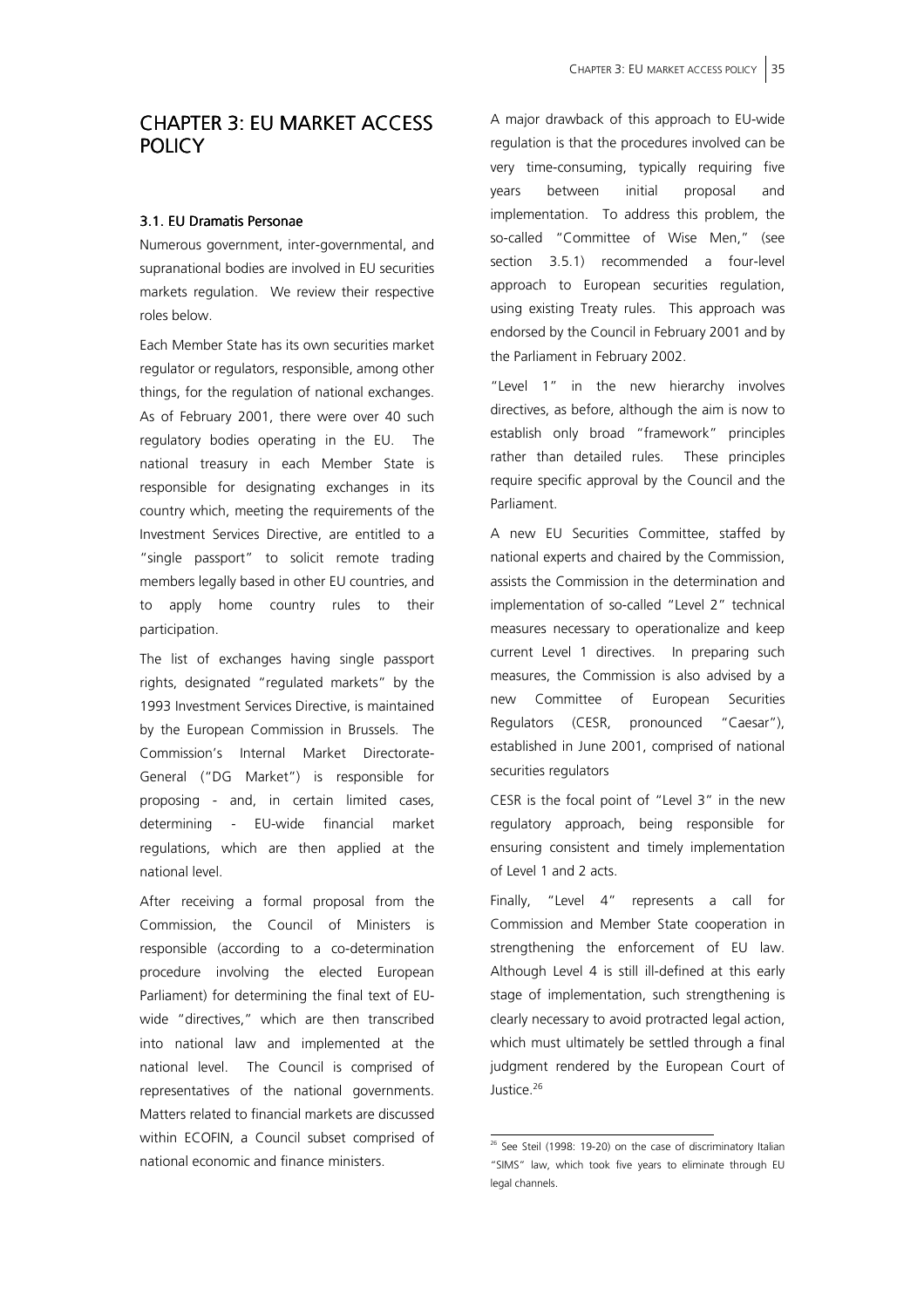#### <span id="page-35-0"></span>3.2. Principles of EU Financial Regulation

The EU legislative framework for financial markets is grounded in a concept widely referred to as "competition among rules," which takes the continuing reality of separate and distinct national legal and regulatory systems as given. The principle outlined in the European Commission's 1985 White Paper supporting competition among rules is that of mutual recognition, according to which all Member States agree to recognize the validity of one another's laws, regulations and standards, and thereby facilitate free trade in goods and services without the need for prior harmonization. Directly derived from this principle is the Second Banking Coordination Directive provision for a single license, colloquially referred to as a "single passport," under which credit institutions incorporated in any EU Member State are permitted to carry out a full range of "passported services," detailed in the Directive's annex, throughout the  $EU^{27}$  Similar guidelines are laid down for the provision of cross-border investment services in the Investment Services Directive.

Reinforcing the market-opening effect of mutual recognition is the assignment of *home country* control, which attributes the primary task of supervising a given financial institution to its home country authorities. Home country control should, in theory, provide some assurance that foreign EU firms will not be put at a competitive disadvantage by host country authorities seeking to protect domestic firms. However, a major exception to the home country control provision exists for "rules of conduct," which remain the province of the host country.

A second major principle enshrined in the White Paper is harmonization of minimum standards, which acts to limit the scope for competition among rules by mandating Member State conformity with some base-level EU-wide requirements. The principle is intended to ensure that "basic public interests" are safeguarded in a single market with different national rules and standards. Whether this principle facilitates or inhibits the free movement of goods, capital, and labor depends wholly upon the manner in which it is applied. It can, on the one hand, facilitate free competition by stopping Member States from erecting "standards barriers" against one another's products and services, while on the other it can inhibit free competition by barring certain products or practices from the market altogether.

Prior to the formal launch of the Single Market initiative in 1985 the harmonization approach was predominant in the drive for political and economic integration. Mutual recognition, as the Commission's White Paper made clear, was considered an inferior integration mechanism, made necessary only by Council obstructionism in the Commission's pursuit of common rules.<sup>28</sup>

Given that mutual recognition was therefore chosen as the basis for Single Market legislation primarily on pragmatic grounds, it is perhaps not surprising that neither the Commission nor the Council has ever enunciated a conceptual framework for determining where one approach was likely to result in more efficient market outcomes than the other.<sup>29</sup> However, the

<sup>29</sup> "I have to confess," wrote a former director-general of DG Market, "that I find myself cheerfully unrepentant in face of the criticism that the Commission has not made any serious

 $2<sup>27</sup>$ The institution must be authorized to carry out an activity in its home state before it can invoke its passport rights to do so in other Member States.

<sup>&</sup>lt;sup>28</sup> The harmonisation approach has been the cornerstone of Community action in the first 25 years and has produced unprecedented progress in the creation of common rules on a Community-wide basis. However, over the years, a number of shortcomings have been identified and it is clear that a genuine common market cannot be realised by 1992 if the Community relies exclusively on Article 100 of the EEC Treaty. There will certainly be a continuing need for action under Article 100; but its role will be reduced as new approaches, resulting in quicker and less troublesome progress, are agreed. . . . Clearly, action under this Article would be quicker and more effective if the Council were to agree not to allow the unanimity requirement to obstruct progress where it could otherwise be made. . . . In principle, . . . mutual recognition could be an effective strategy for bringing about a common market in a trading sense." (Commission of the European Communities, 1985:18)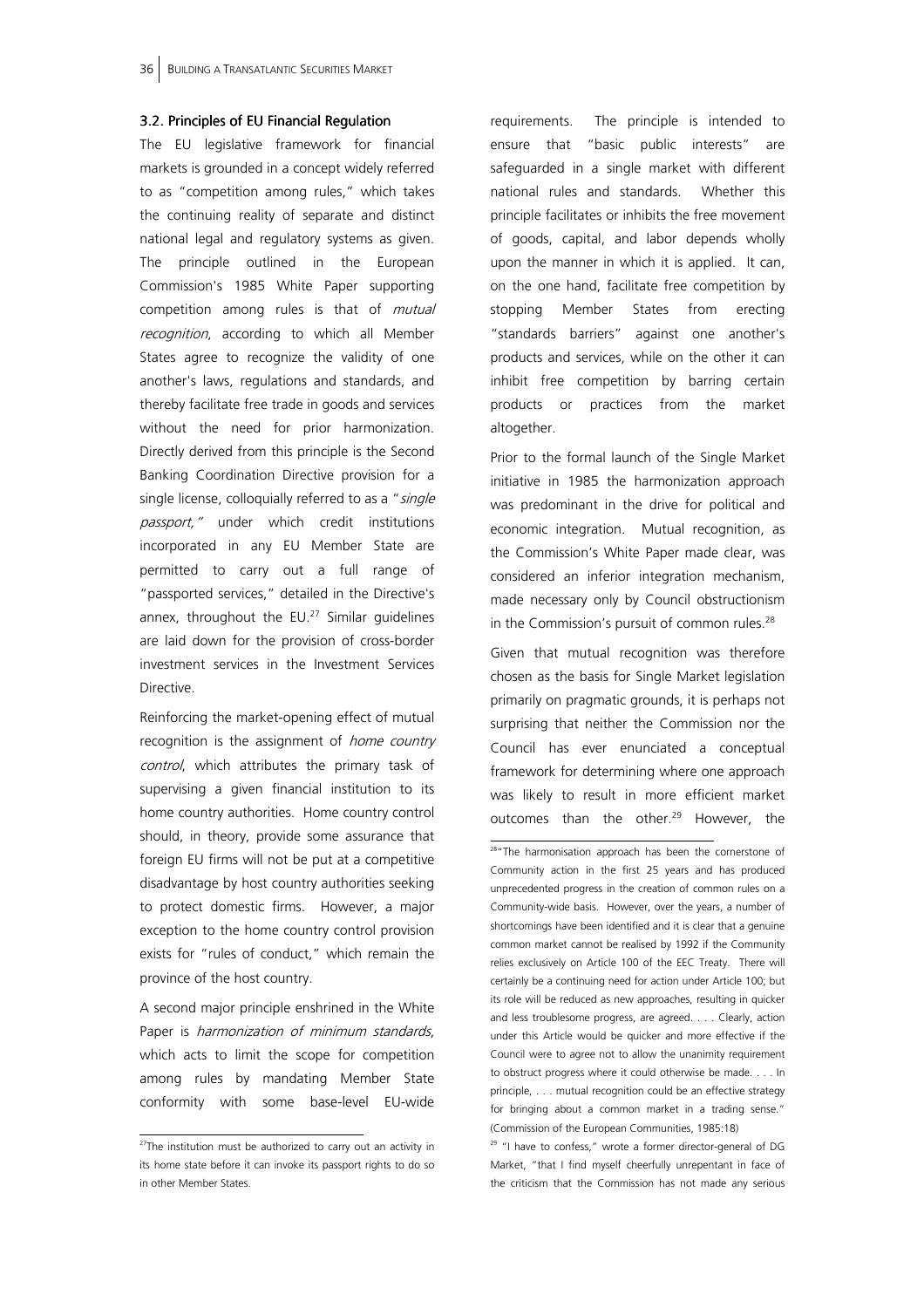<span id="page-36-0"></span>political dynamics of the Council have since illustrated that harmonization of rules and standards generally operates to curtail liberalization, whereas the combination of mutual recognition and home country control has proven reasonably effective in muting the influence of protectionist lobbies. The evolution of the ISD from its initial 1988 Commission draft to its 1992 approval by "qualified majority" in the Council<sup>30</sup> provides an excellent case study in the interplay between the harmonization and mutual recognition approaches.<sup>31</sup>

### 3.3. The Performance of the EU's Mutual **Recognition Regime**

A technical evaluation of the EU's "Single Market Program" (SMP) in financial services is a difficult undertaking. Basically, it requires an estimation of performance *trajectories* both before and after implementation of the relevant directives. In other words, one must estimate how the markets would have developed had it not been for the directives. In this context, distinguishing SMP effects from non-SMP regulatory effects, as well as wider technological and competitive developments, is an exceptionally difficult task. Acknowledging these important caveats, the available evidence still suggests that the SMP has not materially aided the creation of an integrated retail banking market in Europe, whereas modest success can be detected in the wholesale sector.

The most interesting survey data on the performance of the SMP in the EU banking sector come from Economic Research Europe (1997). An evaluation of the findings and critique of the study can be found in Steil (1998). Broadly, the SMP has performed poorly where it has relied on a combination of limited rule harmonization and host state control, as in the retail banking sector, and relatively well where it has relied on a combination of mutual recognition and home country control, as in the wholesale sector — particularly corporate deposit taking, corporate lending, and off-balance sheet activities.

Within the EU, a host state can legally retain jurisdiction over a foreign EU financial services provider when it considers the provider's services to be rendered "within the territory" of that host Member State. In the case of retail services, host states have claimed wide discretion in declaring services to be within their territory, rather than cross-border. This has meant, in practice, that there has been very little in the way of liberalization or cross-border competition initiated by the SMP directives covering retail financial services, and thus little in the way of EU market integration in this area. Mutual recognition is ineffective as a tool of liberalization where host states retain the right to control the core activities of foreign firms on the same basis as domestic firms.

At the other end of the financial services spectrum is wholesale securities trading. As most such business among firms domiciled in different national jurisdictions is conducted via electronic means, there is less scope for host states to exercise jurisdiction. Home state authority has therefore come to dominate crossborder securities transactions. The result has been a steady and significant rise in such activity. This is because home state control harnesses the natural advocacy tendencies of national authorities on behalf of their national financial institutions when such financial institutions seek to expand their activities cross-border. Host state authorities are typically lobbied by, and responsive to, their domestic institutions seeking protection against foreign competition. EU law provides far more scope for such protection, in the form of granting host state control, in the case of retail services.

 attempt to develop a theory of harmonisation" (Fitchew 1991:1).

<sup>&</sup>lt;sup>30</sup> Italy and Spain voted against the final compromise text.

<sup>&</sup>lt;sup>31</sup> See Steil (1998) for a detailed account of the Directive's creation.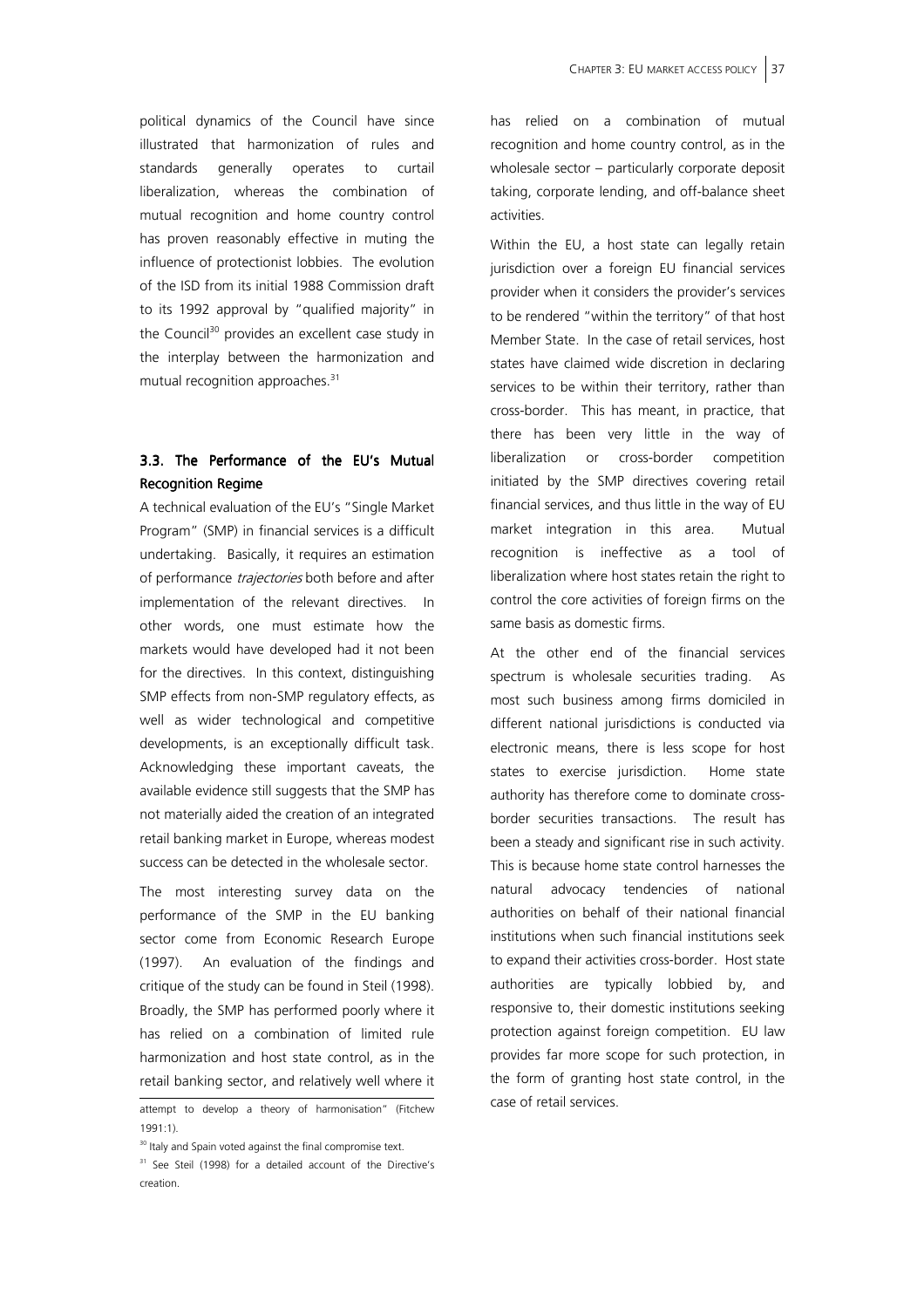#### <span id="page-37-0"></span>3.4. Mutual Recognition for EU Exchanges

Article 15.4 of the ISD provides for a "single passport" for EU trading systems, allowing a system authorized by the competent authority in one national jurisdiction to provide remote services in all the others. This single passport is a manifestation of mutual recognition and home country control, as outlined above.

The ISD single passport for trading systems, however, only applies to so-called "regulated markets." Harmonizing a definition of such markets was a source of enormous controversy within the Council of Ministers during the original ISD negotiations, which began in 1988. If an exchange or trading system was not legally a "regulated market," then it was obliged to seek explicit authorization to operate in each and every national jurisdiction in which it wished to provide services, even if only by remote crossborder electronic link. Local protectionism was therefore a real threat to any trading system operator which could not satisfy the "regulated market" criteria.

The London Stock Exchange's SEAQ International trading platform was the primary target for protectionist manipulation of the "regulated market" definition in the ISD negotiations. A significant competitor to the continental exchanges in the late 1980s, it had nonetheless been overtaken by the time of the ISD implementation deadline in 1996. Cross-border expansion of electronic trading systems proceeded rapidly in the late 1990s, but as the exchanges generally refrained from competing in each other's products there were few opportunities for testing the protectionist potential of the "regulated market" definition. This is now set to change dramatically, as evidenced by the emergence of pan-European blue-chip platforms such as virt- $x^{32}$  and initiatives by Deutsche Börse to target specific foreign stocks with high international trading interest (such as Nokia and "Dutch Stars").

A significant example of the potential for protectionism has emerged in electronic bond trading. Italian regulations controlling what type of trading system operator can and cannot utilize central counterparty services for Italian government securities, and what type of institution can and cannot have access to the Italian settlement system, Monte Titoli, have given an effective monopoly in electronic trading of Italian government securities to the Italian MTS "telematico" system.

As reported in May of 2000, the Italian Treasury was interpreting a domestic regulation on the clearing of repurchase (or "repo") transactions in Italian government securities such that central counterparty services for these transactions could only be provided to "regulated markets" in Italy, as designated by the Treasury.<sup>33</sup> MTS is the sole operator so recognized for Italian government securities. Aspiring foreign competitors, such as eSpeed and Brokertec Global, were therefore barred from using the services of the London Clearing House, or other central counterparty service providers, to clear Italian government securities trades and to provide trading anonymity to their users. This precluded their ability to compete effectively with the Italian operator, MTS.

More recent soundings from the Italian Treasury have revealed conflicting interpretations of the current status of this particular restriction. However, there remains a separate regulatory barrier to the trading of Italian government securities, in the form of a restriction on the ability of central counterparty service providers to access the Italian settlement system, either directly or through an agent bank.<sup>34</sup> Despite

 $33$  *Wall Street Journal* (May 10, 2000).

<sup>&</sup>lt;sup>34</sup> The following is part of a recent draft order from the Governor of the Bank of Italy:

<sup>&</sup>quot;Those participating in settlement services may not settle operations for entities which, in the operation of systems referred to in paragraph 1, letter f) and paragraph 2, letters b) and c) of the present article, perform the role of central counterparty or which in any way intervene between the members of the same systems themselves, and take over in their own name the relative contractual positions."

 $32$  The author is a non-executive director of virt-x.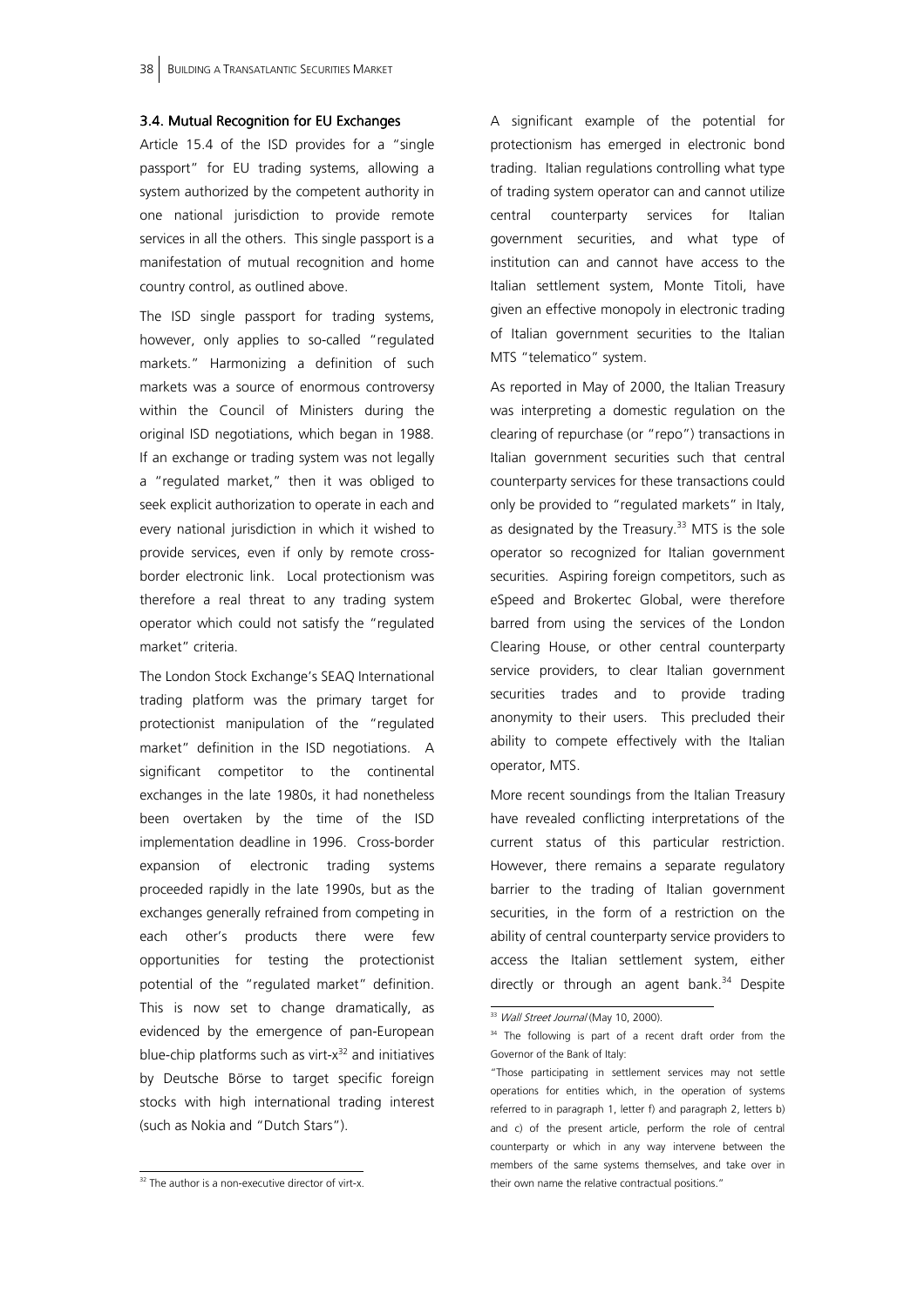<span id="page-38-0"></span>demand to utilize their services by non-Italian bond trading system operators going back to at least 2000, the London Clearing House has yet to secure regulatory approval in Italy for any form of settlement system access.

### 3.5. Recent Market and Policy Initiatives

### 3.5.1. Report of the Committee of Wise Men

Mandated by the EU's Economic and Finance Ministers in July 2000, a "Committee of Wise Men" under Belgian central banker Alexandre Lamfalussy published a major report on the regulation of European securities markets in February 2001. $35$  The primary task of the Committee was to identify policy tools to remedy the sources of "fragmentation" in the European securities markets, deriving from a legacy of nationally based market organization and regulation. The report postulated significant economic benefits to be reaped from European market integration, referring in particular to greater capital and labor productivity, which would enhance the potential for greater growth in gross domestic product (GDP) and job creation.

The report identified barriers to market integration along five dimensions: differences in legal systems, differences in taxation, political barriers, cultural barriers, and external barriers. The last of these is particularly interesting, given that the report, in conformity with its mandate, focused almost exclusively on eliminating European-based barriers to internal European market integration. The Committee specifically pointed to the fact that "EU trading screens are not authorized in the US" (p14) as its sole example of external barriers to European market integration. Whereas US trade and investment barriers are not obviously a barrier to internal European market integration as such, the Committee made clear its view that the removal of "the most pernicious trade barriers hampering the global expansion of the EU's securities industry" was itself necessary "if the full potential of an integrated European financial and securities market is to be captured" (p14).

Placing aside the obvious political dimension of European economic and monetary union, it is clear that transatlantic market integration holds vastly more promise of significantly lowering the cost of capital to European enterprises, and improving the risk-return profiles of European investors, than intra-European market integration. US investors are a major investor group in EU national markets,<sup>36</sup> and US companies a major component of European private pension fund holdings.

#### 3.5.2. IAS Disclosure for Listed Companies

In March 2002, the European Parliament approved the European Commission's proposal for a "Regulation" — a form of EU-wide law binding in all Member States even without national legislation — which would require EUdomiciled listed companies to apply International Accounting Standards beginning in 2005. US GAAP would not be acceptable as a substitute. The Commission supported the Parliament's amendments to their draft Regulation, and approved the final text in June 2002.

The Commission clearly sees international political significance in the adoption of IAS throughout the EU. Commenting on the Parliament's supporting vote, DG Market Commissioner Frits Bolkestein said:

> "This crucial vote gives a strong political signal not only that the European Union is serious about achieving an integrated capital market by 2005, but also that it is ready to lead the development and

<sup>&</sup>lt;sup>35</sup> European Commission (2001).

 $36$  Among the largest 100 non-US companies operating in the US, of which European companies comprise the majority, US investors control 20% of the total market capitalization (Glassman, 2001).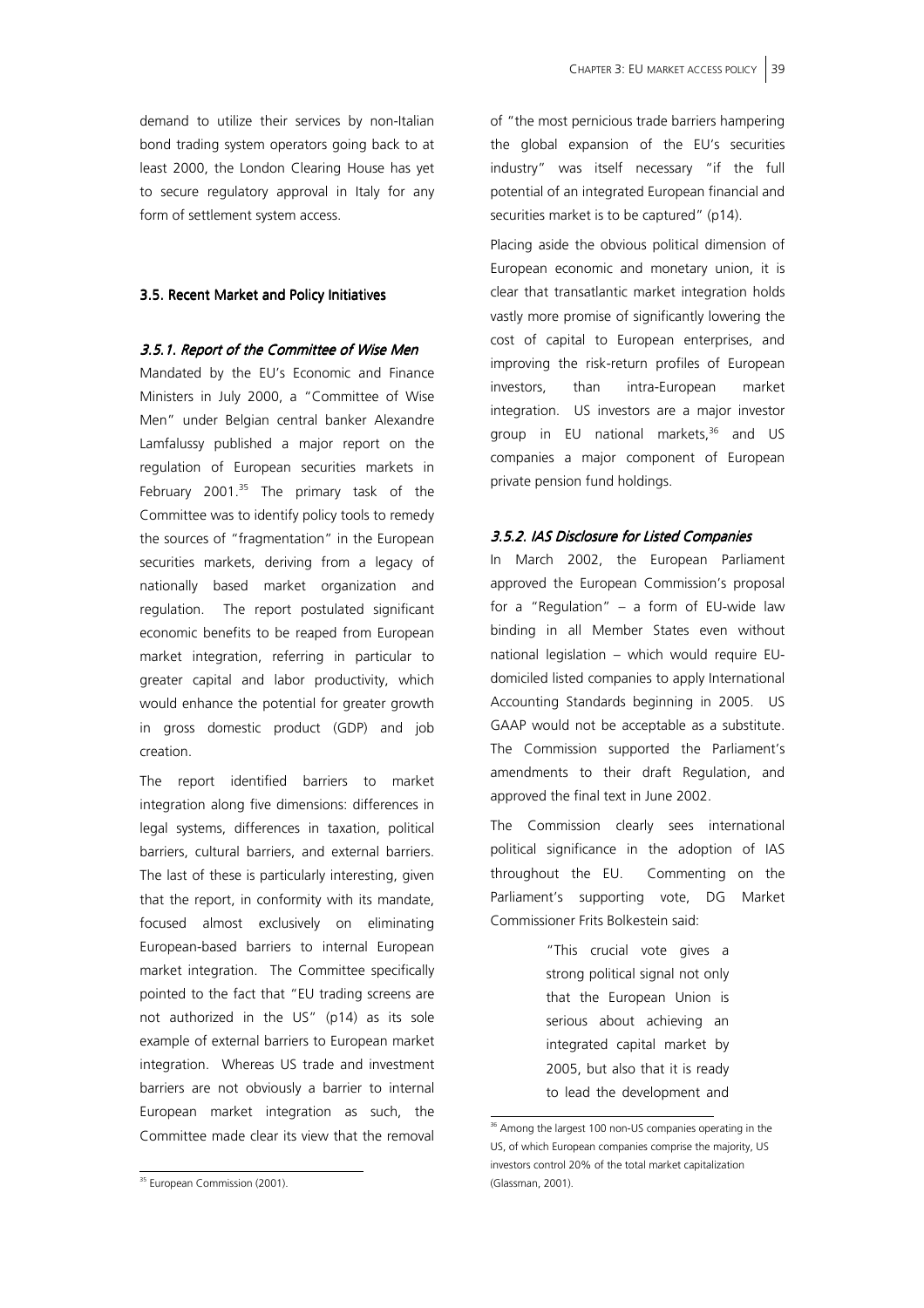<span id="page-39-0"></span>acceptance of International Accounting Standards. EU publicly-traded companies must start preparing for IAS in earnest. I hope the United States will now work with us towards full convergence of our accounting standards. Recent events, especially the Enron affair, mean there has never been a more appropriate time." (March 14, 2002).

### 3.5.3. Revision of the Investment Services **Directive**

The Commission is currently drafting significant amendments to the Investment Services Directive, which is the primary piece of European legislation governing the operations of securities exchanges and investment firms. In the process, the Commission is wrestling with many of the same issues which confront the SEC, in particular:

- How to distinguish "exchanges" from non-exchange trading systems, and how to regulate both.
- How to regulate the "internalization" of client order flow within brokerdealer firms<sup>37</sup>
- How to determine the appropriate "transparency" requirements to be imposed on both on-exchange and offexchange trades.

Furthermore, the widely noted high cost of clearing and settling cross-border securities transactions within the EU has become the focus of a major public policy debate. The Commission's current strategy, with regard to ISD reform, is to liberalize access for both investment firms and exchanges to clearing and settlement facilities in foreign EU jurisdictions.

Some, however, are calling for more aggressive Commission action, such as the imposition of a single European  $CSD<sup>38</sup>$  or the imposition of a ban on exchanges owning controlling stakes in CSD<sub>s.</sub><sup>39</sup>

The SEC has expressed a keen interest in the ISD revision process, and has been in consultation with the European Commission over its progress. In section 3.7.2 we identify one aspect of the current ISD regime (Article 15.5) which should be of concern to US exchanges seeking pan-EU market access.

## 3.6. The Current EU Regime Applying to Non-EU **Exchanges**

There are currently four ways in which non-EU exchanges can offer trading services in the EU:

- 1. joint venture with a European exchange;
- 2. takeover of an EU exchange;
- 3. application to an EU national authority to provide services within that national jurisdiction; or
- 4. application to an EU national authority to operate a subsidiary throughout the EU under the "single passport" provisions of the Investment Services Directive.

Each of these options is explained and illustrated below.

#### 3.6.1. Joint Ventures

Euronext Paris and the Chicago Mercantile Exchange (CME), together with the Singapore International Monetary Exchange (SIMEX), operate the GLOBEX Alliance, which facilitates trading of each exchange's products on the same trading platform and cross-margining of positions. The technology platforms of Euronext Paris and the CME have been consolidated, with

 $37$  Internalization refers to the matching of client buy and sell orders within a broker-dealer firm, rather than through an exchange or other authorized trading system.

<sup>&</sup>lt;sup>38</sup> See Cruickshank (2001).

<sup>&</sup>lt;sup>39</sup> See European Shadow Financial Regulatory Committee (2001).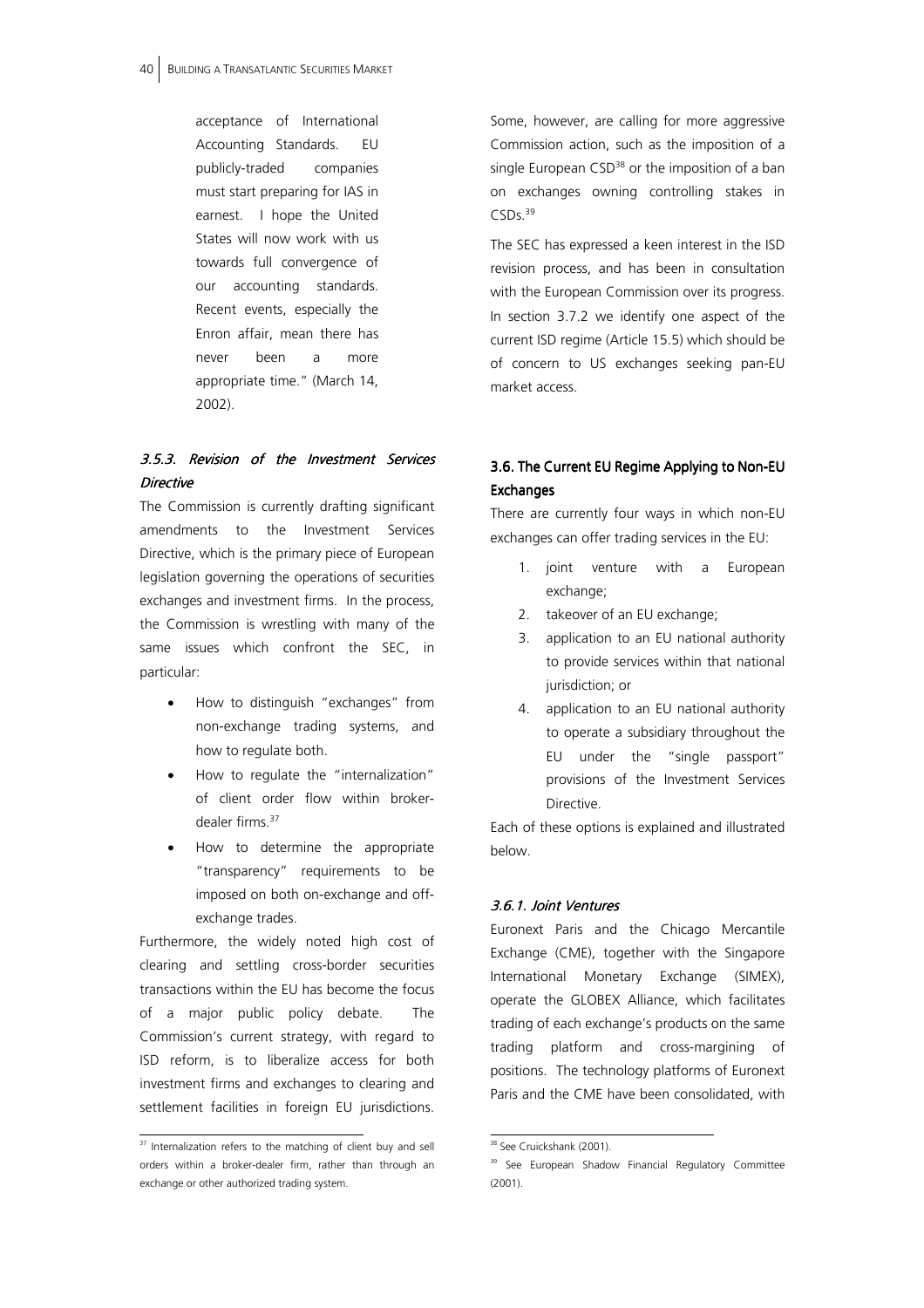<span id="page-40-0"></span>trading taking place on the Paris NSC system and clearing on the CME's Clearing 21 system.

### 3.6.2. Takeover

Currently, one US market operator, Nasdaq, offers pan-EU trading services through a European subsidiary, Nasdaq-Europe. So named after Nasdaq purchased a 58% stake in the Belgium-domiciled Easdaq exchange, a dealeroriented market competing with the incumbent national EU exchanges for young company listings, Nasdaq-Europe is able to operate throughout the EU under the single passport provisions of ISD Article 15.4. The exchange trades both European stocks which it lists, in competition with other European exchanges, as well as US Nasdaq stocks.

### 3.6.3. National Authorization to Operate **Nationally**

Nasdaq was also given authorization back in 1988 to offer US stock trading services to intermediaries in the UK, as a "Recognized Overseas Investment Exchange", but has never made use of this right. Other major EU national jurisdictions operate comparably liberal regimes. Germany, for example, does not currently require foreign exchanges to become licensed as German exchanges by virtue of their having German members and a limited presence in the country.

### 3.6.4. National Authorization with ISD Single **Passport**

The experience of Nasdaq in Europe indicates that it is already feasible for a US market operator to establish European operations, either through the purchase of an already licensed European exchange or through an application to an EU national authority to extend US trading operations to intermediaries in that country. The latter does not necessarily require changes to any of its trading or regulatory procedures, but its scope is strictly limited to the legal jurisdiction of the country providing the authorization.

US exchanges may also attempt to establish pan-European operations in the same manner as an aspiring EU exchange: through application to an EU national authority to be designated as an EU "regulated market," according to the provisions of the ISD. This is the same sort of "national treatment" which applies, in principle, to EU exchanges which might wish to establish operations in the US: that is, they are free to apply to the SEC to be registered as a US exchange.

No US exchange has to date expressed an interest in establishing an EU exchange de novo. As long as the NYSE continues to operate a trading floor with a fixed number of memberships (or "seats"), remote foreign access to the exchange is not a viable business proposition.

## 3.7. Problems Associated with a US-EU Mutual **Recognition Agreement**

### 3.7.1. Nationally Based Exchange Licensing

As there is no legal concept of a "European Exchange," meaning that all exchanges wishing to operate throughout the EU must be authorized by an individual EU Member State national treasury, the EU as such cannot guarantee US exchange access in Europe without a major change in EU law. This would require individual EU Member States to implement national legislation allowing US exchanges to provide services within their territory. In order to ensure that the scope and terms of such legislation were fundamentally identical across Member States, an EU directive would first have to be agreed among them by qualified majority in the Council of Ministers, and approved by the European Parliament. Drafting, ratifying, and implementing such legislation across the EU would most likely require at least three years to complete.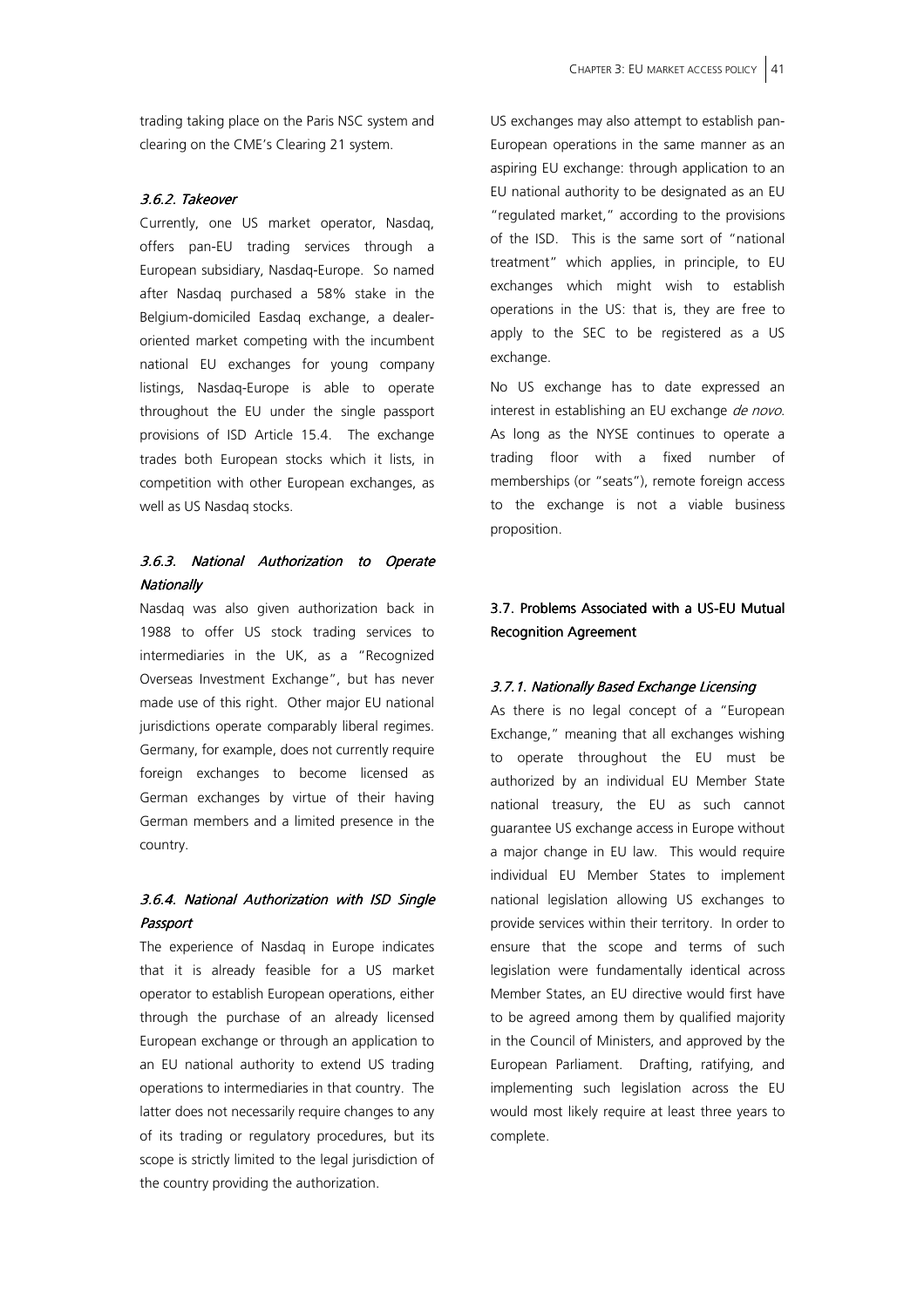### <span id="page-41-0"></span>42 BUILDING A TRANSATLANTIC SECURITIES MARKET

As a practical matter, then, the US may be obliged to accept a version of a mutual recognition agreement which is less legally watertight than it might like — at least for a given period of time. At the very least, the US should want to ensure that after an American exchange were designated a "regulated market" under the ISD for the purposes of acquiring single passport rights to operate throughout the EU, all other EU Member States would accept such a designation.

The reason for this is as follows. Whereas it should not be difficult for a US exchange to secure a "regulated market" designation in a major Member State — such as the UK, which has consistently expressed its willingness to allow US exchanges to provide access within its territory it is another matter to ensure that this designation will be respected outside that particular Member State. The logic is that exchanges in other Member States may view a given US exchange as a competitor in a given securities product, or as a potential competitor, motivating them to lobby for protection from their national treasuries. The ISD, in fact, contains conspicuous loopholes that may provide effective legal cover for protectionism against foreign, including other EU, exchanges.<sup>40</sup> Below we identify the clause that is potentially most troubling for US exchanges which would seek to exercise acquired single passport rights within the EU.

#### 3.7.2. The ISD's "New Markets" Clause

Article 15.5 of the ISD states that Article 15 "shall not affect the Member States' right to authorize or prohibit the creation of new markets within their territories." This clause is redundant if its actual intent was merely to reinforce home state discretion in designating "regulated markets." But the intent appears to have been to furnish host states with an escape clause from the single passport provision for

screen-based trading systems (Article 15.4). By declaring a foreign trading system to be a "new market," a host state could deny it single passport rights.

Indeed, an early sign of the potential for abuse of the new markets clause came in 1995, when the Dutch Ministry of Finance opined that a foreign screen-based system wishing to provide for remote access in the Netherlands might be considered as intending to create a "new market" in the Netherlands.<sup>41</sup> The Dutch position provoked considerable criticism from other EU Member States, and was never applied. If its validity were to be upheld, however, the single passport would be entirely negated. With the recent establishment of new trading platforms for equities and bonds, the potential for abuse is now considerable.

US exchanges could potentially become the first victims of this clause. Even if the European Commission were to support the designation of a US exchange as an EU "regulated market" with full single passport rights, the Commission does not have the legal authority to make this designation. Member States, therefore, would not be legally obliged to respect it. There are three ways in which this problem could be effectively addressed:

- 1. The Commission could propose a formal "Level 1" revision to the ISD, most likely as part of their current initiative to make a number of significant amendments to the Directive. This could require several years to gain the approval of the Council and the Parliament, to be followed by several more before ratification by all the Member States.
- 2. The Commission could invoke the "comitology" process vis-à-vis the Securities Committee, and treat the amendment or elimination of Article 15.5 as a "technical" change not

 40 These are explained in depth in Steil (1996, 1998). Steil (2001) proposes precise revisions to the ISD text to mitigate their protectionist potential.

 41 Steil (1995).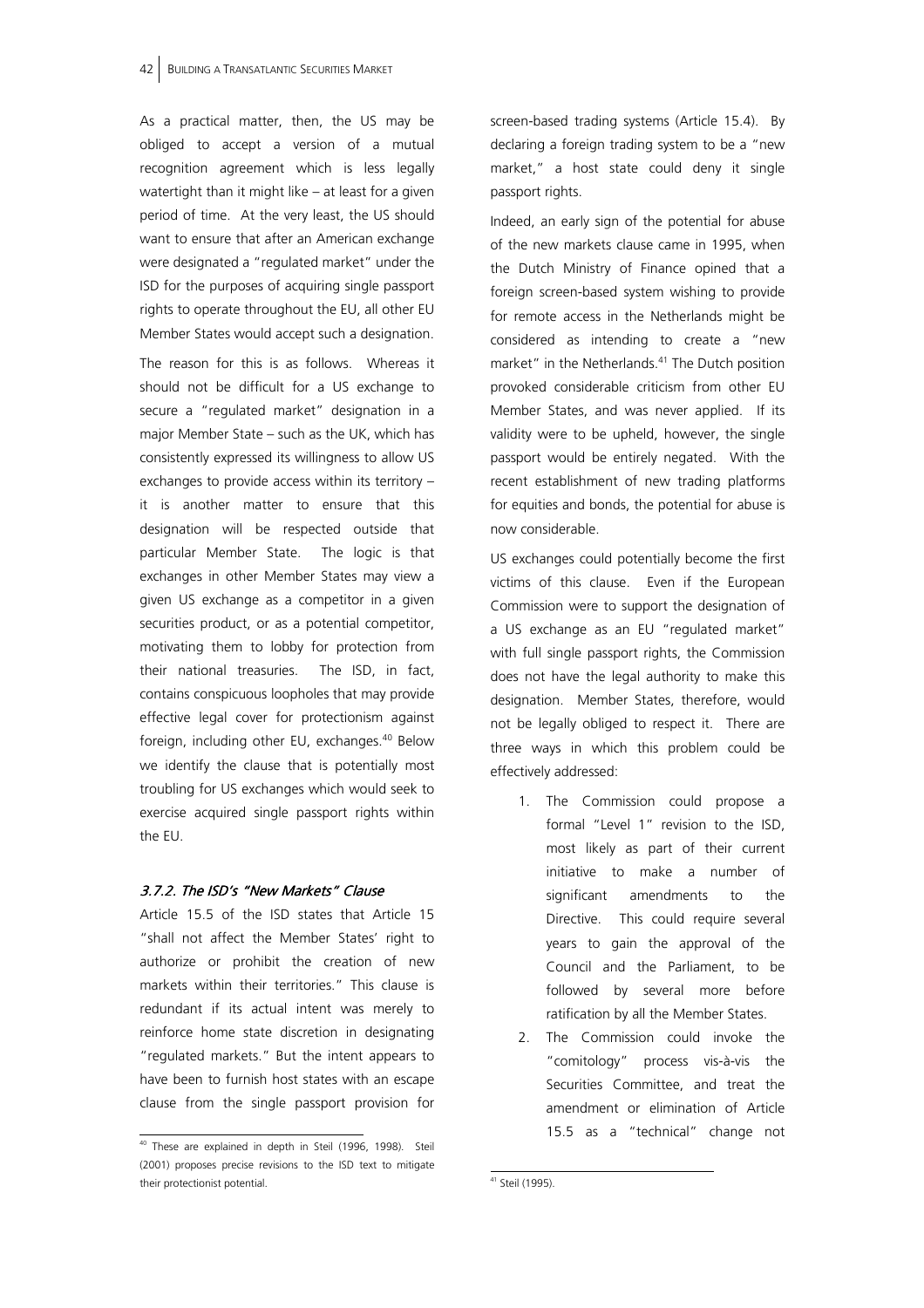<span id="page-42-0"></span>requiring the approval of the Council or the Parliament. This approach may provoke objections from Member States and/or the Parliament that the Commission is exceeding its authority.

3. ECOFIN could produce a formal statement affirming that no Member State would invoke Article 15.5 to prevent US exchanges from operating in the EU. Such a statement would have a dubious legal status, but would clearly pose a reputational threat for any Member State which would violate it. The European Court of Justice would be the ultimate arbiter in the case of an internal EU dispute over the applicability of Article 15.5.

### 3.8. Conclusions: A Blueprint for EU Action on US Exchange Access

The European experience with mutual recognition in financial services suggests strongly that host country regulatory control must be strictly circumscribed in order for it to be effective, and that focusing exclusively on wholesale market participants is the most reliable means of keeping host state authorities at bay. Limiting the scope of a transatlantic agreement to secondary trading (and not primary market offerings) and to exchanges (and not intermediaries with retail clients) is the best way to ensure that investor protection is not invoked, either as a genuine regulatory concern or a pretext for protectionism, to justify SEC interference in EU exchange operations or EU regulator interference in US exchange operations.

Technical legal barriers to establishing a regime guaranteeing US exchange access in Europe will be difficult to eliminate quickly. As a practical matter, however, such barriers are not currently inhibiting the immediate expansion plans of any US market operator. The NYSE's present trading technology and governance structure give it little reason to pursue remote foreign access strategies. Nasdaq and the CME have chosen to pursue transatlantic alliance and merger strategies which have thus far circumvented any legal snafus that might accompany unilateral expansion initiatives. Further, more substantial, transatlantic exchange mergers are clearly in the offing.

Nonetheless, the continuing trend towards trading automation and disintermediation suggests that direct unilateral transatlantic access will become a higher strategic priority for US exchanges in the not too distant future. In negotiating transatlantic access rights with US authorities, the European Commission, backed by ECOFIN, needs therefore to be able to provide credible guarantees that US exchanges will be able both to secure "regulated market" (or equivalent) status within any EU national jurisdiction, at least for the trading of securities of non-EU-domiciled issuers, and to utilize the accompanying "single passport" effectively in all other EU jurisdictions.

Guaranteeing effective EU market access requires, in particular, the elimination of ISD Article 15.5, or an effective means of exempting US exchanges from its purview. As US GAAP disclosure will, under current regulations, continue indefinitely to be permitted for non-EU companies listed on EU exchanges, disclosure standards are not currently, and should certainly not be made into, an entry barrier for US exchanges.

Below we summarize the primary policy conclusions on US exchange access which emerge from our analysis.

- In discussions with US authorities, the EU should be represented by the European Commission, in consultation with the Committee of European Securities Regulators (CESR).
- There being no legal concept of a "European Exchange," US exchanges wishing to provide direct trading access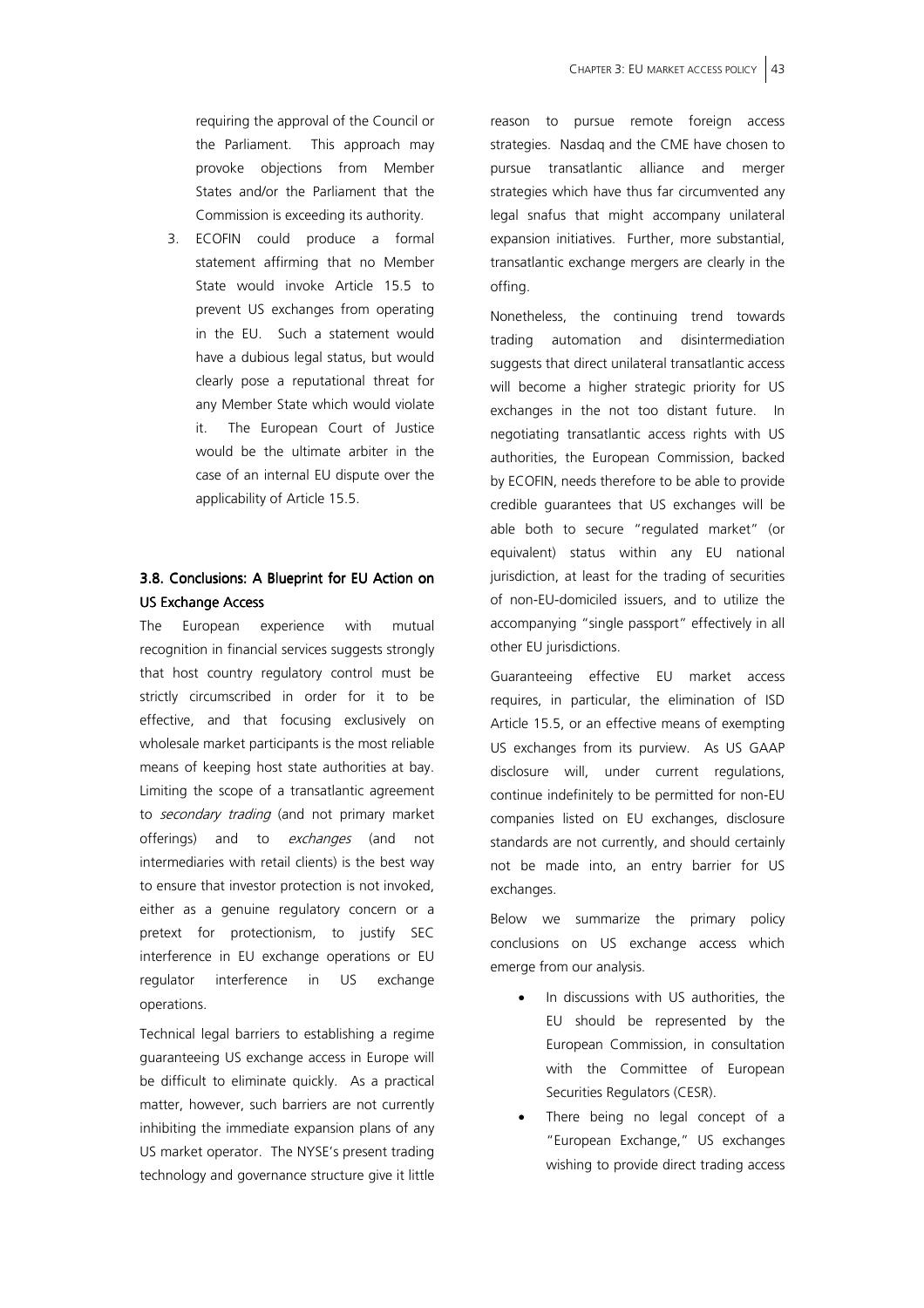throughout the EU will necessarily be required first to obtain recognition in any Member State as a "regulated market," as defined by the Investment Services Directive.

.

- US exchanges should be specifically authorized to provide direct electronic trading access to registered EU brokerdealers or institutional investors for the securities of non-EU domiciled issuers which make their required periodic financial disclosures in accordance with either US GAAP or IAS.
- Such exchanges will be regulated by the US SEC, which will be required to have in place a "memorandum of understanding" with the designated regulatory body of the authorizing Member State regarding information sharing and cooperation in investigations of suspect trading practices.
- As all US registered exchanges already meet the broad requirements laid out in the ISD for designation as a "regulated market," European finance ministers should, through ECOFIN, produce a formal statement expressing their firm commitment to allowing US exchanges to acquire this status in any Member State without the imposition of additional legal or regulatory requirements.
- In this statement, the finance ministers should also express their firm commitment to allowing any US exchange so designated in any Member State to operate throughout all other Member States under the "single passport" rights enumerated in Article 15.4 of the Directive, and should forswear the use of Article 15.5 as a means of denying them such rights. We further recommend the elimination

of Article 15.5 during the current process of revising the Directive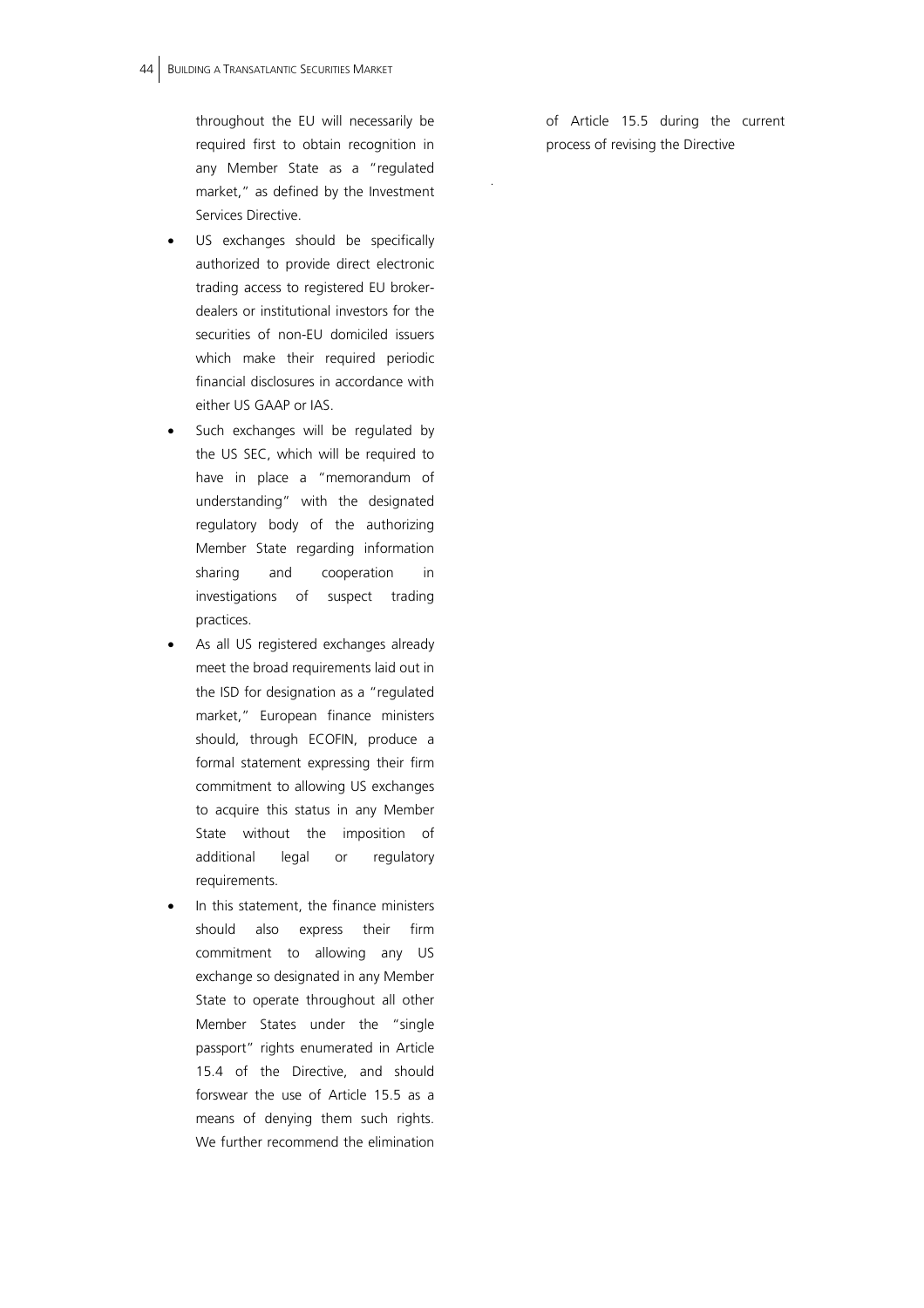# <span id="page-44-0"></span>**CHAPTER 4: US MARKET ACCESS POLICY**

#### 4.1. The SEC's Position on Foreign Market Access

In 1997 the SEC issued a "Concept Release" on the "Regulation of Exchanges."42 This document contains a large segment detailing the SEC's thinking on the regulation of foreign market activities in the United States. While presented in the context of the need to "revise" such regulation, the release makes clear that there is much foreign market trading activity already going on in the US over which there is no clear regulatory regime in operation.

The SEC notes a 4,700% increase in the trading of foreign securities by US residents in the fifteen years to 1995. The Commission further notes the role of "advanced technology" in facilitating such trading, as evidenced by the ability of US investors to trade directly on overseas exchange trading systems via so-called "pass-through" electronic linkages provided by both US and foreign broker-dealers and other access providers. Instinet, for example, a US-registered institutional agency broker, operates electronic linkages to 17 exchanges outside the United States, making those exchanges' electronic trading systems directly accessible by the firm's clients. Such activity, however, has never been explicitly authorized by the Commission:

> "The Commission to date has not expressly addressed the regulatory status of entities that provide US persons with the ability to trade directly on foreign markets from the United States. While some access providers may be registered as U.S. brokerdealers because of their other activities, the lack of regulatory guidance in this context has discouraged other

parties from offering US persons foreign market access. Similarly, foreign markets have been reluctant to permit US persons to become members of their markets without assurance from the Commission that they would not be required to register as national securities exchanges." (pp78-79)

The Commission recognizes, however, the benefits which could accrue to US investors from allowing foreign exchanges to provide more direct access into the United States, deriving from the ability of investors to cut one or more layers of brokerage, or "pass-through" linkage, out of the trading process:

> "Direct U.S. investor access to foreign markets could provide significant benefits to US investors. Such access may provide these investors with entirely new investment opportunities, and may significantly reduce their transaction costs." (p93)

The Commission's stated concern, however, is that direct access implies certain risks:

> "Although these are positive developments, they also raise concerns that the activities of foreign markets in the United States could adversely affect not only U.S. investors, but also the U.S. securities markets." (p94).

The risks to US investors, in the Commission's view, derive from three primary sources:

- 1. a "lack of comparable information" about foreign companies which do not meet SEC reporting and disclosure requirements,
- 2. risks related specifically to the act of trading on foreign markets, and

<sup>42&</sup>lt;br>42 Securities and Exchange Commission (1997).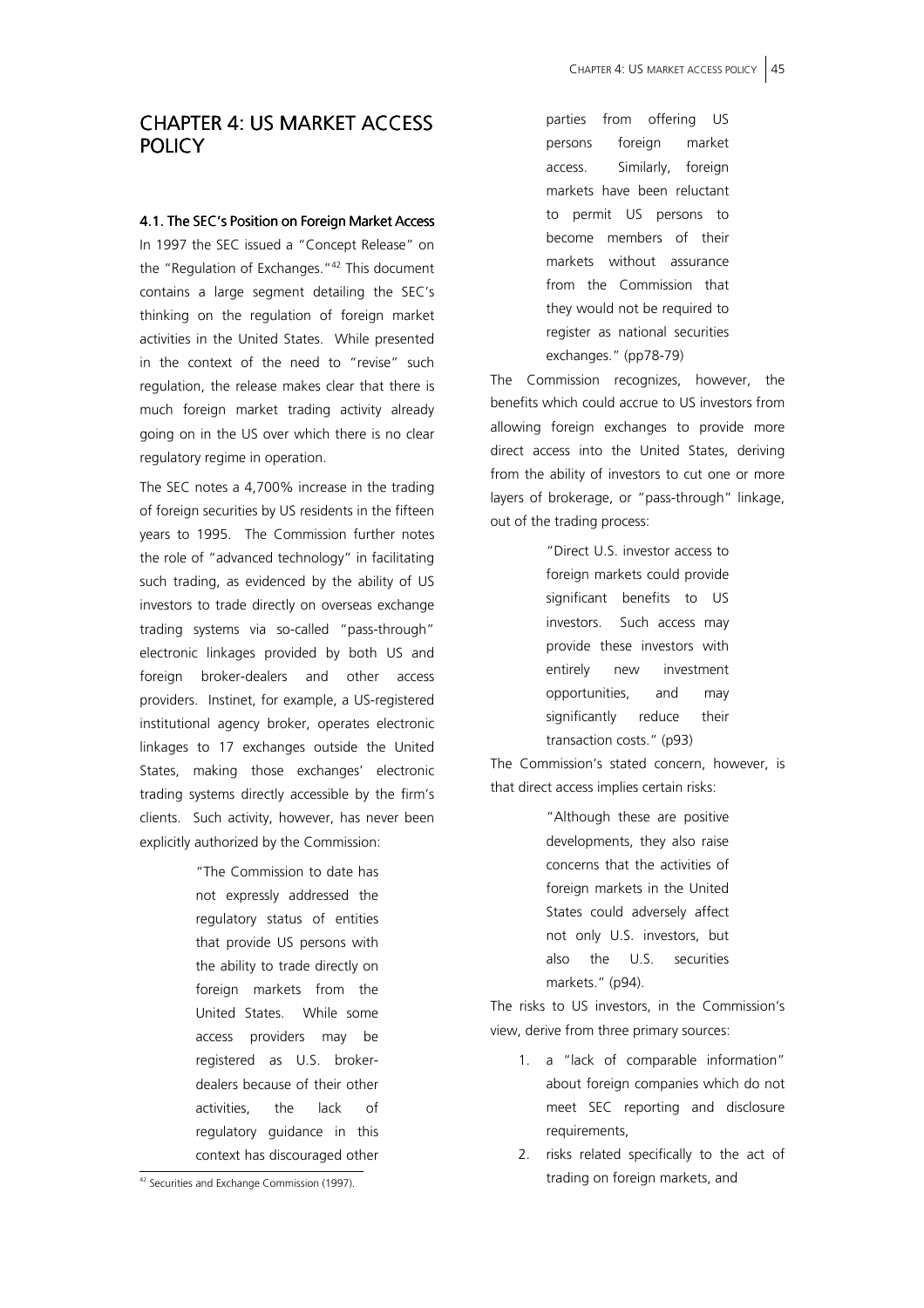<span id="page-45-0"></span>3. the inability of the SEC effectively to "enforce the antifraud provisions of the U.S. securities laws," (p8).

The Commission never specifies how "the US securities markets" as such may be adversely affected, but does refer several times in the document to the ability of trading technologies to eliminate long-standing distinctions between domestic and foreign trading markets. One can therefore infer a Commission concern over the impact of blurring regulatory jurisdictions on how and where US securities are traded.

### 4.1.1. The SEC's Proposals for Regulating Foreign Market Activities in the US

The SEC indicates that its aim is "to develop a consistent, long-term approach that clarifies the application of the US securities law to the U.S. activities of foreign markets. Any such approach," it continues, "must not impose unnecessary regulatory costs on cross-border trading and, at the same time, must allow the Commission to oversee foreign markets' activities in the United States and protect US investors under the US regulatory framework" (p79, italics added).

Whereas the Commission explicitly acknowledges the necessity not to impose "unnecessary regulatory costs," it insists on a particularly costly standard for determining necessary regulation; that is, explicit oversight of foreign market activities by the Commission itself, and protection of US investors "under the US regulatory framework." This standard is reflected in the Commission's evaluation of the merits and limitations of the three regulatory options it poses:

- 1. to rely on home market regulation;
- 2. to require foreign markets to register as US "national securities exchanges;" or
- 3. to regulate trade access providers, rather than the foreign markets themselves.

We discuss each of these options in turn.

#### 4.1.1.1. Home Market Regulation

The SEC lists three "advantages" to relying on a foreign exchange's home market regulator:

- 1. greater "regulatory certainty" for foreign market operators;
- 2. provision of services to US investors at lower cost; and
- 3. consistency with "principles of international comity," which support home country regulation of trading in securities of that country's issuers.

The Commission then alleges "significant drawbacks" to this approach; drawbacks which would appear to indicate that the SEC will not accept home market regulation. The SEC notes that "trading on a foreign market through an access provider is often indistinguishable from trading on a domestic market," and that "these similarities could lead many investors to expect that such trading would be subject to the same protections provided by the U.S. securities laws," (p79).

In the case of institutional investors, it would appear implausible that they would be unaware that they were trading on foreign markets, or that trading on foreign markets is subject to different regulations and standards than apply in the US market. These investors are already well versed in the enormously different trading rules and protections which apply within the US market, between the NYSE and Nasdaq in particular, not to mention those between the US and non-US markets.

Within the EU, the ISD's mutual recognition regime is fundamentally premised on the notion that professional investors fully comprehend that trading on different national marketplaces implies that different rules will be in operation. Rule differences across national markets have, in fact, been a lesser source of public criticism among institutions than alleged inconsistency in the application of rules within national markets. The salience of the latter was well illustrated by the reaction of UK domestic and international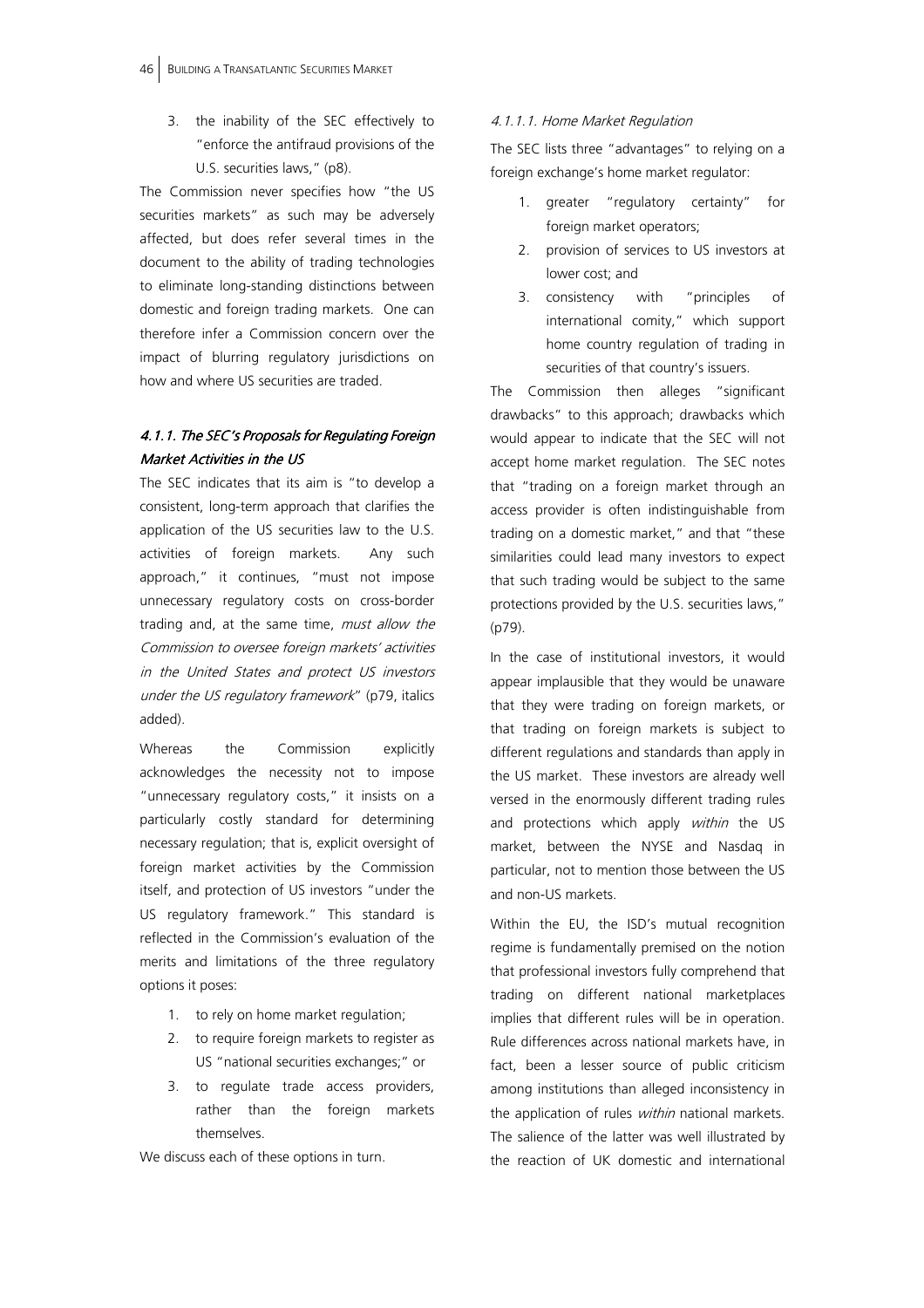fund managers to the UK government's role in triggering the collapse of Railtrack shares.<sup>43</sup>

Individual investors are certainly less likely than institutional investors to be aware of legal and regulatory differences across markets. While it might seem a simple matter to require brokers to inform investors where US legal and regulatory jurisdiction does not apply, the SEC does not appear apt to accept "caveat emptor" as the guiding principle for such investors.

Foreign markets, according to the SEC, frequently do not provide US investors with "the same protections;" a fact which it deems unacceptable. It defines such protections in terms of "disclosure of trading rules, transparency, timely transaction reporting, and T+3 clearance and settlement" (p82), with additional references to bans on insider trading and legal requirements for "market makers and specialists to have firm quotes, and to display certain customer limit orders (p80)." We deal with each of these items below:

> Disclosure, transparency, and reporting. All EU markets have statutory rules related to trade publication and reporting. The SEC makes much of the fact that 90 second public dissemination of trades is a requirement for most stocks traded in the US, whereas many foreign markets permit delayed publication of large block trades when the agent is acting in a dealership, or risk-taking, capacity. Yet this does not represent a proper basis upon which to characterize US markets as being more "transparent" than other markets. First, it ignores the fact that the 90 second rule is effectively unenforceable, and flouted widely as a matter of standard industry practice for large risk trades. In an international survey of institutional fund managers accounting for 15% of world mutual

and pension funds, Schwartz and Steil (2002) found that 41% of North American institutions reported that their dealers "regularly" or "very frequently"  $(i.e., over half the time)$ intentionally delayed publication of risk trades over \$5 million in size. The comparable figure in Europe, where delayed publication is generally accommodated in the regulations, was only 8%. Second, the majority of EU market trades take place on automated public limit order books, and are therefore electronically disseminated to the market within several seconds, rather than "within 90 seconds."

- T+3 clearing and settlement.  $T+3T$ refers to the fact that cash and securities legally change hands three days after a trade. All EU markets settle on a T+3 cycle or shorter.
- Insider trading. Trading on all EU exchanges is subject to national insider trading rules and sanctions, which are themselves in accordance with the 1989 EU Insider Dealing Directive. The European Commission proposes to update the rules on insider trading and market manipulation, taking account of the potential growth of non-exchange trading systems, through a new Market Abuse Directive. Given the number of high profile investigations of possible insider trading rule violations in the United States over the past year, it would be difficult to identify a reasonable basis upon which to maintain that European markets were systematically more prone to such abuse.
- Mandatory display of quotes and limit orders. This benchmark has elements which are not relevant and others which do not favor the US markets. First, the prevalence of "market makers

<sup>43</sup> See, for example, *Financial Times* (March 6, 2002).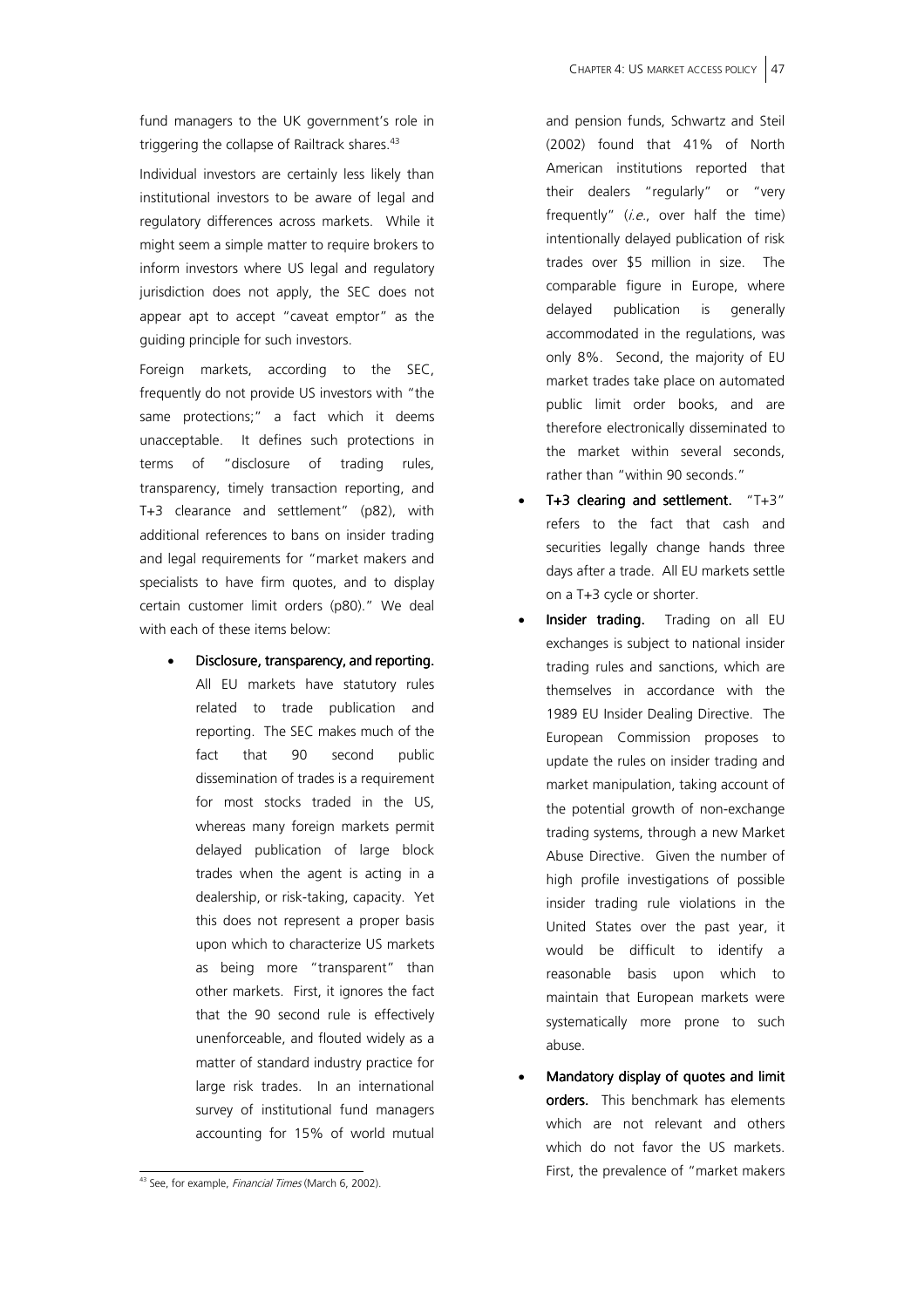and specialists" in the US markets makes the US an outlier among world markets. Most other markets around the world have replaced market-maker and specialist-based trading systems with automated trading platforms, where such intermediaries are unnecessary and therefore generally not built into the trading structure. Second, the fact that market makers and specialists are required to make firm quotes does not constitute a "protection" for investors: exchange members do not provide quotes as a pro bono public service obligation. On the contrary, in each US marketplace where market makers or specialists are used, such as the NYSE and Nasdaq, the rules have traditionally operated to protect them from disintermediation by investors who might not wish to pay for their services, or who do not believe that such intermediaries act in investor interests. Finally, regarding public display of investor limit orders, the automated European markets have this built into their trading technology, whereas the NASD and the SEC itself found that Nasdaq dealers frequently and some dealers, systematically illegally flouted the market's manual limit order display rule.<sup>44</sup> Furthermore, EU exchanges and regulators generally consider strict "price-time priority"45 for limit orders to be an essential investor protection tool, yet neither the NYSE floor auction structure nor the Nasdaq SuperMontage trading system provide such protection.

In short, there is simply insufficient evidence to support a claim that EU markets operate according to lower standards than US markets and certainly not with regard to the specific items of concern raised by the SEC.

### 4.1.1.2. Requiring Registration as "National Securities Exchanges"

The option to apply for recognition as a US national securities exchange has existed since 1934, and has never been taken up by a foreign securities exchange. This is because of the enormous legal and regulatory costs involved in establishing what is, in effect, an entirely new US entity; not to mention that the fact that its listed securities could not actually be traded without the issuers fulfilling SEC registration and GAAP financial disclosure requirements.

Deutsche Börse, the German exchange, formally commented on this regulatory option as follows:

> "Deutsche Börse does not . . . believe that requiring foreign exchanges to register with the Commission as a national securities exchanges would, as [a] practical matter, allow foreign exchanges to provide US members with efficient direct access to their trading facilities. Even with the benefit of any exemptive relief the Commission may choose to grant pursuant to its new authority under Section 36 of the Exchange Act, the procedural burdens and costs of submitting to a second regulatory regime, with different information disclosure standards and recordkeeping and other regulatory requirements, will deter foreign exchanges that contemplate only limited activities in the United States

 44 See, for example, this National Association of Securities Dealers (2000) press release entitled "NASD Regulation Fines J. P. Morgan \$200,000 for Limit Order Violations": www.nasdr.com/news/pr2000/ne\_section00\_131.html.

<sup>&</sup>lt;sup>45</sup> "Price-time priority" indicates that limit orders at the highest bid and lowest offer price are executed in strict accordance with the order in which these bids and offers are entered into the market.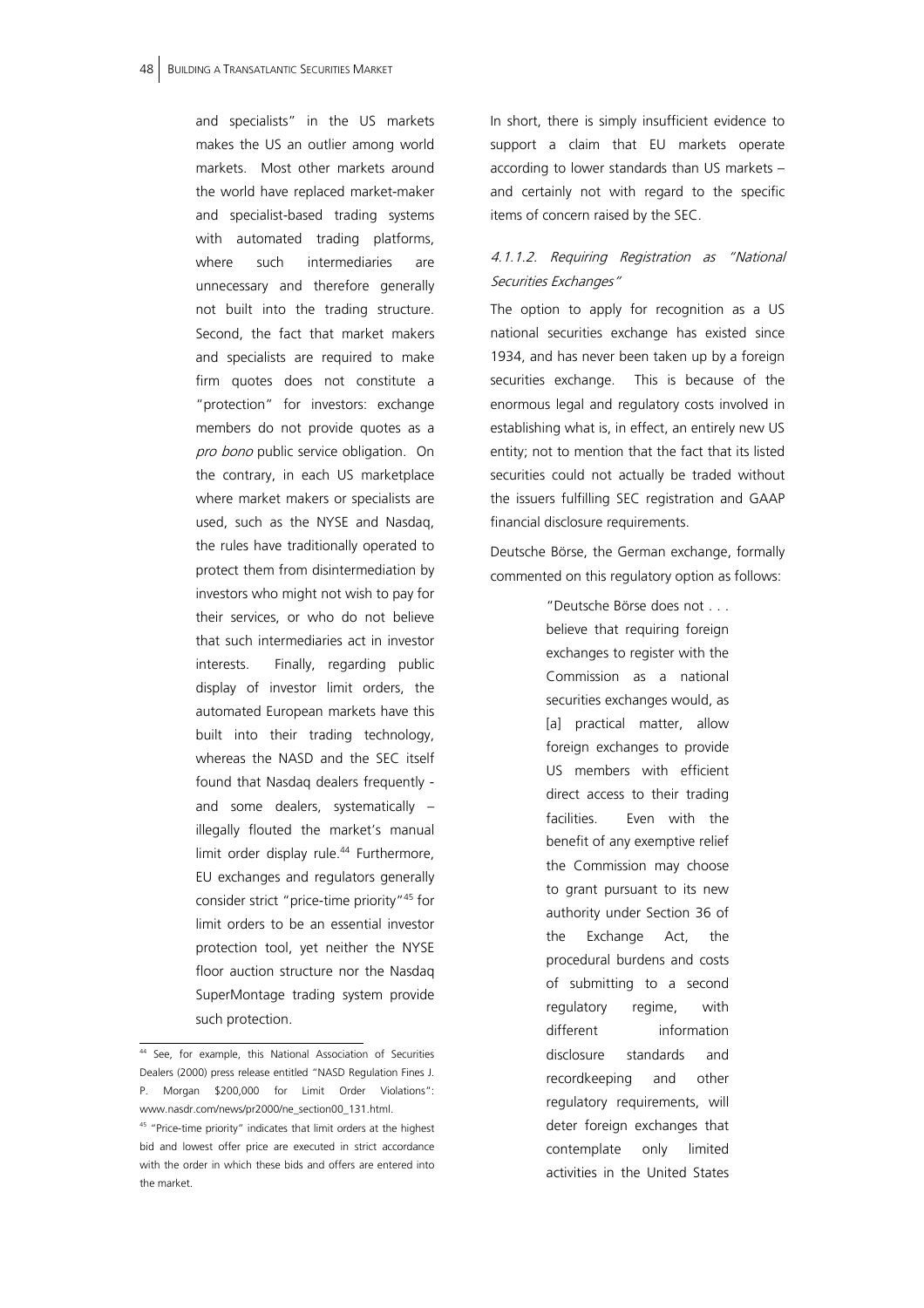from offering membership to registered broker-dealers and highly sophisticated investors in the United States." (Franke and Potthoff, 1997).

The SEC has only conferred national securities exchange status on two entities in its entire 68 year history: the International Securities Exchange, a derivatives exchange, in 2000; and Archipelago, also a Nasdaq ECN, in 2001.46 The latter waited over two years from its August 1999 filing date to secure SEC approval. As a strategy to speed up the process, Archipelago had bought the commercially unviable equity floor trading operations of the Pacific Stock Exchange in March 2000 (closing the floor two years later), giving the Exchange a 10.8% stake in the company valued at about \$40 million. In buying an existing "self-regulatory organization" (SRO), Archipelago had hoped, apparently without justification, that the SEC would look more favorably on their ability to regulate a market, and therefore confer exchange status on them quickly. The \$40 million price tag on the SRO and the 27-month approval period, however, give an idea of the cost and time commitment a foreign exchange might be obliged to bear in order to become a registered US exchange.

There is a "loophole" in the exchange registration regime which the SEC has used to permit two exchanges to operate in the US without meeting the full requirements of registration. This loophole is to be found in Section 5 of the 1934 Exchange Act, which allows the SEC to exempt an exchange from the registration requirement where "in the opinion of the Commission, by reason of the limited volume of transactions effected on such an exchange, it is not practicable and not necessary or appropriate in the public interest or for the protection of investors to require such registration." This low-volume exemption was conferred on the (now-defunct) Arizona Stock

Exchange in 1991 and on UK-based Tradepoint in 1999.

At the time of its application to the SEC in 1997, Tradepoint was trading UK stocks in competition with the London Stock Exchange (LSE). Its volume was less than 1% of the LSE's. The SEC exemption stipulated that Tradepoint could offer its trading services direct to US members under the condition that its volume remained under 10% of the LSE's. Bids and offers in non-USregistered shares traded on the system would be "available only to QIBs [qualified institutional buyers],<sup>47</sup> non-US persons, and international agencies."

Although the meaning of the word "available" is ambiguous, consistency with the 1997 Concept Release would suggest a liberal interpretation: that is, whereas individual investors and those institutions smaller than QIBs could only trade on Tradepoint via a US-registered broker-dealer, electronic "pass-through" access provided by the broker-dealer would satisfy the intermediation requirement. Our report is advocating the extension of precisely this such regime to all EU exchanges, although without any "limited volume" criteria.

Tradepoint subsequently changed its business strategy twice: offering pan-European blue-chip trading in 1999, and becoming the dominant market for Swiss SMI index stocks through the sale of a 40% stake in the company to the Swiss Exchange in 2001. The latter transaction involved changing its name to virt-x. The SEC allowed virt-x to inherit the Tradepoint exemption, but prohibited it from trading Swiss securities in the United States, under the logic that its Swiss volume was not "low." The SEC continued to apply the trading barrier of 10% of LSE turnover to virt-x's non-Swiss volume,

 46 The other primary US exchanges pre-dated the SEC.

 $47$  As defined under Rule 144A of the 1933 Securities Act (see section 4.3.2). To be recognized as a OIB, the investor must own and invest on a discretionary basis at least \$100 million in securities not associated with the QIB. The eligibility threshold for broker-dealers is \$10 million. Banks and savings and loan associations must have a net worth of at least \$25 million, in addition to meeting the \$100 million investment requirement.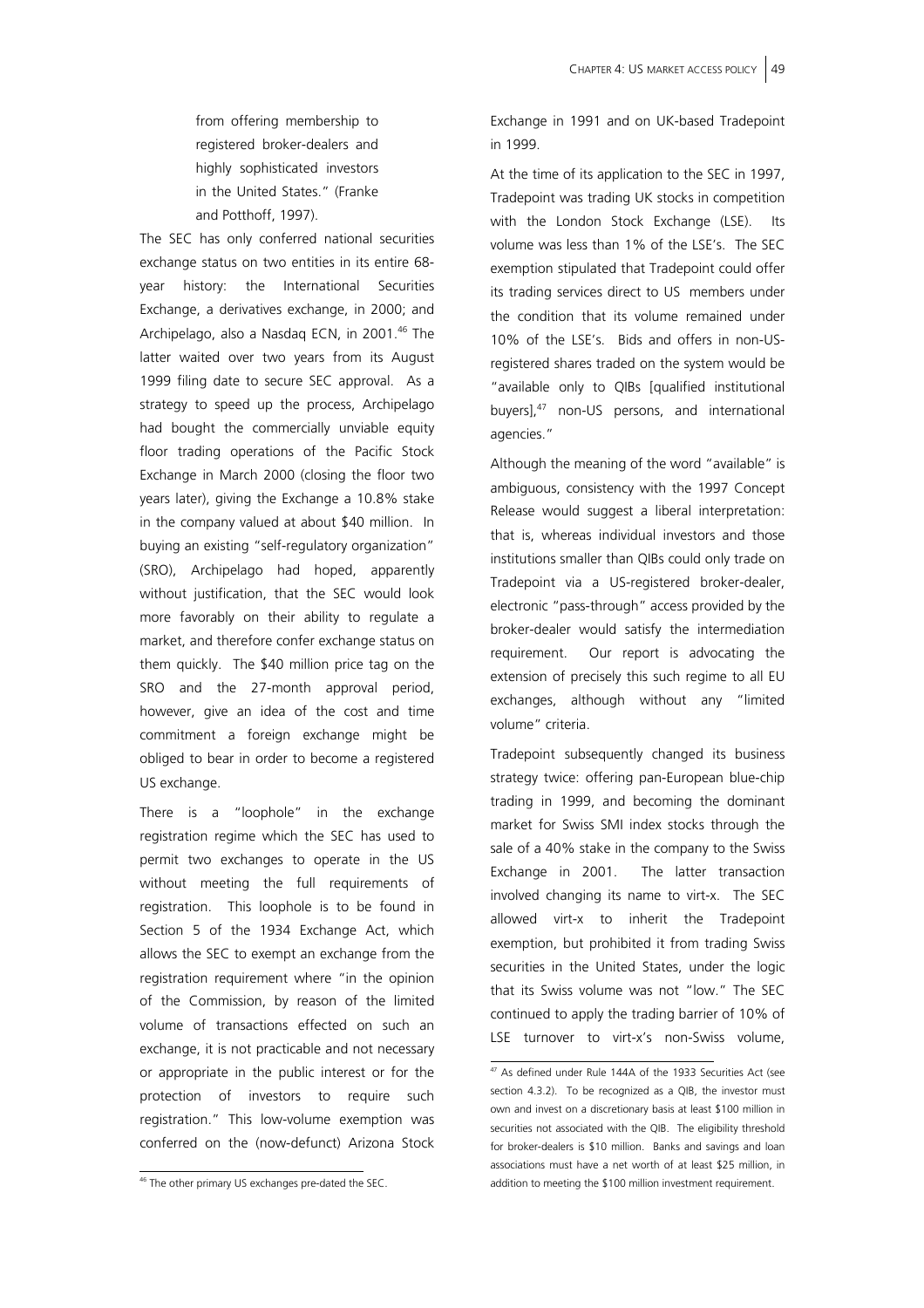despite the fact that virt-x, unlike Tradepoint, has never focused on UK shares. Owing mainly to internal financial resource constraints, Tradepoint never made significant use of the right to operate in the US, and virt-x has never made any use of it.

The low volume exemption is, logically, a perverse basis upon which to confer access rights to foreign exchanges. All else being equal, investors are clearly better protected trading on a long-established, well-capitalized, and liquid market than on a new, financially constrained, and illiquid one. Given the SEC's primary mission of protecting US investors, it cannot be sensible to continue to confer access rights on foreign exchanges on the basis of whether their trading volume is sufficiently "low." Such a policy further raises the question of what the SEC would do were an exempted exchange to achieve "high" volume on the basis of enthusiastic US participation. Presumably, the Commission would be obliged to repeal its exemption, thus requiring the exchange to cut off its satisfied American clientele.

Finally, there is a vast inconsistency in the way the "exemption" approach is applied to foreign stock exchanges by the SEC and derivatives exchanges by the CFTC. US access rights for foreign derivatives exchanges have been subject to tremendous regulatory volatility since 1997. Access rights were first granted to one exchange (DTB, now Eurex) for one product (10-year bund futures) in 1997, partially suspended (US membership was frozen) after effective lobbying by the Chicago derivatives exchanges in 1998, opened up to all qualifying foreign exchanges for most foreign derivative products after a change in CFTC chairman in  $1999,48$  and explicitly withheld for single stock futures and "narrow" index derivatives after the Treasury mandated joint SEC-CFTC regulation of such products in 2001. The inconsistency of approach over time and across products undermines the integrity of

<sup>48</sup> European derivatives exchanges Eurex, Matif, and LIFFE operate in the US under "no action" letters from the CFTC.

US market regulation, and encourages wasteful regulatory arbitrage activity to avoid restrictions which serve no purpose related to investor protection.

#### 4.1.1.3. Regulating Trade Access Providers

The third option proposed by the SEC is to impose specific new regulatory requirements on those entities providing electronic access to foreign markets, rather than trying to regulate the foreign markets themselves. The obvious benefit to foreign exchanges of such an approach is that they would not need to adapt their rules or structures to SEC requirements, nor would they themselves be directly subject to SEC regulation. The approach would, however, raise the cost of accessing these exchanges, and may involve significant restrictions on the securities to which intermediaries could offer US investors direct trading access.

The SEC suggests that foreign market access providers can be divided into two general classes for regulatory purposes: broker-dealers and everyone else. Both classes would be required to meet regulatory requirements related to their foreign market access activities, such as recordkeeping, reporting, disclosure, and antifraud undertakings.

Many of these requirements already apply to broker-dealers, but a new one would be significant: "disclosure [to clients] of the specific risks relating to the trading on foreign markets,"(p86). Needless to say, it is exceedingly difficult to determine precisely what "risks" are uniquely related to trading on a specific foreign market, rather than trading on, say, the New York Stock Exchange. Such a requirement is likely, therefore, to subject brokers which are already providing such access, such as Instinet, to new legal risks deriving from client trading activity. Furthermore, foreign broker-dealers which are currently exempted from registration under Rule 15a-6 would either lose their exemption if they wished to provide foreign exchange access, or would be made subject "to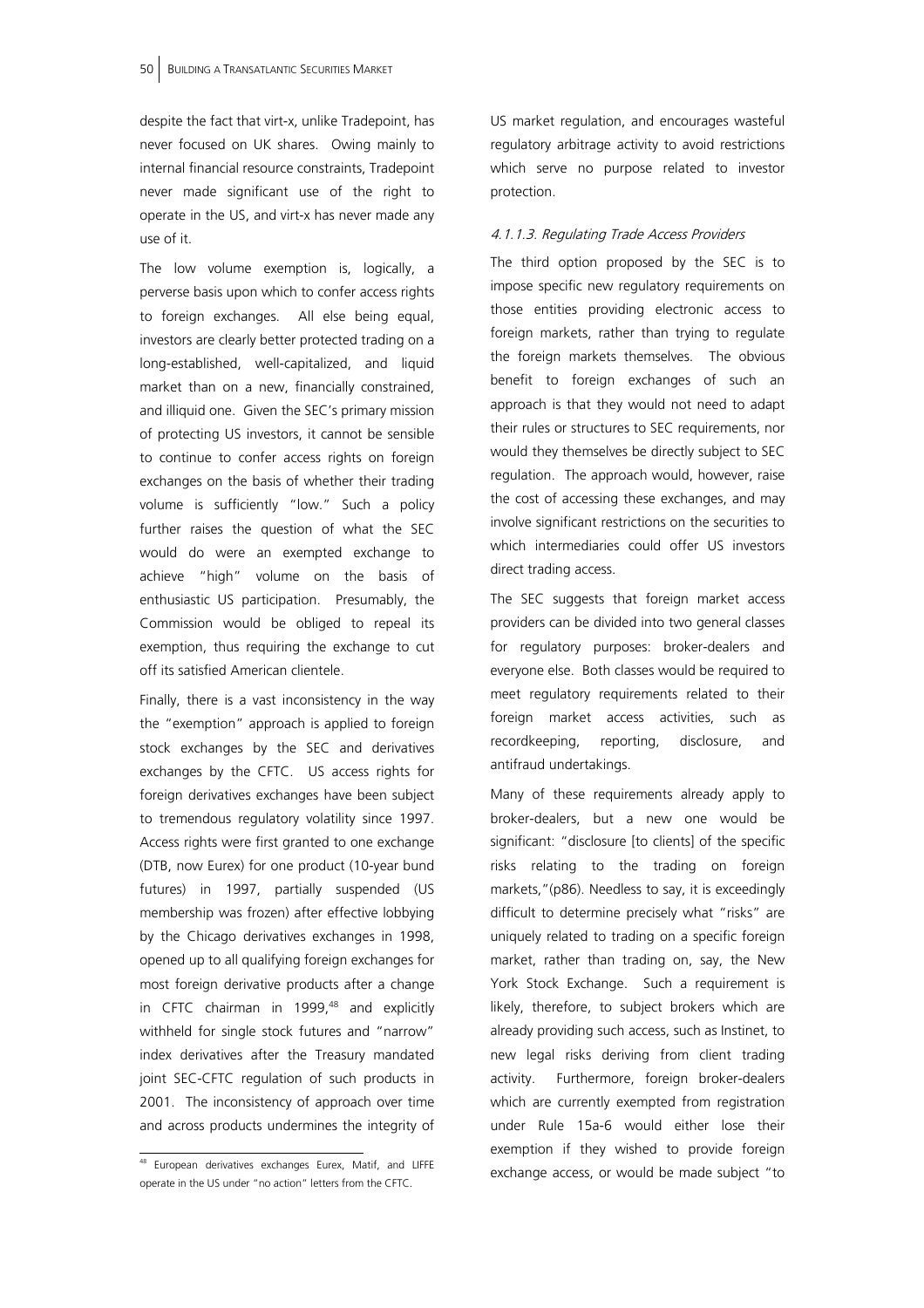<span id="page-50-0"></span>a regulatory framework tailored to their access provider activities," (p87).

The SEC suggests that non-broker-dealers providing electronic access services to US members of foreign exchanges could be required to register as "Securities Information Processors" (SIPs), a specific category of regulated institution defined in Section 11A of the Exchange Act. This would involve a significant expansion of the SIP registration requirement and the regulatory purview of the SEC, as, to date, only so-called "exclusive processors" — five major US market institutions<sup>49</sup> - have been required to register.

Both of these new regulation requirements have the potential to raise the cost of trade intermediation on foreign exchanges and to deter the participation of intermediaries which do not wish to bear the fixed cost and legal risk of registration and compliance. It would further limit the power of foreign exchanges to reduce trade intermediation costs by offering their own access service direct to US QIBs. Finally, it would impose these costs and legal risks without the SEC having provided any evidence that the foreign market access services currently provided to US investors are failing adequately to protect the interests of these investors.

More significantly, the SEC suggests that this approach may need to be accompanied by a requirement that both broker-dealers and access providers should have their activities on foreign markets restricted to those securities registered with the Commission in accordance with Section 12 of the Exchange Act. This is because nonregistered securities are issued by companies which may not meet US disclosure and accounting standards. As this is the most serious concern which the SEC expresses about US investor access to foreign markets, we address it in detail below.

#### 4.2. Financial Disclosure Issues

At the heart of the SEC's emphasis on financial disclosure as the most essential element in investor protection is the belief that the application of US GAAP by listed companies is itself the only effective guarantor of such protection. This belief needs to be scrutinized on two separate grounds. First, there are multiple dimensions along which investor protection can be assessed, and the impact of financial disclosure standards must be measured along each. Second, regulatory barriers to the trading of non-GAAP securities may not merely protect investors against trading losses associated with insufficient financial disclosure: such barriers may increase the risk or reduce the expected returns on their investment portfolios. These effects must also be considered.

Below we examine the justification for and the impact of disclosure-related trading barriers in detail. We focus first on issues related directly to investor protection, and then examine the use of disclosure standards to protect other constituencies.

### 4.2.1. Disclosure Standards and US Investor **Preferences**

The SEC's insistence on GAAP reconciliation presumes that GAAP disclosure is more informative than disclosure based on standards used anywhere else in the world. Yet studies of the relative efficiency of US and European securities prices provide no support for this view.50 This finding may reflect the fact that disclosure variations across countries are not always a sign of more rigorous and less rigorous requirements, but rather an appropriate reflection of differences in the underlying legal and business environments: for example, differences in patterns of business ownership (including cross-shareholdings) and financing, taxation practices, employment obligations, and

<sup>&</sup>lt;sup>49</sup> The Consolidated Tape Association, the Consolidated Quotation System, the Securities Industry Automation Corporation, Nasdaq, and the Options Price Reporting Authority.

 $\frac{50}{2}$  See the excellent surveys by Edwards (1993) and Baumol and Malkiel (1993).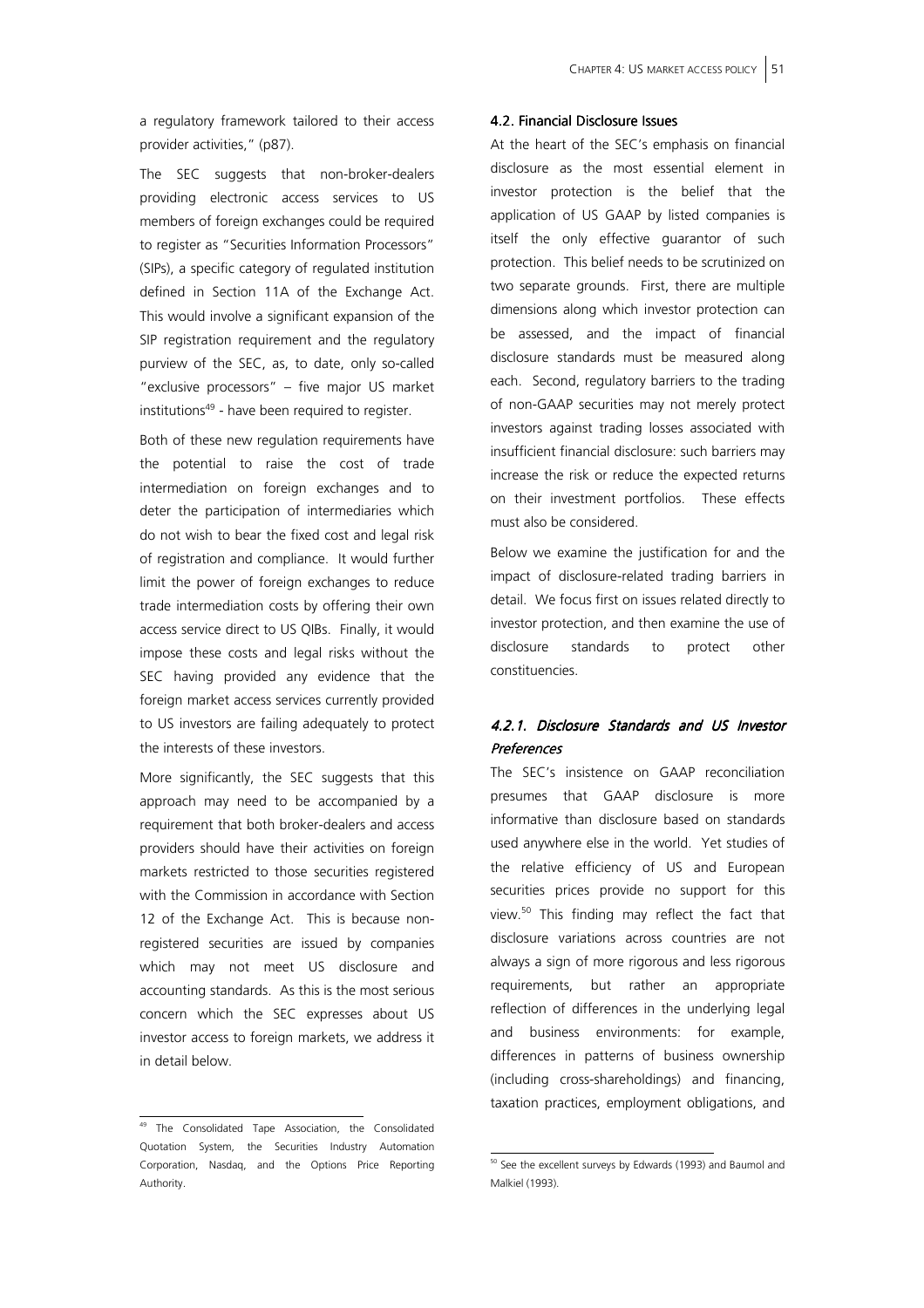legal systems.<sup>51</sup> Reconciliation to US GAAP may in some cases, therefore, provide a misleading "veneer of comparability"52 across US and non-US company disclosures.

A compelling recent example of the dangers of such a "veneer" are Deutsche Bank's second quarter 2002 GAAP financial figures. For its 2001 Annual Report, released in March 2002, Deutsche Bank applied GAAP accounting (changing from IAS) for the first time. Deutsche Bank explained the switch as having been necessitated by its NYSE listing, although reconciliation would have been sufficient.

Owing to a wholly inappropriate synthetic tax charge mandated under GAAP rules, and not under IAS, Deutsche Bank's net income figures are not only hugely distorted for 2002, but will likely be so through 2004, as Deutsche Bank continues to dispose of industrial holdings and incur GAAP tax accounting charges without incurring any actual tax liability. Hein (2002) explains that:

> ". . . the reason behind this strange tax rule variation under US GAAP is that US financial companies simply do not have industrial holdings (they are not allowed). The US GAAP rules are not designed for German banks with their huge industrial holdings. However, they considerably distort net income and EPS from 1999 onward (the period that has been restated under the US GAAP rules) and in our view, do not really help to give a 'true and fair view' of Deutsche Bank's profit development,"(p5). "Taking all this into account, we would suggest that Deutsche

<sup>51</sup> See, for example, Choi and Levich (1996).

Bank reconsiders its US GAAP experiment and returns as soon as possible to IAS accounting before its confuses investors even more," (p7).

There is simply no evidence that US investors value GAAP disclosures more highly than IAS disclosures, at least for European companies. The reverse appears to be the case. A recent survey of major US institutional investors in European equities found that 71% considered the use of IAS by European companies to be very important, whereas only 42% considered the use of US GAAP to be very important.<sup>53</sup>

What about the quality of markets generally under GAAP and IAS regimes? A recent study focused on the relevance of the choice between GAAP and IAS for two prominent measures of market quality: bid-ask spreads and trading volume. Examining stocks listed solely on the Neuer Markt small-cap section of Deutsche Börse, where firms were required to choose US GAAP or IAS in preparing their financial disclosures, Leuz (2001) found no economically or statistically significant difference in spreads or turnover between GAAP and IAS firms.

Finally, materially inadequate or inaccurate financial disclosures are far more likely to be a result of improper internal accounting controls or lax external audits than, say, the application of IAS rather than US GAAP. The collapse of Enron in 2001 provided a particularly vivid illustration of this, as its GAAP-mandated disclosures earned it the ranking of America's seventh largest company by market capitalization only months before it filed for Chapter 11 bankruptcy protection. Subsequent SEC and, in some cases, Justice Department investigations into the accounting practices of WorldCom, Tyco, Global Crossing, Qwest, Adelphia Communications, AOL Time Warner and other "blue chip"

<sup>52</sup> Baumol and Malkiel (1993:21).

<sup>&</sup>lt;sup>53</sup> Brunswick Group (2002). The study is based on research carried out in August 2002 by Rivel Research Group. Interviews were conducted on a non-attributable basis with analysts at 72 institutions and portfolio managers at 54. In aggregate these accounted for \$674bn in European equities.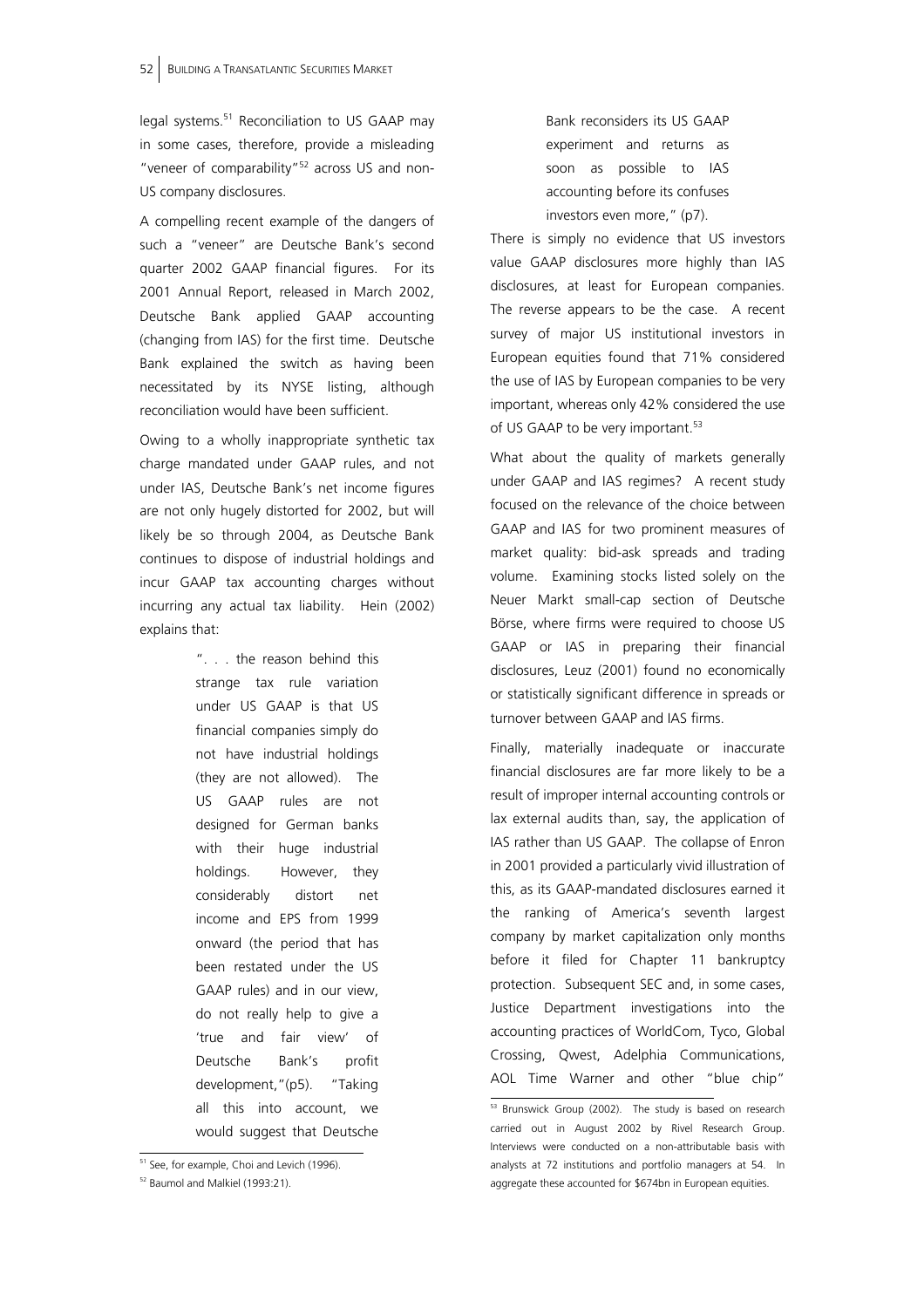<span id="page-52-0"></span>companies provide further evidence that the focus on GAAP disclosure standards in discussions with the Europeans is not consistent with a focus on protecting US investors.

## 4.2.2. Disclosure Standards and Foreign Issuer **Preferences**

The SEC presumes that investors value quality corporate financial disclosures, yet in mandating GAAP reconciliation for foreign issuers it seems further to presume that investors will not actually reward foreign companies with higher valuations when they bear the additional costs of GAAP compliance. Otherwise the mandate would be unnecessary.

In fact, studies indicate that non-US firms which cross-list in the US appear, on average, to benefit from a higher share price, and therefore a lower cost of capital, after the cross-listing.<sup>54</sup> As Coffee (2001) explains, there are two competing explanations for this effect. The first is the "segmentation hypothesis," which holds that cross-listing increases share value by allowing firms to overcome investment barriers, such as regulatory restrictions and taxes. The second is the "bonding hypothesis," which holds that cross-listing increases share value by allowing firms to "bond" themselves to a regulatory regime which is more attractive to investors, possibly because of more informative financial disclosure rules or superior minority shareholder protection.

If the US were to allow European exchanges to provide for direct QIB access in the United States, under home country control, then the segmentation logic for cross-listing would disappear: that is, any European firms which would continue to cross-list in the US would clearly be doing so because of the positive anticipated bonding effect. The disappearance of the segmentation effect should logically be very welcome by the SEC, provided that the bonding hypothesis holds, since this would indicate that non-US firms will adopt US standards of their own accord where investors demonstrate a demand for such voluntary compliance.

Several recent studies lend support for the bonding hypothesis. Doidge et al (2002) find compelling evidence that the valuation premium that has been widely detected for non-US firms listing in the US is correlated with proxies for investor protection in their home market. In particular, they suggest that companies which choose to list in the US are specifically looking to signal a high level of minority shareholder protection, with its attendant guarantees that controlling shareholders are limited in their abilities to extract private benefits from their control.

Another recent empirical analysis, examining the costs and benefits to non-US companies of raising capital via privately placed and publicly placed American Depositary Receipts, lends support for the intuition that there is no economic benefit in obliging foreign firms to meet GAAP disclosure requirements.<sup>55</sup> Firms are shown to self-select, with those that derive net benefits from higher disclosure choosing to meet the requirements and to list publicly, and those which do not choosing to use private placements instead. Further, companies from countries with lower accounting standards are more likely than those from countries with higher standards to list in the US, $56$  and on average outperform their local market returns benchmarks in the three years after a US listing by a much greater degree.<sup>57</sup> This is further evidence of a bonding effect, as well as evidence that European firms derive relatively little benefit from it. They would therefore benefit significantly from an elimination of the segmentation effect via removal of US regulatory barriers to cross-border exchange access.

<sup>&</sup>lt;sup>55</sup> Sarr (2001)

<sup>56</sup> Hargis (2000)

<sup>57</sup> Foerster and Karolyi (2000)

 $54$  See Coffee (2001) for a summary of these studies.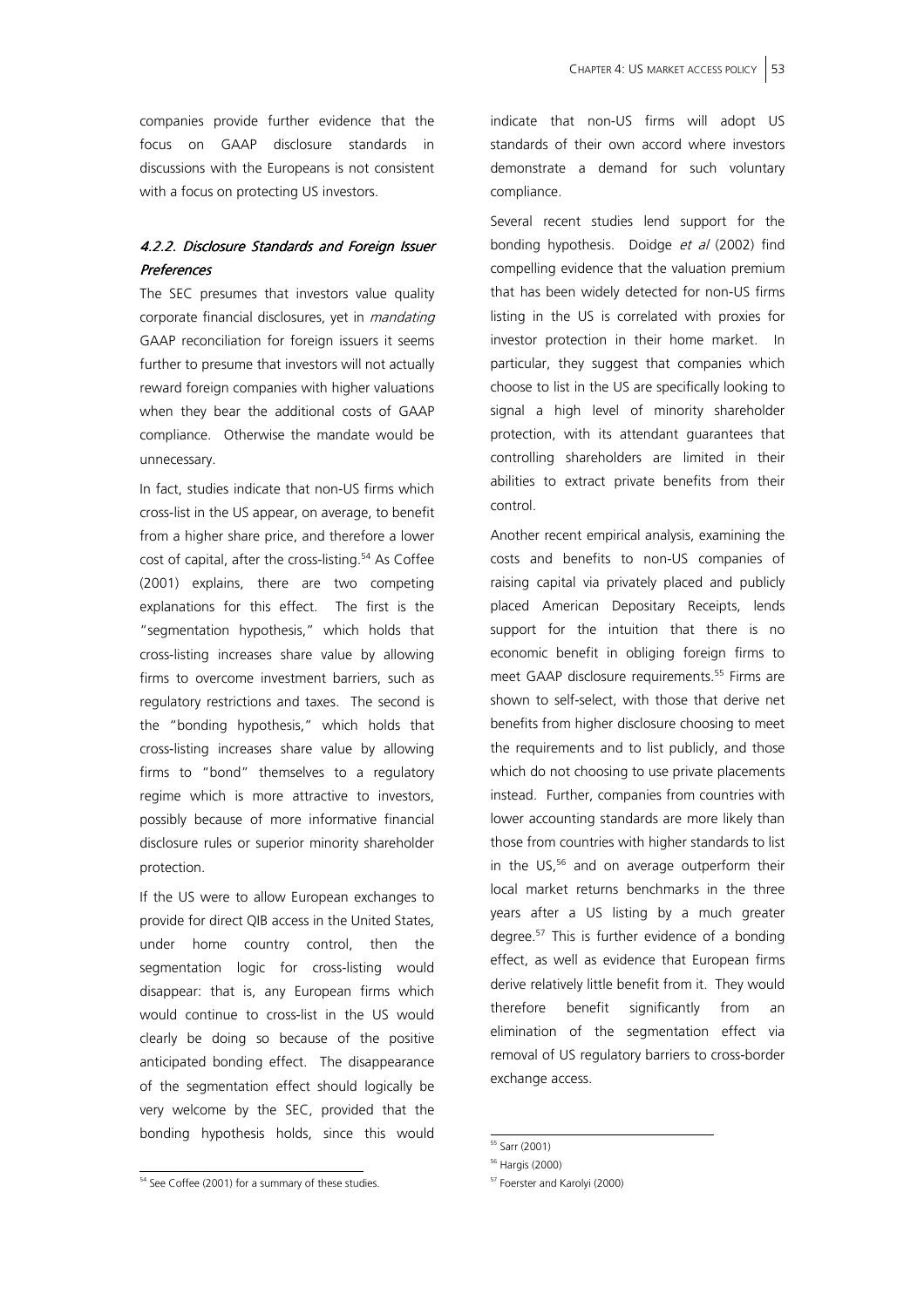#### <span id="page-53-0"></span>4.2.3. Disclosure Standards and Insider Trading

Allegations of greater insider trading, and more lax insider trading regulation, outside the US have greater or lesser merit depending upon the national market in question. Yet whereas insider trading in non-US stocks may harm US investors, its occurrence is not mitigated by GAAP reconciliation.

## 4.2.4. Disclosure Standards and Regulatory **Arbitrage**

Since US investors are free to trade non-GAAP securities abroad, and do so with greater and greater frequency, they cannot logically be afforded greater protection by a ban on trading them in the US. As Romano has argued,

> ". . as long as investors are informed of the governing legal regime, if promoters choose a regime that exculpates them from fraud investors will either not invest in the firm at all or will require a higher return on the investment (that is, pay less for the security), just as bondholders charge higher interest rates to firms bearing greater risk of principal nonrepayment," (1998:2366).

In fact, experience with the SEC's imposition of Section 12 registration requirements on Nasdaq stocks in 1983 indicates that investors are less protected when companies are subjected to an excessively costly disclosure regime. These requirements clearly promoted the trading of previously eligible securities in less regulated and less transparent foreign jurisdictions, as well as over-the-counter markets (the Electronic Bulletin Board and "pink sheets") operated by Nasdaq.<sup>58</sup>

## 4.2.5. Disclosure Standards and Mutual Fund Costs

Even if SEC disclosure requirements could somehow be lauded for making it more difficult for small investors to trade foreign securities, these requirements unnecessarily increase the cost of their professionally managed mutual and pension funds. Institutional investors, for whom the SEC does not believe that its disclosure requirements are necessary, must obviously pass on the higher costs of trading securities abroad, and through redundant intermediaries, to their individual fundholders.

Institutional control of equity holdings in the United States has grown dramatically over the past two decades. US institutional holdings of US stocks rose from 29.3% in 1980 to 47.5% in 1990 $^{59}$  to 58.9% in 2000, $^{60}$  and that figure is higher still for non-US stocks. By continuing to premise its investment restrictions on a putative need to protect (generally wealthy and better educated) retail traders, the SEC reduces diversification opportunities and lowers investment returns for an increasingly large majority of the US population year on year.

## 4.2.6. Disclosure Standards and the Protection of US Issuer Interests

Assume that the SEC preference for US GAAP turns out to be justified, in that US investors lose money investing in non-US companies because such companies failed to make GAAP-quality financial disclosures. US companies would then clearly benefit from blanket GAAP compliance, and the entire burden of disclosure risk would be borne by non-US companies. US issuers cannot logically be harmed, therefore, if the SEC is correct in its belief that US investors are hurt by inferior foreign disclosure standards.

<sup>&</sup>lt;sup>58</sup> See Edwards (1993)

<sup>&</sup>lt;sup>59</sup> Securities and Exchange Commission (1994).

<sup>&</sup>lt;sup>60</sup> Securities Industry Association (2001).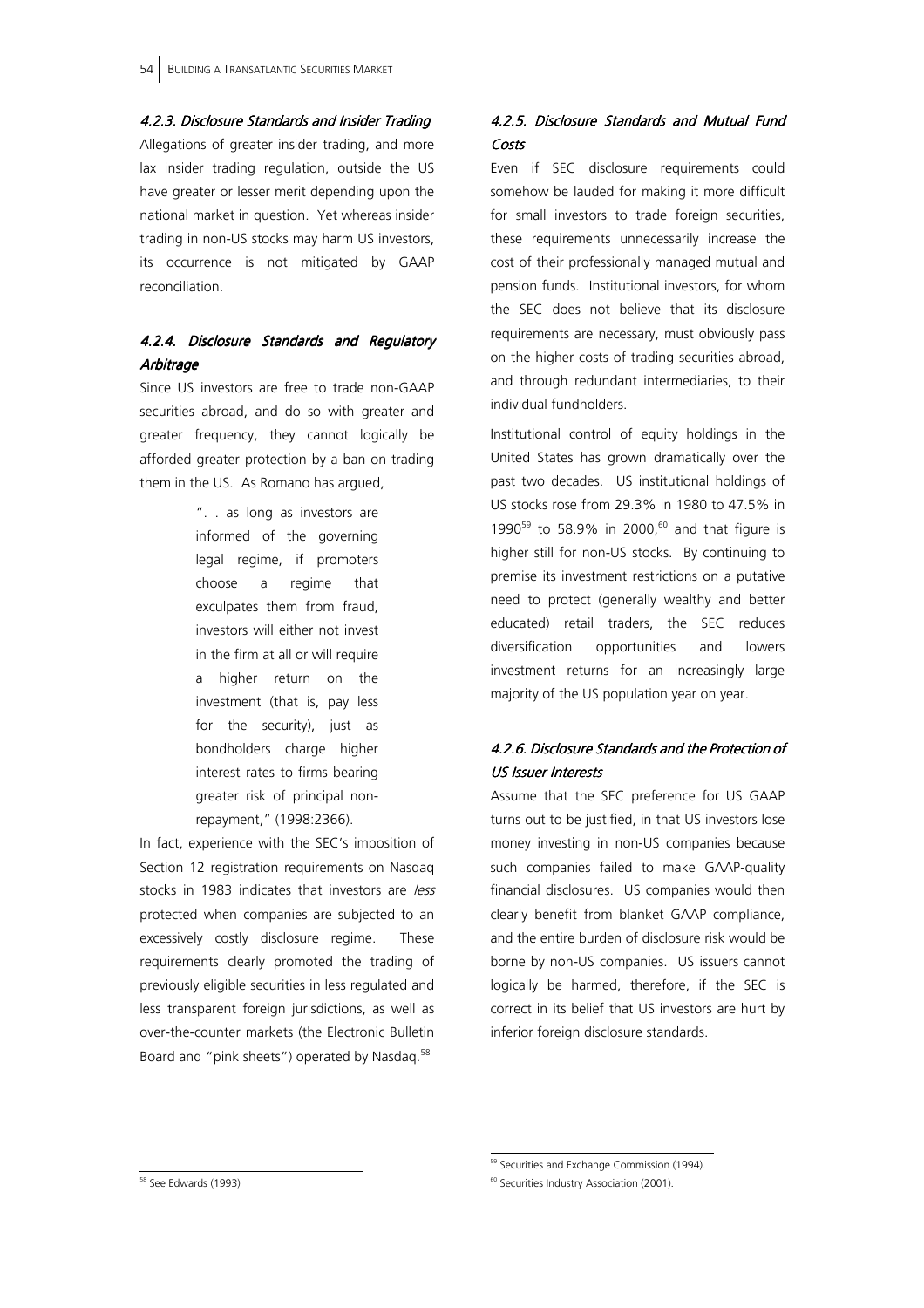# <span id="page-54-0"></span>4.2.7. Disclosure Standards and the Protection of US Exchange Interests

Now assume that the SEC preference for US GAAP turns out to be justified in another sense: that US companies seek to exploit a transatlantic mutual recognition agreement by threatening to de-list in the US and re-list in the EU, where the financial disclosure regime is supposedly less costly. Thus, the GAAP requirement for US exchange listings will threaten the survival of US exchanges, as mutual recognition will trigger mass de-listing.

This argument, although widely raised, has no practical merit. A firm with a substantial US presence, as measured by business activity and investor residence, is subject to US securities law regardless of where its securities are listed.<sup>61</sup> US firms, for better or for worse, cannot choose to opt out of US financial disclosure rules. Such regulatory arbitrage is thus not possible without a major change in US securities law.

A "level playing field" argument is frequently made against allowing foreign exchanges to offer more efficient trading links into the United States so long as US exchanges are obliged to enforce a US disclosure regime. Yet as former SEC officials Edward Greene and Linda Quinn concluded:

> "…concerns not to disadvantage the NYSE and the Nasdaq by allowing foreign exchanges to establish linkages in the United States which would facilitate US investors' trading in offshore securities has seriously impeded SEC market efficiency initiatives," (2001:5- 6).

"Level playing field" concerns are an inappropriate basis on which to continue impeding such initiatives, particularly given that few European issuers would actually wish to bear the costs of a US exchange listing once their home exchanges were able to provide efficient US market access for trading in their securities.

This is well illustrated by the failure of the EUROLIST initiative of the Federation of European Securities Exchanges (FESE). Launched in September 1995 and shut down a year later, the scheme allowed a company to be listed on all FESE member exchanges on the basis of a single listing fee. Although 65 companies from 11 countries had signed up by June 1996, trading remained concentrated on the home exchange, where the shares were liquid. More recently, EU firms have been *de-listing* from EU exchanges on which they had secondary cross-listings, as liquidity has frequently all but dried up outside the home exchange. As reported recently on eFinancialNews:

> "The decision by Fineco, the Italian asset management firm, to delist from Germany's Neuer Markt has cast further doubt on the benefits of European companies being listed outside their domestic market," (August 29, 2002).

### 4.2.8. Disclosure Standards and the Protection of the  $SFC$

The rhetoric of investor protection aside, the SEC has historically shown a willingness to waive financial disclosure requirements only where its own authority has come under competitive threat from alternative jurisdictions.<sup>62</sup> This is most evident in the area of domestic debt issuance, where the creation of the Eurobond market in the 1960s offered US corporations a highly costeffective means of bypassing US regulation. In contrast, the SEC has not relaxed requirements in areas where its jurisdiction is exclusive; in particular, domestic equities. The "extra-legal" expansion of cross-border electronic brokerage, and the increasing role of CFTC-regulated

 $\frac{61}{100}$  See, for example, Romano (2001:392).

 62 See Romano (1993).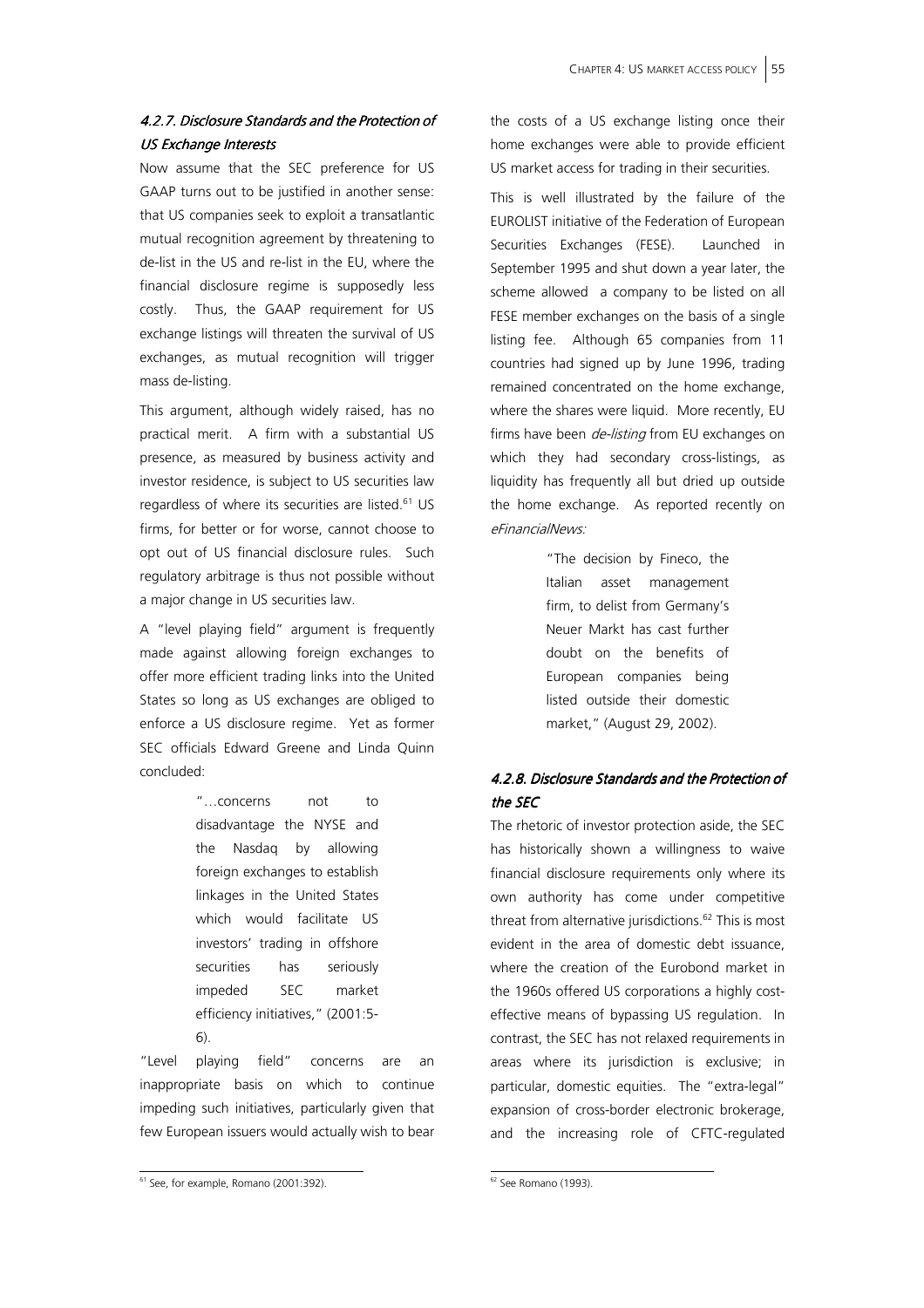<span id="page-55-0"></span>derivatives as a substitute for cash products, however, may over time push the SEC toward mutual recognition as a means of retaining some nominal authority over the trading of foreign equity products by US investors.

The fact that the SEC has, for many years, been formally considering allowing foreign issuers to list on US exchanges under the IAS disclosure regime should be seen in this light. Under enormous pressure from its fellow national securities agencies within the International Organization of Securities Commissions (IOSCO) to agree to IAS use by foreign issuers, the SEC has undoubtedly come to see the risks of isolation. IAS could become the global accounting standard, outside of the US, without the SEC having any influence over IAS or the firms applying it. Thus the SEC has an incentive to accommodate IAS for foreign issuers as a means of retaining influence over the future development of IAS and the institutions which trade IAS securities.

### 4.3. The SEC's Existing Home Country Control Arrangements Arrangements

Below we review past experience with mutual recognition and home country control of foreign securities trading in the US, and draw implications for the drafting of a US-EU agreement on transatlantic exchange access.

### 4.3.1. The US-Canada Multi-Jurisdictional Disclosure System

The SEC's most significant experiment with mutual recognition and home country control has been the Multi-Jurisdictional Disclosure System, the result of a bilateral agreement with Canada $^{63}$  which came into effect on July 1, 1991. Whereas the stated aim of the agreement was to facilitate reciprocal access for US and Canadian companies to each other's national capital market, in reality MJDS represented a unilateral concession on the part of the SEC to assist Canadian securities issuers seeking to raise capital in the US.

The system permits Canadian companies with a market capitalization of at least \$75 million to utilize Canadian disclosure documents in lieu of a separate, and more detailed, US filing when listing on a US exchange. Although the system cannot be used for initial public offerings, it can, in principle, save a Canadian company hundreds of thousands of dollars annually in legal and other fees related to ongoing disclosure filings. Of the more than 220 Canadian companies listed on the NYSE or Nasdaq, about 100 of them make use of MJDS.

The effectiveness of MJDS in lowering the cost of US capital to Canadian issuers is of great interest because the SEC had always intended MJDS to be a test case. If judged successful, it was envisioned that similar arrangements could be concluded with the UK, Japan, and other major national equity markets.

By and large, the results have not been encouraging. A statistical examination of Canadian listings on US exchanges between 1987 and 1995 yielded no evidence of a post-MJDS boost.<sup>64</sup> The major reason would appear to be that MJDS is not a pure mutual recognition agreement. In particular, a 1993 SEC amendment to MJDS reinstated the requirement to reconcile Canadian company financial reporting to US GAAP.

90% of Canadian cross-listers surveyed by Houston and Jones (1999) indicated that the preparation of US GAAP information is both costly and time consuming. Non-US listers surveyed indicated the cost and difficulty of US listings and GAAP reconciliation as the primary reasons for not utilizing MJDS.

Furthermore, Foerster, Karolyi and Weiner (1999) found that 42% of total cross-listers surveyed, and 62% of Nasdaq cross-listers, cited US legal considerations as a factor in the way they

 $\frac{63}{100}$  Technically, the agreement was concluded with four Canadian provincial regulatory authorities.

 $\frac{64}{100}$  Houston and Jones (1999).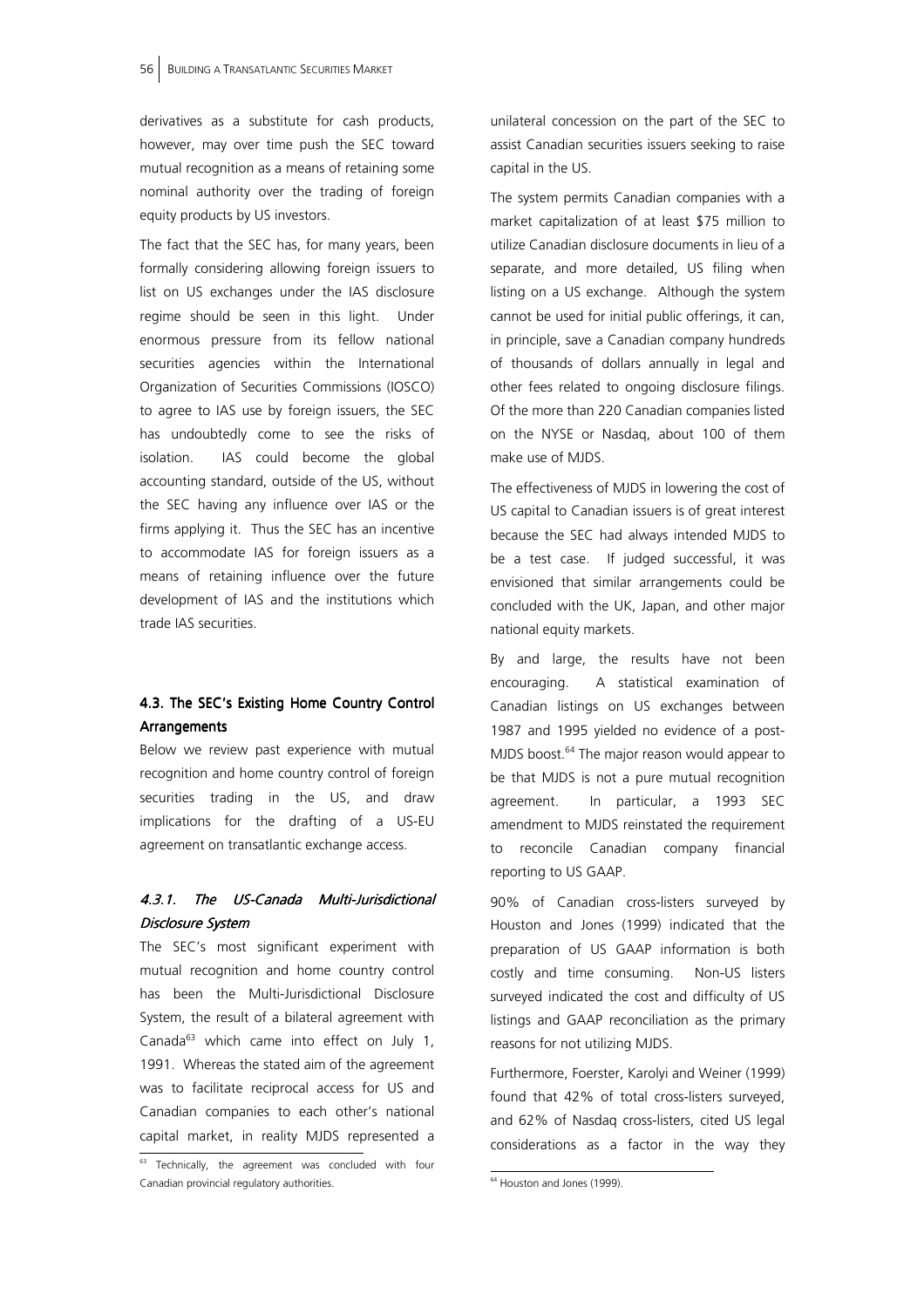conducted business subsequent to a US listing. In particular, concern has been widely reported among Canadian cross-listers over the potential liability from US civil court action, particularly class-action suits, related to inadequate or inaccurate disclosure. This is a critical gap in the mutual recognition regime, as it implies that Canadian companies can satisfy all the requirements of their home authorities and still be subject to major damage assessments in US courts. Jordan (1995) concludes that: "The original principle of reciprocal recognition, i.e., the ability to use a Canadian prospectus to do a public offering in the United States, has been distorted by one of the asymmetrical aspects of the regime, the retention of U.S. civil liability by the SEC for the prospectus document."

In spite of the fact that the SEC chose Canada as the first partner for MJDS because of the significant similarities between the US and Canadian accounting, auditing, and regulatory environments, the agreement took over six years to conclude, and has been subject to unilateral SEC revision and repeated threats of revision and annulment over the course of its ten-year existence. This has a number of implications for trying to conclude a transatlantic mutual recognition agreement.

First, as with MJDS, a US-EU exchange access agreement will involve asymmetric interests: EU exchanges are far more anxious for US market access reforms than US exchanges are for European reforms. Part of this is a function of the state of market automation: all EU exchanges are operating automated auction systems which could be transplanted in the US almost as quickly as servers could be installed. Nasdaq has moved in this direction with the recent launch of its new generation of trading platform, SuperMontage, although the floor-based NYSE is currently not in a position to avail itself of EU access rights. The other part, however, is directly analogous to the MJDS scenario: US investors hold more EU stock than vice-versa. If the SEC behaves as a traditional mercantilist trade negotiator — and signs point clearly in this direction<sup>65</sup> – then SEC concerns, both prior to and after an agreement, will have a significantly disproportionate effect over the terms for mutual access, and these terms may change over time.

Second, and more specifically, if the agreement should center around the "quality" of EU corporate disclosure, auditing, regulatory, and listing standards  $-$  or, more accurately, the degree to which they approximate US standards — there is a significant risk that negotiations will be prolonged and any agreement reached shortlived.

Third, the EU needs to guard against the possibility that EU issuers or exchanges will be subject to US civil liability on such matters as corporate financial disclosure or exchange trading rules. The EU needs to ensure that the legal jurisdiction for resolving investor disputes is the same whether US investors are trading "in the EU" (as now), or EU exchanges are offering trading services "in the US."

Fourth, the SEC is not necessarily the party with which the EU should seek to reach agreement. EU exchanges may find enforcement of their US access rights more effective if the agreement is concluded with the US Treasury, rather than with the SEC. Furthermore from the perspective of ensuring that "mission creep" does not lead the SEC into adopting a trade negotiator's role which involves playing advocate for US producer interests, quite possibly at the expense of proper investor protection - the idea of the Treasury taking responsibility for concluding and enforcing an exchange access agreement with the EU is attractive. Finally, although the SEC will undoubtedly claim exclusive competence

<sup>&</sup>lt;sup>65</sup> As Harvey Pitt told Reuters (January 30, 2002), "We also want real reciprocity, so that U.S. markets can offer the world's investors the chance to participate in our vigorous and unparalleled markets." The call for "reciprocity" indicates that the former SEC chairman considers more direct access for US investors to European exchanges to be primarily a privilege accorded to these exchanges (as a *quid pro quo* for US exchange access in Europe), rather than a means of expanding investment opportunities for US investors.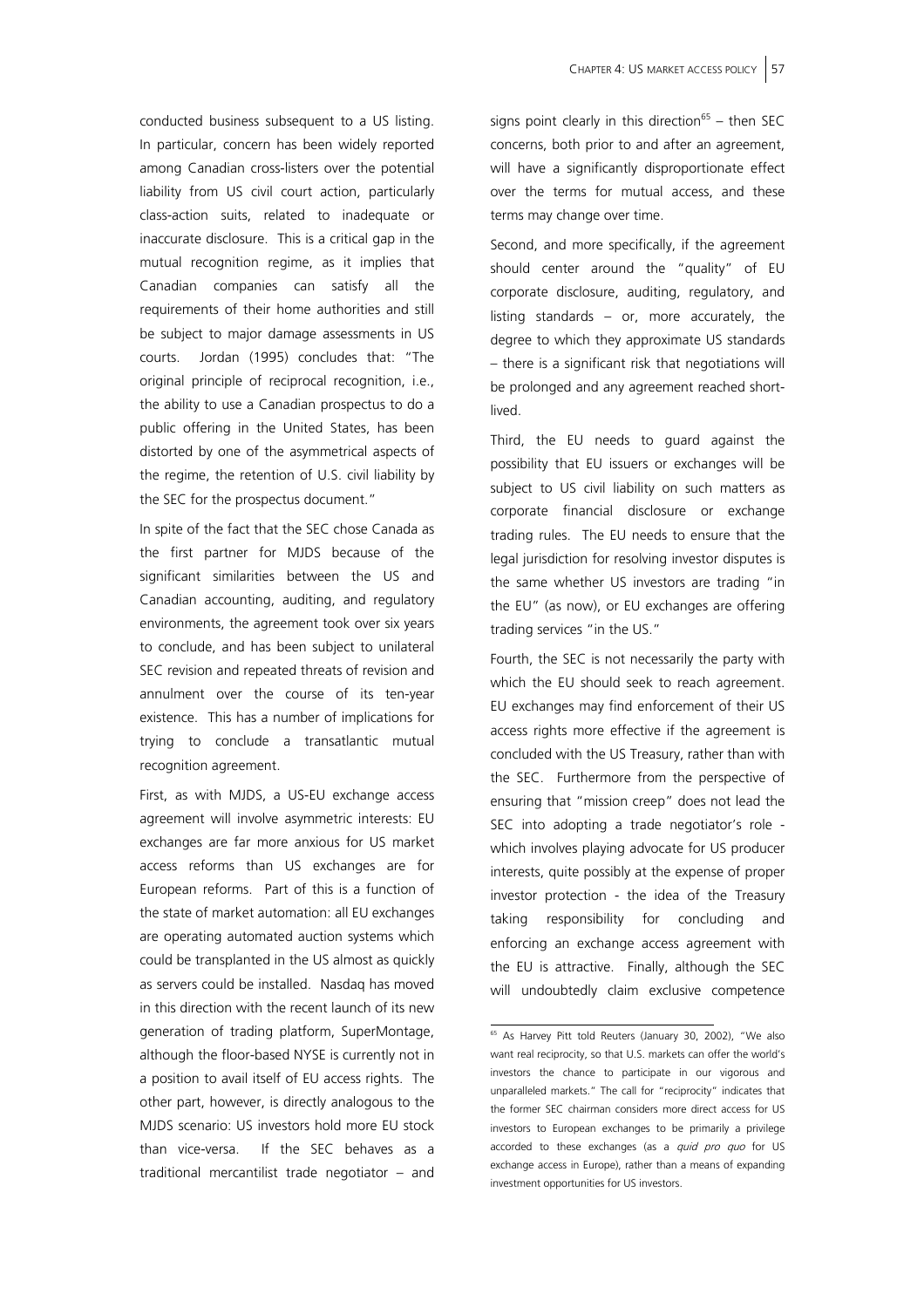<span id="page-57-0"></span>over this matter, on the basis of its substantial exemptive powers, such a claim can and should be carefully scrutinized. As Romano (2001) has suggested:

> ". . . ceding a territorial jurisdictional rule is not a matter that is unambiguously within an agency's purview. In the United States, for example, such rules are legislative or judicial in origin. Mutual recognition of statutory securities domicile would therefore have to be effectuated by a treaty or other executive agreement approved at a higher governmental level than the securities agency,"(p398).

### 4.3.2. Rule 144A 144A

Since 1990, the SEC has operated a liberalized regulatory regime which exempts privately traded securities, both debt and equity, from the registration requirement of the 1933 Securities Act, provided that offers and sales are made only to "qualified institutional buyers." Known as Rule 144A, this regime was created to ease access to capital for all firms, but was particularly intended as a means of reducing the time and cost involved in selling foreign securities to US investors for whom the SEC did not believe that the normal financial disclosure requirements were necessary.<sup>66</sup> QIBs, unlike retail investors, were assumed to be sophisticated enough to determine and demand the information they needed to make informed investment decisions. The SEC was motivated to implement the regime by the growth of offshore markets, which were increasingly being used by issuers to avoid what they saw as overly onerous disclosure requirements (particularly reconciliation to US GAAP).

Foreign issuers are attracted to the 144A regime because of the greater flexibility in disclosure, the absence of periodic reporting requirements, and the speed with which the offering can be completed without the standard Commission review of documents required for a public offering. The downside comes with the strict limitations on who can buy 144A issues, and the restrictions imposed on the resale of such securities, which limit their liquidity. These restrictions are still much less onerous than those placed on non-144A private issues. Although 144A issues are technically private placements, the rules regime actually makes them more similar to public offerings.

Rule 144A applies to both debt and equity issues. Whereas the two markets were of comparable size a decade ago, the 144A debt market is now much larger.

In 1992, there were 25 144A private placements of depositary receipts by non-US companies, raising \$3.8 billion in equity capital. 1994 saw the highpoint in such placements, as 102 were made for a total volume raised of \$8.3 billion. By 2000, filings were back down to 28, and capital raised was only \$2.1 billion.<sup>67</sup>

Total capital raised via debt is nearly eight times that raised via equity. $68$  144A non-convertible debt issues grew from \$3.39 billion in 1990 to \$235.17 billion in 1998, while the traditional private placement market shrank from \$109.94 billion to  $$51.10$  billion over this period.<sup>69</sup> The volume of foreign 144A debt grew from \$378 million in 1991 to \$12.1 billion in 1997. From 11% of total debt issued by foreign firms in 1991, 144A issues rose to 65% in 1997. Foreign firms have therefore reacted to the 144A regime by shifting the bulk of their US debt issues from the public market to the 144A market. 144A high yield debt rose from 50% for foreign high yield debt issues in 1991 to 91% in 1997. In 1996-1997, foreign firms issued twice as much

<sup>&</sup>lt;sup>66</sup> Chaplinsky and Ramchand (2000).

<sup>&</sup>lt;sup>67</sup> Conference Board (2002).

<sup>&</sup>lt;sup>68</sup> Chaplinsky and Ramchand (2000).

<sup>&</sup>lt;sup>69</sup> Livingston and Zhou (2001).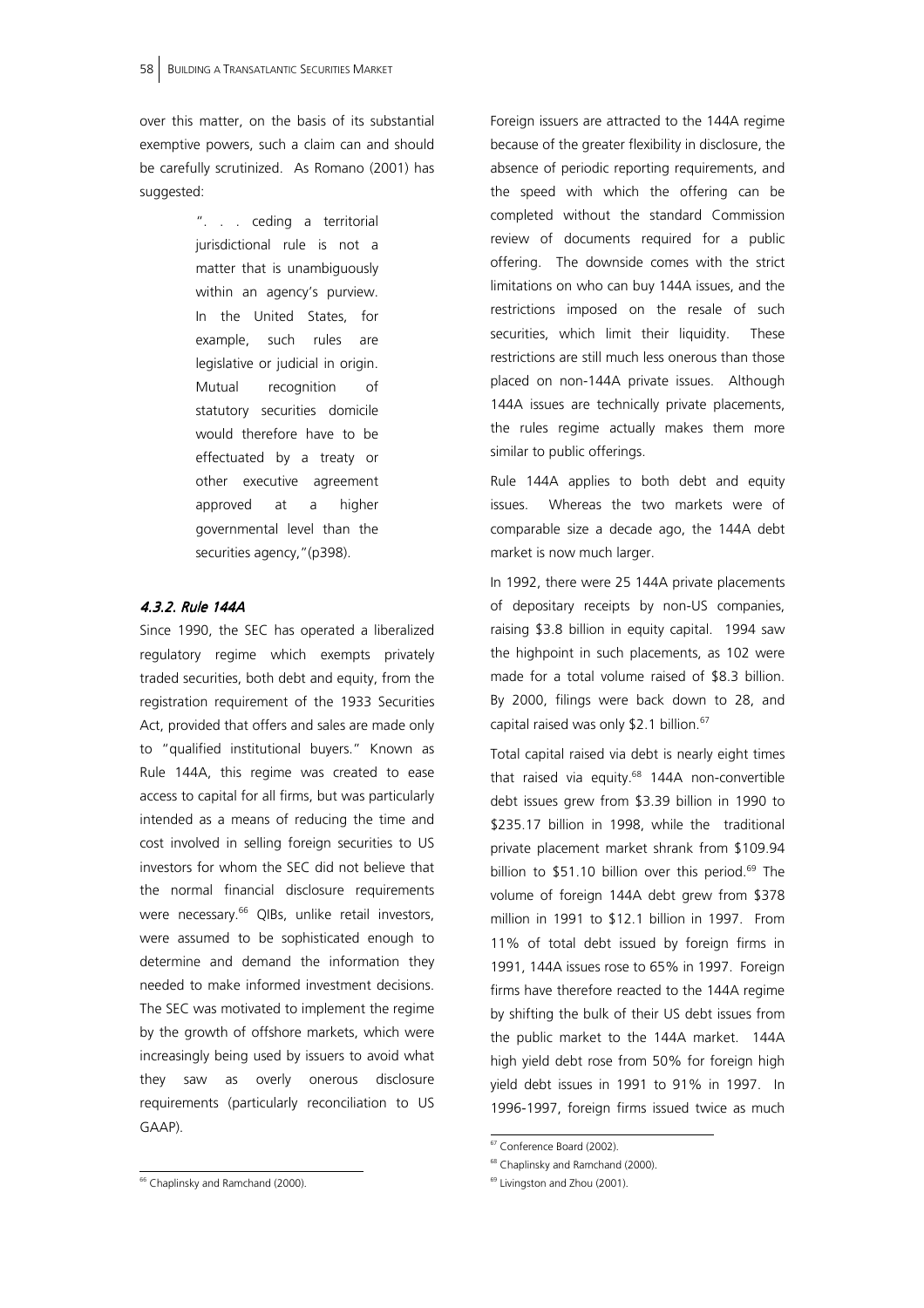<span id="page-58-0"></span>debt in the 144A market as they did in the public market<sup>70</sup>

The rapid growth and huge size of the 144A (particularly debt) market has raised questions about the appropriateness of the SEC's registration and disclosure regime for public offerings. After all, if so many issuers prefer the 144A regime, they would appear to be adequately meeting US investors' information requirements. An analysis of the impact of Rule 144A on foreign debt issuance in the US concluded that the regime had brought significant economic benefits to foreign firms, owing mainly to reductions in disclosure costs which were not fully offset by higher yield spreads.<sup>71</sup>

The SEC may interpret the substantial and growing use of 144A as reflecting a general preference by issuers for low disclosure standards. This would be unwarranted, as we explained in section 4.2.2, but may still influence its policy thinking. This is particularly the case given that the NYSE is likely to lobby intensely against EU exchange access, owing to its concern that it will lose foreign company listings. It may even claim that there is a risk that US companies will avoid listing, or de-list, in the US in favor of listing abroad, where costly GAAP disclosure requirements do not apply. As we argued in section 4.2.7, such a strategy is not legally tenable, as US-domiciled companies cannot escape US securities law by listing abroad. Nonetheless, the Commission's 1997 Concept Release does appear to reflect this concern, as it solicits public commentary as to whether foreign market access providers should be prohibited from transmitting orders in US securities.<sup>72</sup> Given that the red herring of US issuers migrating abroad has the potential to block or delay EU exchange access, the EU would be politically wise to agree up front to limit trading under such a scheme to non-US-domiciled issuers.

## 4.4. Conclusions: A Blueprint for US Action on **EU Exchange Access**

In this chapter we have discussed the policy context in which foreign securities currently trade in the US, and have analyzed the SEC's recent practice and thinking related to access to US markets for foreign securities exchanges. We believe that the case for liberalizing access rights for EU exchanges along the lines we suggest is compelling on economic, prudential, and political grounds.

First, as we detailed in chapter 2, American investors — and, in particular, pension fund holders — stand to benefit significantly from the anticipated rise in their portfolio investment returns and the decline in risk associated with greater diversification.

Second, our proposals involve no dilution in the current US retail investor protection scheme. US investors trading on US exchanges can only do so via US-registered, SEC-regulated broker-dealers. Equivalently, EU exchanges operating in the US under our scheme will only be permitted to accept US retail order flow via US-registered, SEC-regulated broker-dealers.<sup>73</sup>

Third, every component of our liberalization agenda has already been accepted and implemented by the SEC under an existing liberalization scheme, such as the US-Canada MJDS and Rule 144A. Therefore, no political or

 $\frac{70}{10}$  Chaplinsky and Ramchand (2000).

<sup>&</sup>lt;sup>71</sup> Chaplinsky and Ramchand (2000).

 $72$  See question 126 on page 89.

 $\frac{73}{12}$  Under US securities law, a US investor is free to purchase foreign securities through either a US or foreign broker, although neither is permitted to "solicit" trades in unregistered securities from an individual US investor. Wang (2002) analyzes the dimensions and impact of the ban on solicitation. He concludes that "The complexity of the brokers' solicitation rule does not appear to have any significant effect on the behavior of the market. As a matter of practice, most US investors will contact a registered broker when interested in a foreign security. These brokers are allowed to advertise their brokerage services and usually do not advertise specific securities unless they are market makers" (p386). Wang suggests that the global expansion of internet use will make it increasingly difficult to restrict advertisement and information flows generally, but it remains the case that, even under our scheme, US brokers will not be able to "solicit" trades in unregistered European securities the way they solicit such trades in registered securities.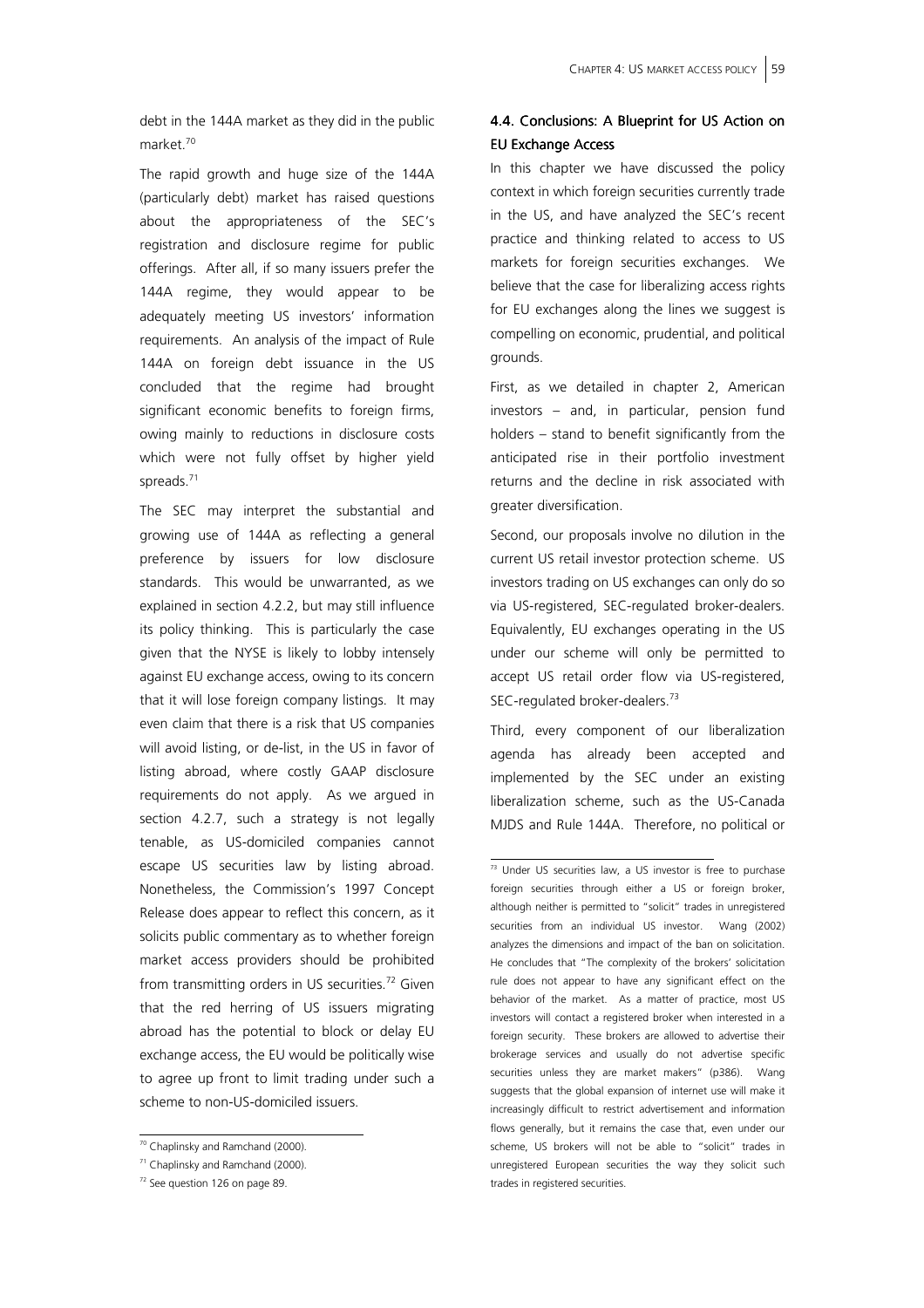legal innovations are required in order to realize our agenda.

Below we detail the policy conclusions on EU exchange access which emerge from our analysis:

- The Role of the SEC. Consistent with Romano's view that "mutual recognition of statutory securities domicile" (2001:398) should be considered beyond the powers of a securities agency, an agreement with the EU should formally be effectuated by the US Department of the Treasury, in consultation with the SEC. Although the technical details of an agreement on transatlantic exchange access must necessarily involve the SEC, its position as a neutral market regulator would be compromised if it were placed in a position of representing the commercial interests of US entities wishing to operate in Europe. If reciprocity is to be the basis for transatlantic exchange access, then the rights granted to EU exchanges by the US should be guaranteed by the Treasury. Likewise, to the extent that the interests of US exchanges in the EU should require US government representation, this should also be provided by the Treasury, which is not directly responsible for regulating these entities.
- The Scope of US Access Rights. EU exchanges should be permitted to establish certain limited operations (such as the installation of user terminals, network access devices, and communications servers) in the United States for the purpose of offering trading services in the securities of socalled "foreign private issuers." and derivatives based on such securities, to US "qualified institutional buyers." It should be noted that trading in broadbased stock index futures is under the

exclusive jurisdiction of the CFTC, which is already operating a "noaction" regime allowing foreign exchanges to offer trading in such contracts within the US.

- Home Country Regulation. EU exchanges should be permitted to operate in the US under the regulatory control of their home country authority, provided that the authority already has in place a "memorandum of understanding" with the SEC regarding information sharing and cooperation in investigations of suspect trading practices.
- Disclosure Standards. Issuers of securities traded by EU exchanges pursuant to this arrangement should be permitted to make their required financial disclosures in accordance with IAS rather than US GAAP. Provided that US broker-dealers continue to make US investors fully aware when they are trading foreign securities on a foreign exchange, there is no logic in imposing new GAAP disclosure requirements on the issuers. US investors *are already* free to trade foreign securities outside the US, and in an electronic trading environment no practical distinction can be drawn between transacting "inside" and "outside" a given territory.
- **Broker-Dealer Registration** Requirements. No new registration requirements should be imposed on US registered broker-dealers, or foreign broker-dealers already exempt from registration pursuant to Rule 15a-6 of the 1934 Exchange Act, as a precondition for providing trade intermediation services to US investors who wish to effect transactions on FU exchanges operating in the US. Consistent with existing SEC practice,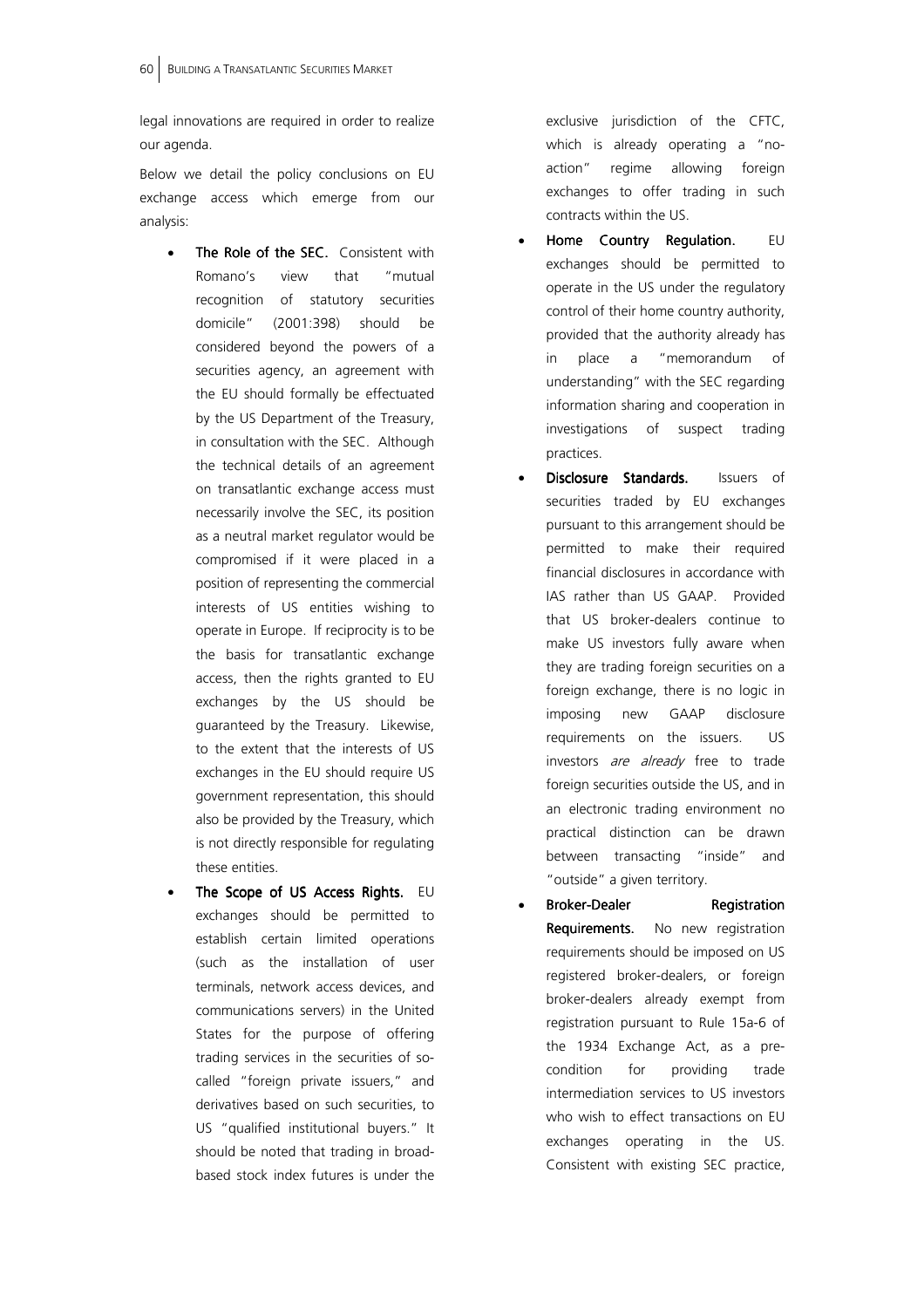foreign broker-dealers should be allowed to provide direct electronic "pass through" access to US institutional investors, provided that all transactions continue legally to be intermediated by a US registered broker-dealer in accordance with the requirements of Rule 15a-6(a)(3).

US Civil and Criminal Liability. In contrast with the US-Canada MJDS, this proposal should not subject non-US issuers to US civil and criminal liability under Rule 10b-5 of the 1934 Exchange Act.74 The issuers themselves would not be a party to this arrangement. American investors purchasing securities traded on EU exchanges do not currently have legal recourse in the US for fraud or deceptive practices by non-USdomiciled issuers, and our proposal has no implications whatsoever regarding the legal domicile of issuers. Unlike Romano's (2001) proposal - which would empower foreign *issuers* to list in the US under foreign disclosure rules, and therefore subject them to US civil and criminal liability<sup>75</sup> – our proposal

To employ any device, scheme, or artifice to defraud,

in connection with the purchase or sale of any security.

only empowers foreign (specifically EU) exchanges to offer trading in foreign issuers' securities in the United States. As our proposal does not attempt to encompass primary market offerings in a transatlantic mutual recognition regime, and does not require any changes in EU or US exchange listing regulation, issuers should remain entirely immune to "extraterritorial" legal challenges. The importance of such immunity has been underscored by Greene and Quinn:

> "One of the most significant considerations for foreign issuers considering a US listing or registration is whether they are willing and prepared to manage the risk of class action litigation. The risk associated with US liability laws and the use of class actions in the United States may drive issuers seeking to raise capital to other markets, for example the European market, especially if the European market is reformed in line with current proposals," (2001:13).

• Avoiding Regulatory Arbitrage by US Exchanges. In order to ensure that EU exchange access is accorded only to

 $14$  Rule 10b-5 -- Employment of Manipulative and Deceptive Devices

It shall be unlawful for any person, directly or indirectly, by the use of any means or instrumentality of interstate commerce, or of the mails or of any facility of any national securities exchange,

To make any untrue statement of a material fact or to omit to state a material fact necessary in order to make the statements made, in the light of the circumstances under which they were made, not misleading, or

To engage in any act, practice, or course of business which operates or would operate as a fraud or deceit upon any person,

<sup>75</sup> Romano (2001:401) proposes a major rule change exempting foreign issuers on US exchanges from US civil and criminal liability, and requiring US brokers to inform their clients of this fact prior to any transaction. She suggests, however, that foreign issuers "can be expected" to agree contractually in their offering and disclosure documents to be sued in the United States (2001:408). The MJDS experience for

 Canadian issuers strongly suggests otherwise, which represents a major advantage of our proposal to extend mutual recognition to *exchanges* rather than *issuers*.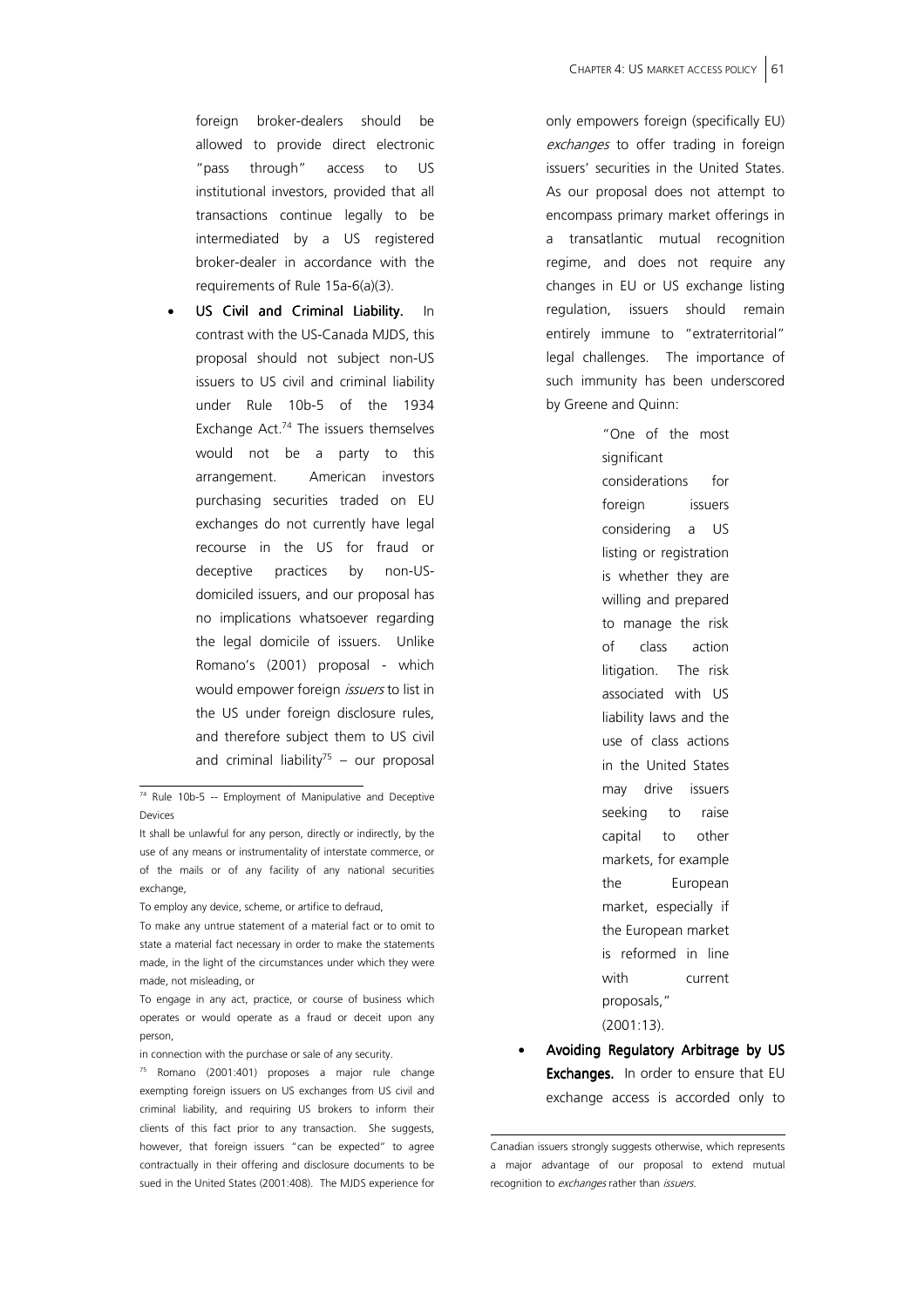bona fide EU exchanges, and not to US entities organizing outside the US for the purpose of evading US exchange registration requirements, access rights should be limited to those exchanges recognized by the European Commission as "regulated markets" under the Investment Services Directive. The SEC could scrutinize subsequent additions to this list to vet their legitimacy as EU operations before conferring US access rights on them.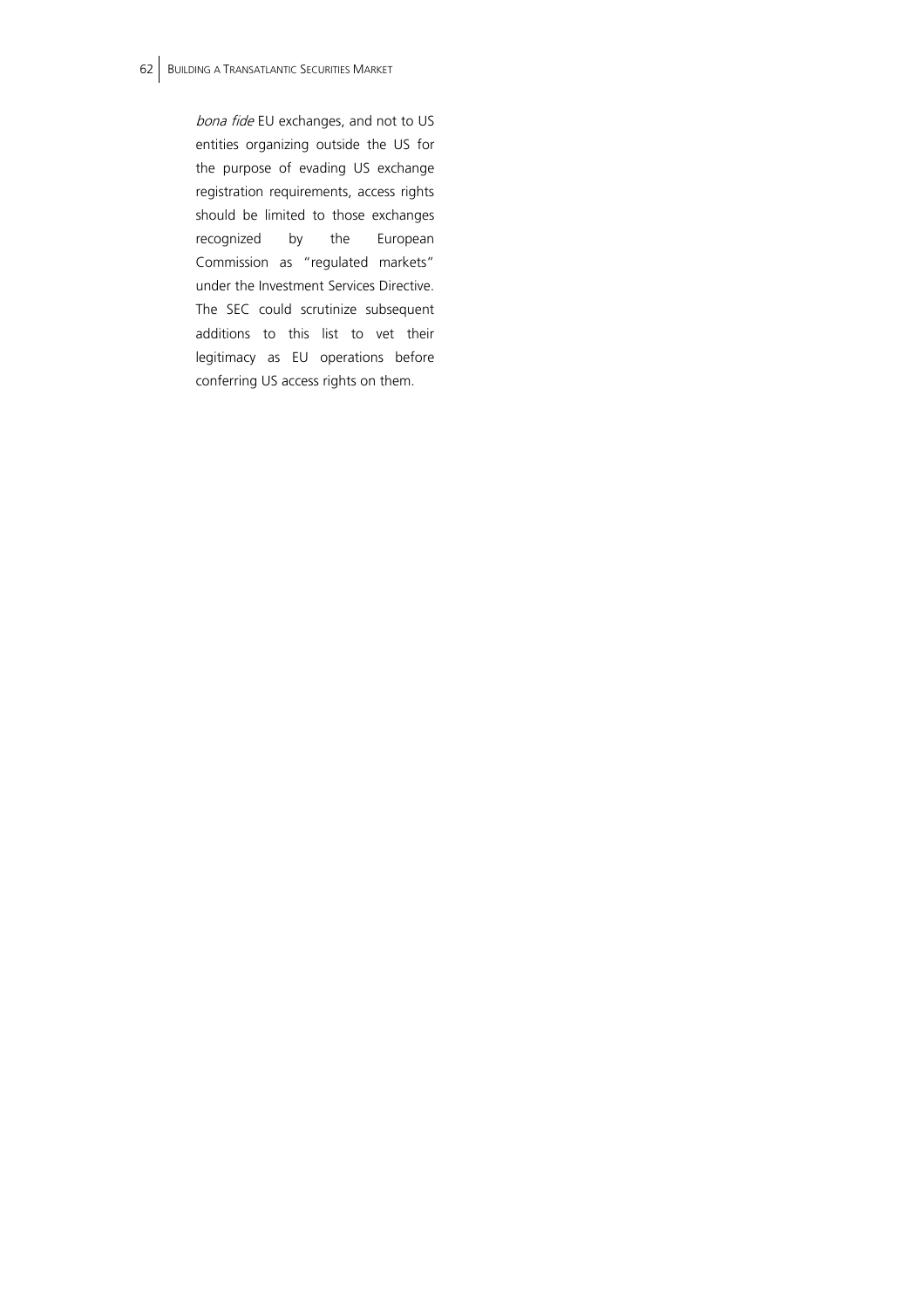### CHAPTER 5: REFERENCES

Ahearne, A. G., Griever, W. L. and Warnock, F. E. (Forthcoming) 'Information Costs and Home Bias: An Analysis of U.S. Holdings of Foreign Equities'. Journal of International Economics.

Baumol, W. J. and Malkiel, B. G. (1993) 'Redundant Regulation of Foreign Security Trading and U.S. Competitiveness', Journal of Applied Corporate Finance, 5 (4), 19-27.

Brunswick Group (2002) US Investor Attitudes to European Equities. London: Brunswick Group.

Chaplinsky, S. and Ramchand, L. (2000) The Impact of SEC 144A on Corporate Debt Issuance by Foreign Firms. Working Paper. Charlottesville, VA: The Darden School. The University of Virginia.

Choi, F. D. S. and Levich, R. M. (1996) Accounting Diversity, in The European Equity Markets: The State of the Union and an Agenda for the Millennium, ed. Benn Steil. London: European Capital Markets Institute and the Royal Institute of International Affairs.

Coffee, J. C. Jr (2001). The Coming Competition Among Securities Markets: What Strategies Will Dominate? Working Paper No. 192. New York: Columbia University School of Law.

Commission of the European Communities. 1985. Completing the Internal Market. White Paper from the Commission to the European Council. June.

Conference Board. (2002). Institutional Investment Report: Equity Ownership and Investment Strategies of U.S. and International Institutional Investors. Washington, DC.

Conrad, J. S., Johnson, K. M. and Wahal, S. (2001). Institutional Trading Costs and Alternative Trading Systems. Working Paper. Chapel Hill: University of North Carolina at Chapel Hill.

Cruickshank, D. (2001) 'Clearing and Settlement - The Barrier to a Pan-European Capital Market', International Finance, 4(2), 321-333.

Deutsche Börse Group and Clearstream International. (2002). Cross-Border Equity Trading, Clearing & Settlement in Europe. White Paper. Frankfurt: Deutsche Börse Group.

Doidge, C. G., Karolyi, A. and Stulz, R. M. (2001) Why Are Foreign Firms Listed in the US Worth More? Working Paper No. 8538. Cambridge, MA: National Bureau of Economic Research.

Domowitz, I., Glen, J. and Madhavan, A. (2001)'Liquidity, Volatility and Equity Trading Costs Across Countries and Over Time', International Finance, 4 (2), 221-255.

Domowitz, I. and Steil, B. (2002) 'Innovation in Equity Trading Systems: the Impact on Transactions Costs and Cost of Capital' in Technological Innovation and Economic Performance, eds. Steil, B., Victor, D. G. and Nelson, R. R. Princeton, NJ: Princeton University Press.

Domowitz, I. and Steil, B. (1999) 'Automation, Trading Costs, and the Structure of the Securities Trading Industry' in Brookings-Wharton Papers on Financial Services, eds. Litan, R. E. and Santomero, A. M. Washington, DC: Brookings Institution Press.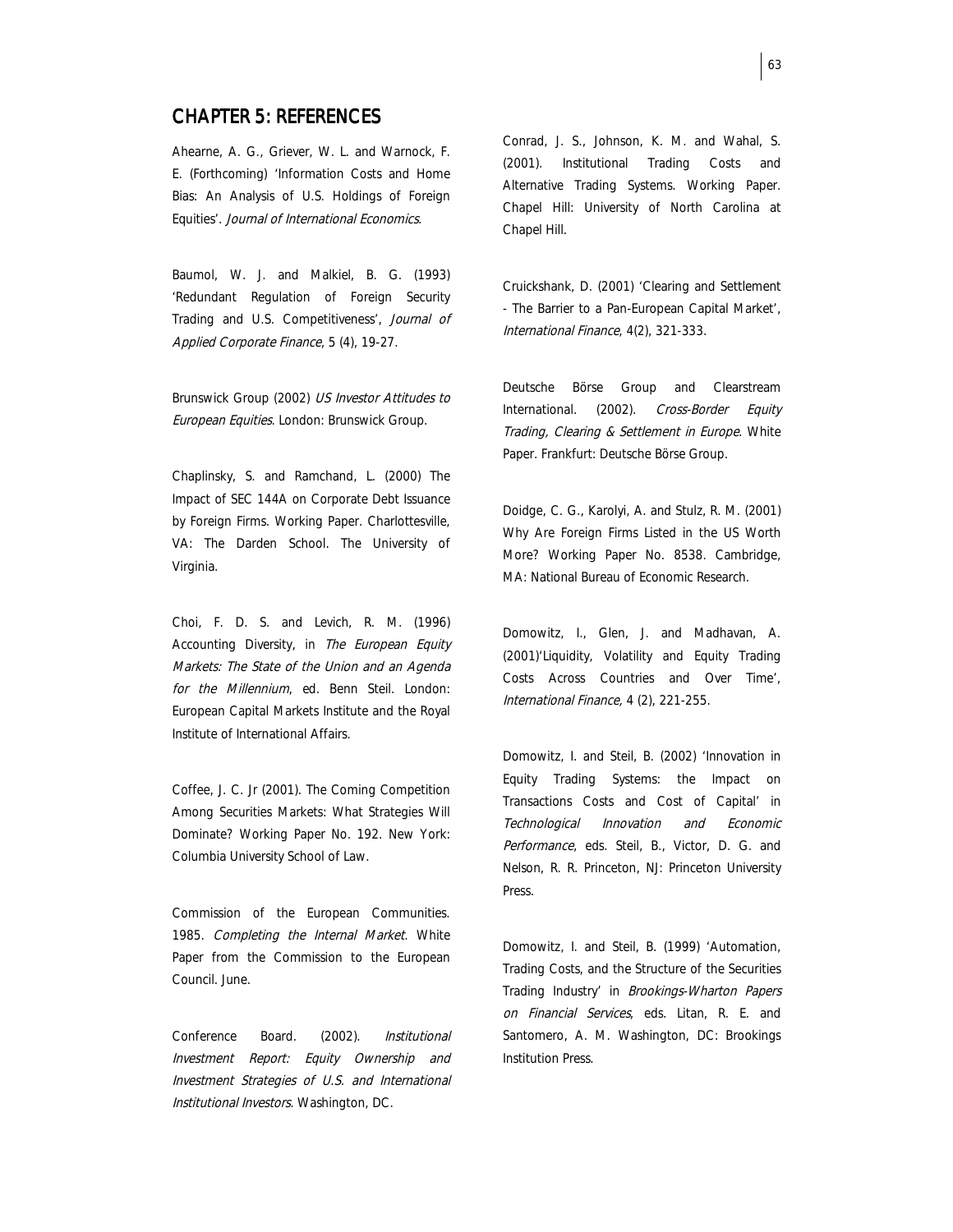Economic Research Europe, Ltd (1997) The Single Market Review, Subseries II: Impact on Services, Volume 3: Credit Institutions and Banking. Luxembourg: European Communities.

Edwards, F. (1993) 'Listing of Foreign Securities on U.S. Exchanges', Journal of Applied Corporate Finance, 5 (4), 28-36.

eFinancialNews. (2002) 'Italian Investment House Leaves Neuer Markt.' August 29.

eFinancialNews (2002) 'Italian Mayhew Attacks US Regulators.' August 19.

eFinancialNews (2002) 'Eurex Extends trading Hours to Meet US Demand.' June 12.

European Commission (2001) Final Report of the Committee of Wise Men on the Regulation of European Securities Markets. Brussels: European Communities.

European Shadow Financial Regulatory Committee. (2001) Re-Plumbing European Securities Markets. Statement No. 12, London. November 5.

Financial Times. (2002) "Baron Lamfalussy Warns on Cross-Border Trades." June 3.

Financial Times. (2002) "Government Is No Longer Trusted By Investors, Warn Fund Managers." March 6.

Fitchew, G. (1991). Political Choices. In European Business Law: Legal and Economic Analysis on Integration and Harmonization, ed. Richard M. Buxbaum. Berlin: Walter de Gruyter.

Foerster, S. R. and Karolyi, G. A. (2000.) The Long-Run Performance of Global Equity Offerings. Journal of Financial and Quantitative Analysis, 35 (4), 499-528.

Foerster, S. R., Karolyi, G. A. and Weiner, D. (1999)'Capital Rewards: The Lure of US Exchanges', Ivey Business Journal, May/June, 63- 66.

Franke, J. and Potthoff, V. (1997). Comment on Securities and Exchange Commission File No. S7- 16-97. October 3. Available at www.sec.gov/rules/concept/s71697/franke1.htm

Frankel, J. A. (1996) 'Exchange Rates and the Single Currency' in The European Equity Markets: The State of the Union and an Agenda for the Millennium, ed. Steil, B. London: European Capital Markets Institute and the Royal Institute of International Affairs.

Giovannini Group (2001) Cross-Border Clearing and Settlement Arrangements in the European Union. Brussels: European Commission. November.

Glassman, J. K. (2001). America's Reciprocal Stock Portfolio: How U.S. Investors Invest in 'Foreign' Companies that Invest in the U.S. Washington, DC: The Organization for International Investment.

Greene, E. F. and Linda C. Q. (2001) 'Building on the International Convergence of the Global Markets: A Model for Securities Law Reform', paper presented at SEC Major Issues Conference: Securities Regulation in the Global Internet Economy. November 15.

Greenwich Associates (2002a) E-Commerce Trends in U.S. Equities.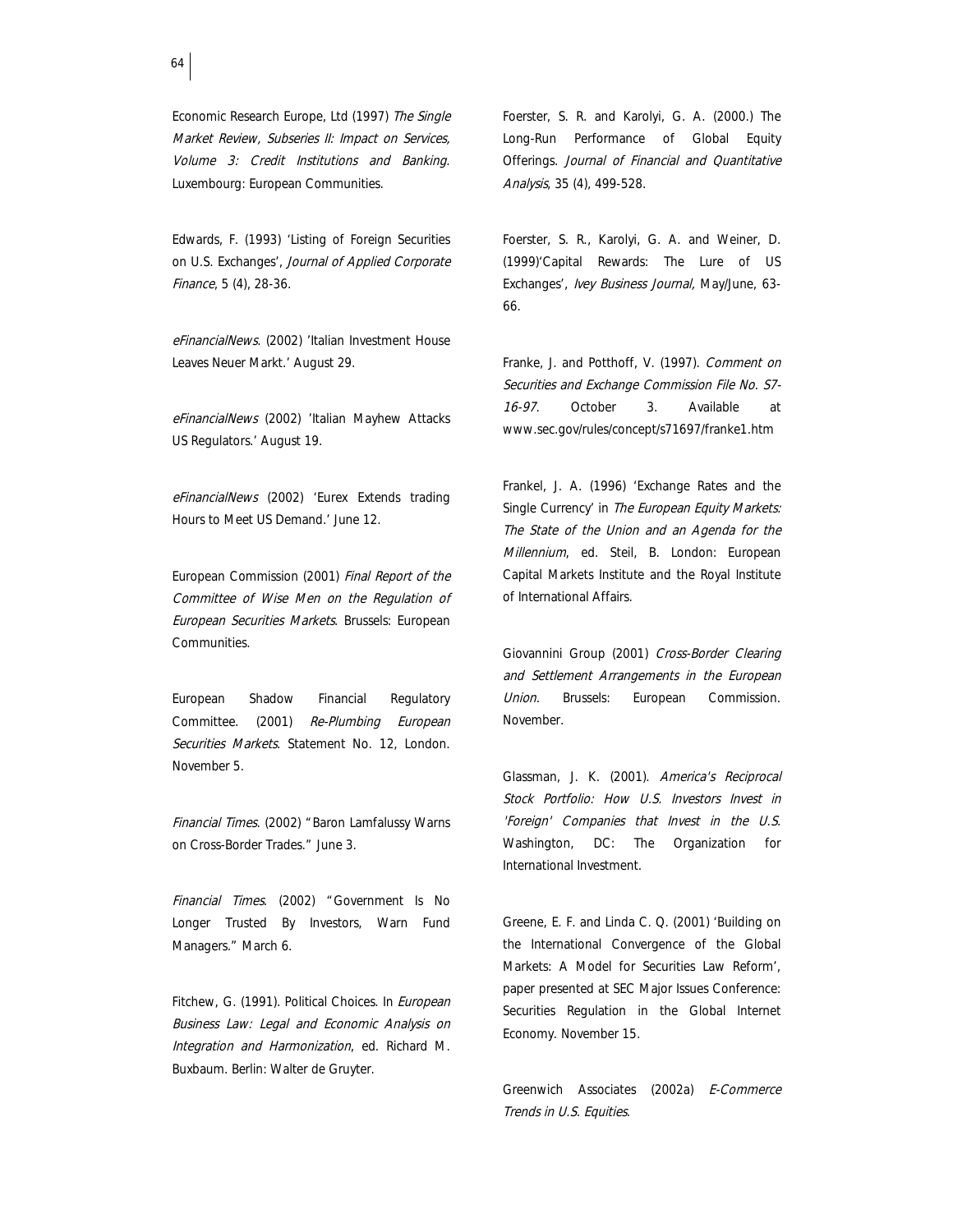Greenwich Associates(2002b) U.S. Equity Investors - U.S. Equity Market Trends 2002.

Hargis, K. (2000) International Cross-Listing and Stock Market Development in Emerging Economies. International Review of Economics and Finance, 9 (2), 101-122.

Hein, D. (2002) 'Cancel US GAAP and return to IAS as soon as possible!' Credit Lyonnais Securities analyst report on Deutsche Bank. August 15.

Houston, C. O. and Jones, R. A. (1999) 'The Multijurisdictional Disclosure System: Model for Future Cooperation?', Journal of International Financial Management and Accounting, 10 (3), 227-248.

Investment Company Institute. 2001. Fundamentals: Investment Company Institute Research in Brief. Washington, DC. June.

Irish Times (2002) 'Colourful Eurocrat Has His Sights Set on Transparency.' March 1.

Jordan, C. (1995) 'Regulation of Canadian Capital Markets in the 1990s: The United States in the Driver's Seat', Pacific Rim Law & Policy Journal, 4 (3), 577-632.

Key, S. (1997) Financial Services in the Uruguay Round and the WTO. Occasional Paper 54. Washington, DC: Group of Thirty.

Key, S. (1989) 'Mutual Recognition: Integration of the Financial Sector in the European Community' Federal Reserve Bulletin, 75 (9), 591-609.

Key, S. and Scott, H. (1991) International Trade in Banking Services: A Conceptual Framework. Occasional Paper 35. Washington, DC: Group of Thirty.

Leuz, C. (2001) IAS versus US GAAP: A (New) Market Based Comparison. Working Paper. Philadelphia: The Wharton School, University of Pennsylvania.

Livingston, M. B. and Lei Zhou (2001) The Impact of Rule 144A Debt Offerings Upon Bond Yields and Underwriter Fees, Working Paper. Gainsville: University of Florida.

National Association of Securities Dealers (2000) "NASD Regulation Fines J.P. Morgan \$200,000 for Limit Order Violations." Press Release. June 6. Available at: at: www.nasdr.com/news/pr2000/ne\_section00\_131 .html

Reuters (2002) 'European Exchanges Sense Small Thaw at US Watchdog.' January 30.

Romano, R. (2001) 'The Need for Competition in International Securities Regulation', Theoretical Inquiries in Law, 2 (2), 387-562.

Romano, R. (1998) 'Empowering Investors: A Market Approach to Securities Regulation' Yale Law Journal, 107 (8), 2359-2430.

Romano, R. (1993) The Genius of American Corporate Law. Washington, DC: American Enterprise Institute Press.

Sarr, A. (2001) Benefits of Compliance with Securities Listing Standards: Evidence from the Depository Receipt Market, IMF Working Paper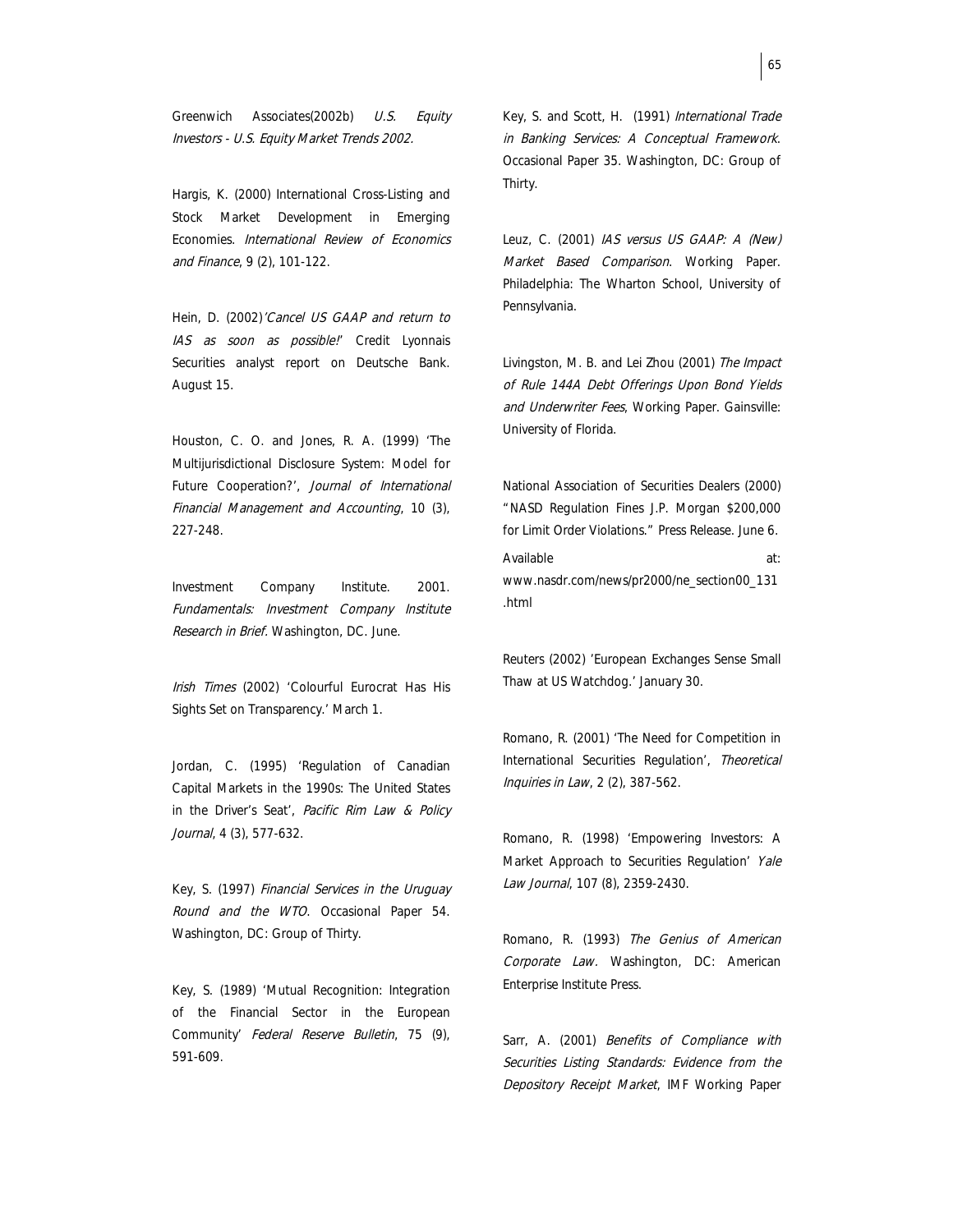Series. Washington, DC: International Monetary Fund.

Schwartz, R. A. and Steil , B. (2002) 'Controlling Institutional Trading Costs: We Have Met the Enemy, and It Is Us', Journal of Portfolio Management, 28 (3), 39-49.

Scott, H. S. (2000) 'Internationalization of Primary Public Securities Markets', Law and Contemporary Problems, 63 (3), 71-104.

Securities and Exchange Commission (1997) Regulation of Exchanges. Release 34-38672. File No. S7-16-97. Washington, DC: U.S. Securities and Exchange Commission.

Securities and Exchange Commission (1994). Market 2000: An Examination of Current Equity Market Developments II-I. Washington, DC: U.S. Securities and Exchange Commission, Division of Market Regulation.

Securities Industry Association (2001), 2001 Securities Industry Fact Book. New York: Securities Industry Association.

St. Goar, J. (1998) A Closer Look at ADRs. Greenwich, CT: Asset International, Inc. Available at www.assetpub.com/archive/ps/94- 06psjune/june94PS64.html.

Steil, B. (2002), 'Changes in the Ownership and Governance of Securities Exchanges: Causes and Consequences', Brookings-Wharton Papers on Financial Services, eds. Litan, R.E. and Herring, R. Washington, DC: Brookings Institution Press.

Steil, B. (2001) 'Completing the Single Market in Securities Trading: A Surgical Revision of the

Investment Services Directive', Journal of Financial Transformation, October.

Steil, B. (1998) Regional Financial Market Integration: Learning from the European Experience. Special Paper Series. London: Royal Institute of International Affairs.

Steil, B. (1996) 'Equity Trading IV: The ISD and the Regulation of European Market Structure,' in The European Equity Markets: The State of the Union and an Agenda for the Millennium, ed. Steil, Benn. London: European Capital Markets Institute and the Royal Institute of International Affairs.

Steil, B. (1995) Illusions of Liberalization: Securities Regulation in Japan and the EC. Special Paper Series. London: The Royal Institute of International Affairs.

Tesar, L. L. and Werner, I. M. (1998) 'The Internationalization of Securities Markets Since the 1987 Crash', in Brookings-Wharton Papers on financial Services, eds. Litan, R. E. and Santomero, A. M. Washington, DC: Brookings Institution Press.

Wall Street Journal (2001) 'What in the World? Global Shares May Leave Obscurity.' Wall Street Journal, August 20.

Wall Street Journal (2000) 'Italy Blocks Foreign Electronic Nets On Central Clearing System for Repos.' May 10.

Wang, S. E. (2002) 'Investing Abroad: Regulation S and US Retail Investment in Foreign Securities', University of Miami Business Law Review, X (8), 329.